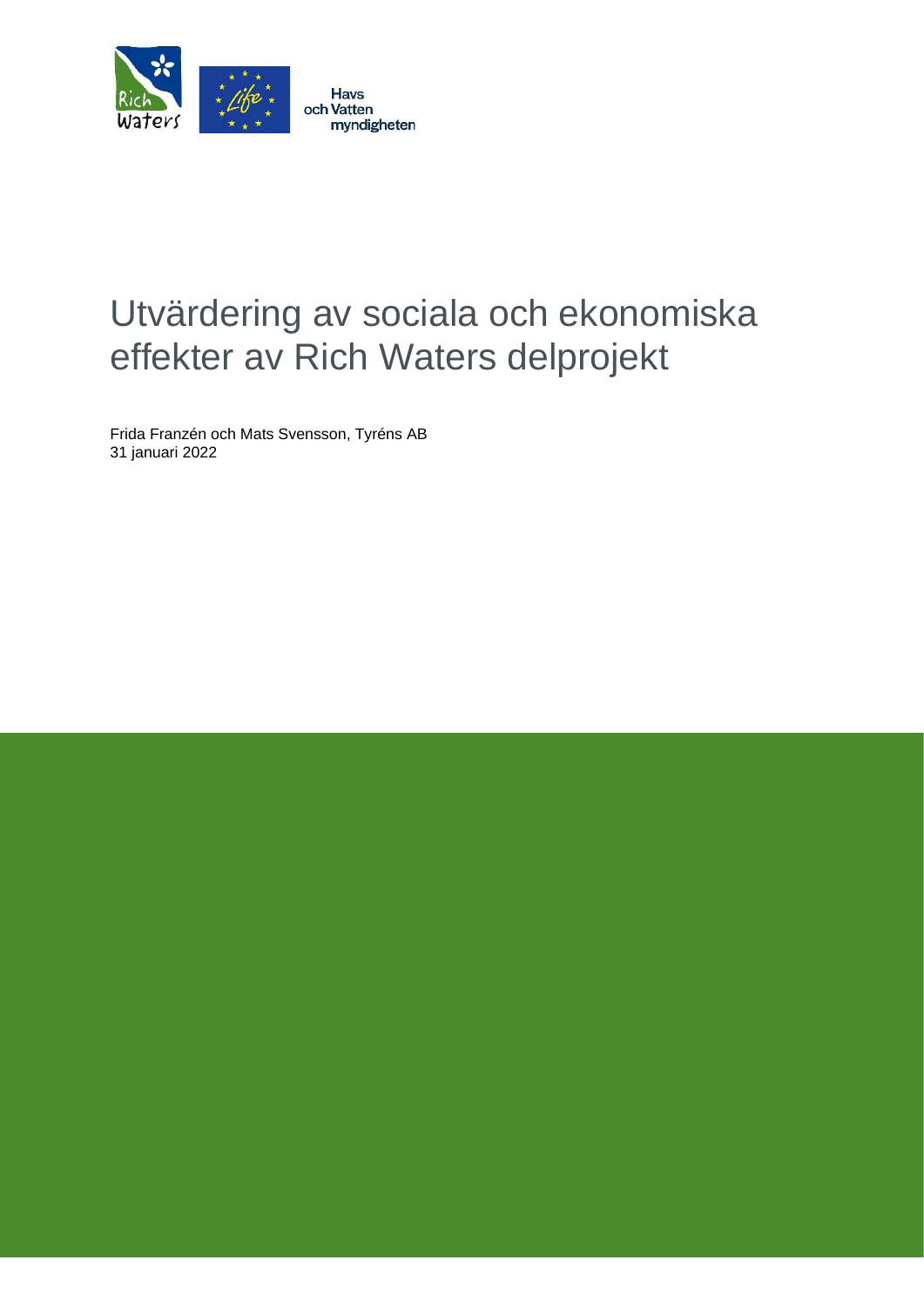Ansvaret för innehållet i denna rapport ligger helt hos författarna. Innehållet återspeglar inte Europeiska unionens hållning.

Titel: Sociala och ekonomiska effekter av Rich Waters delprojekt Författare: Frida Franzén och Mats Svensson, Tyréns AB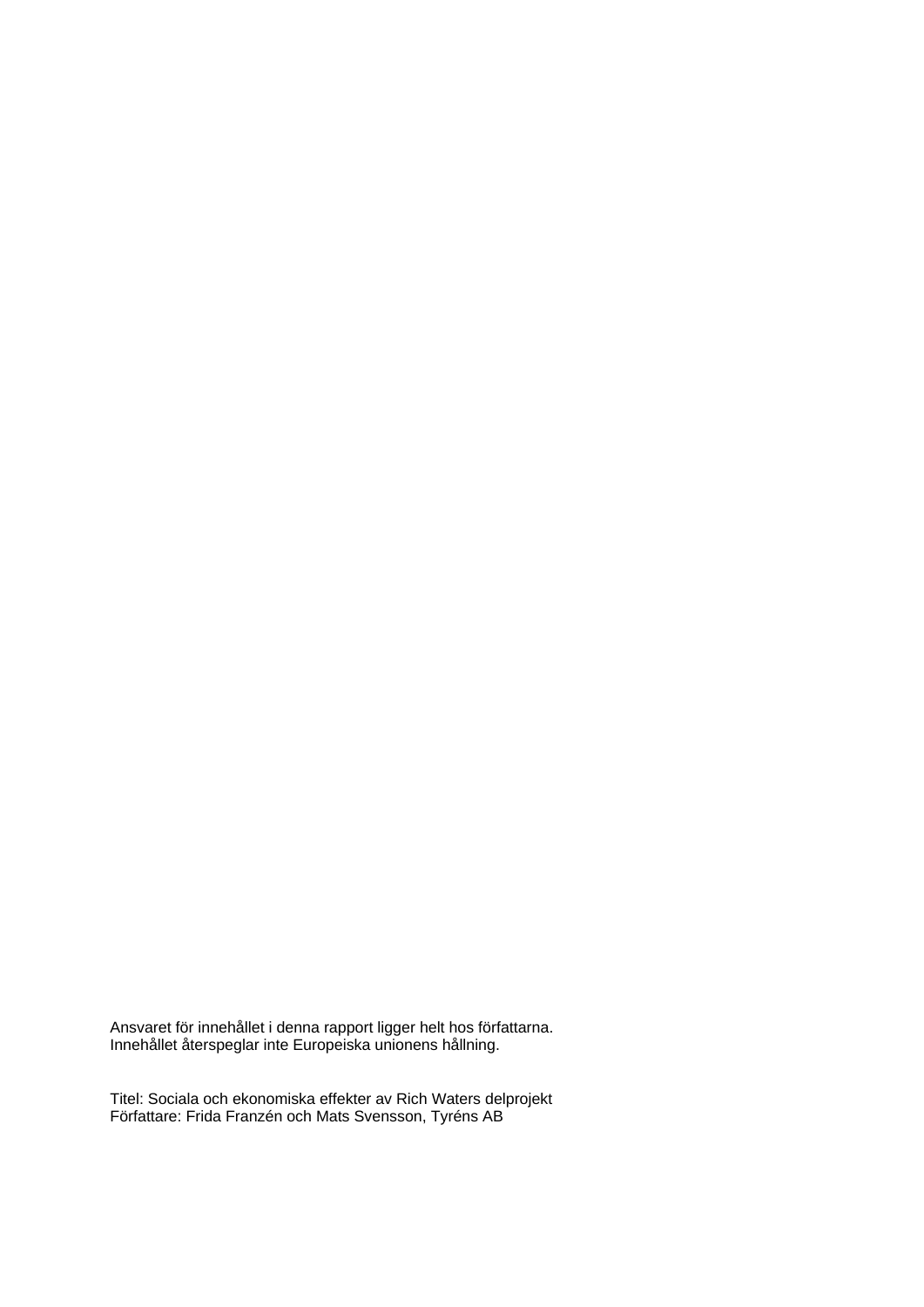# **Innehåll**

|              | 1.1              |                                                                                                                                                            |  |  |  |  |  |
|--------------|------------------|------------------------------------------------------------------------------------------------------------------------------------------------------------|--|--|--|--|--|
|              | 1.2              |                                                                                                                                                            |  |  |  |  |  |
|              | 1.3              |                                                                                                                                                            |  |  |  |  |  |
| $\mathbf{2}$ |                  |                                                                                                                                                            |  |  |  |  |  |
|              | 2.1              |                                                                                                                                                            |  |  |  |  |  |
|              | $2.2\phantom{0}$ |                                                                                                                                                            |  |  |  |  |  |
|              |                  | 2.2.1 Metod och material för uppmätta effekter (sysselsättning, jämställdhet) 12                                                                           |  |  |  |  |  |
|              | 2.3              |                                                                                                                                                            |  |  |  |  |  |
| 3            |                  |                                                                                                                                                            |  |  |  |  |  |
|              | 3.1              |                                                                                                                                                            |  |  |  |  |  |
|              | 3.2              | Affärsmöjligheter, branschutveckling och profilering  19                                                                                                   |  |  |  |  |  |
|              | 3.3              |                                                                                                                                                            |  |  |  |  |  |
|              | 3.4              |                                                                                                                                                            |  |  |  |  |  |
|              | 3.5              |                                                                                                                                                            |  |  |  |  |  |
|              | 3.6              |                                                                                                                                                            |  |  |  |  |  |
|              | 3.7              |                                                                                                                                                            |  |  |  |  |  |
|              |                  | 3.7.1 Fördelning av sysselsättningseffekter med avseende på jämställdhet  26                                                                               |  |  |  |  |  |
| 4            |                  |                                                                                                                                                            |  |  |  |  |  |
|              | 4.1              | Särskilda exempel för synergier inom hållbarhet  29                                                                                                        |  |  |  |  |  |
|              |                  | Ekonomisk besparing med nya faunapassagen i Västerås (Turbinbron)29<br>4.1.1                                                                               |  |  |  |  |  |
|              |                  | Rekreativa värden med förbättrad vattenkvalitet i Norrviken30<br>4.1.2                                                                                     |  |  |  |  |  |
|              |                  | Lärande, jämlikhet och integration med nya rekreativa vattenparker30<br>4.1.3<br>Genomslagskraft i viktig bransch för minskat näringsläckage från<br>4.1.4 |  |  |  |  |  |
|              |                  |                                                                                                                                                            |  |  |  |  |  |
| 5            |                  | Utvärdering av sociala och ekonomiska effekter33                                                                                                           |  |  |  |  |  |
| 6            |                  |                                                                                                                                                            |  |  |  |  |  |
| 7            |                  |                                                                                                                                                            |  |  |  |  |  |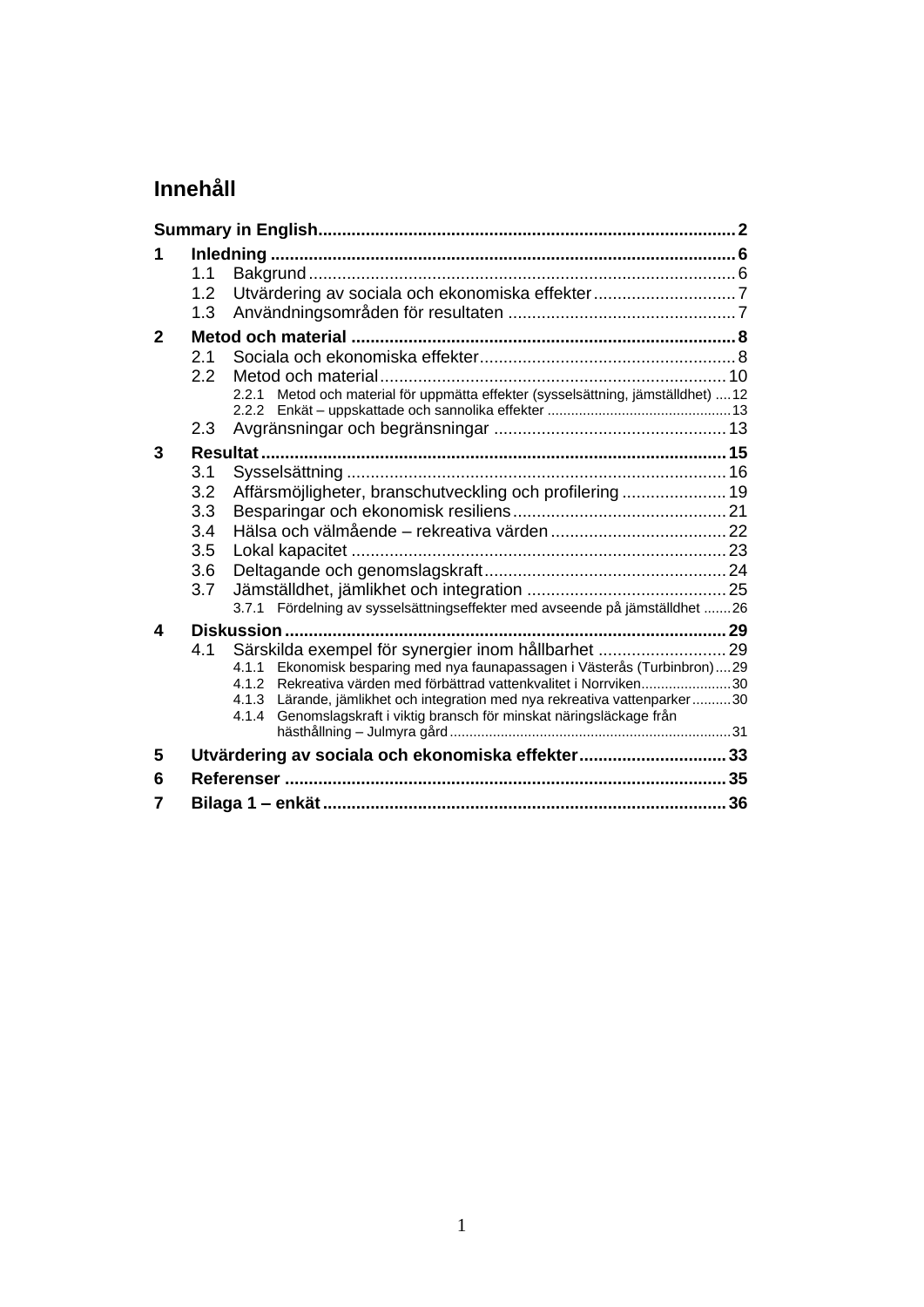# <span id="page-3-0"></span>**Summary in English**

This is the first of two assessments of social and economic impact of Rich Waters projects. In this phase eight projects were assessed, in next phase another eleven projects. The assessment focused on a set of categories identified as relevant:

- Employment
- Business opportunities and marketing
- Savings and economic resilience
- Well-being and recreational values
- Local capacity
- Participation
- Gender, equality, and integration

The data used for the assessment were project reports, economic reports, and a survey to, and interviews with, the eight projects (project leaders as respondents). Three different types of data were included in the assessment based on different methods for data collection: (i) measured data from economic reports, (ii) estimated impact from questionnaires, and (iii) probable impacts mainly from questionnaires. Because of the lack of existing measured data (such as statistics, economic report, questionnaires, etc.) of social and economic impacts of the projects implementation, most of the results are based on how the respondents perceive the impacts as reported in the survey. The survey was based on the seven categories of social and economic impacts, including closed-ended question based on statements and magnitude scales (not at all, to some extent, to moderate extent, to a large extent) as well as open-ended questions where respondents were asked to motivate and explain the closed-ended questions. Seven projects responded. The eight projects assessed were:

- C6.2 Julmyra Horse Center as a showcase for nutrient load reduction in horse keeping
- C10.2 Multifunctional waterpark i Västerås
- C10.3 Storm water treatment waterpark in Uppsala
- C13 Stopping internal phosphorus leaking a full lake treatment (in lake Norrviken)
- C16.1 Construction of fish passage and demonstration site at Slottsbron
- C17.1 Longitudinal connectivity in Rällsälven river construction of fauna passage Rällsälv hydropower plant
- C17.2 Longitudinal connectivity in Hedströmmen river construction of fauna passage Östtuna hydropower plant
- C20.1 Limit the use of toxic anti-fouling by boat bottom washing

**Employment**. The eight projects employed 53 full-time equivalents during the period 2017-2021. 89% of the total costs of all projects are related to external actors (not partners in Rich Water project) for constructing the physical measures.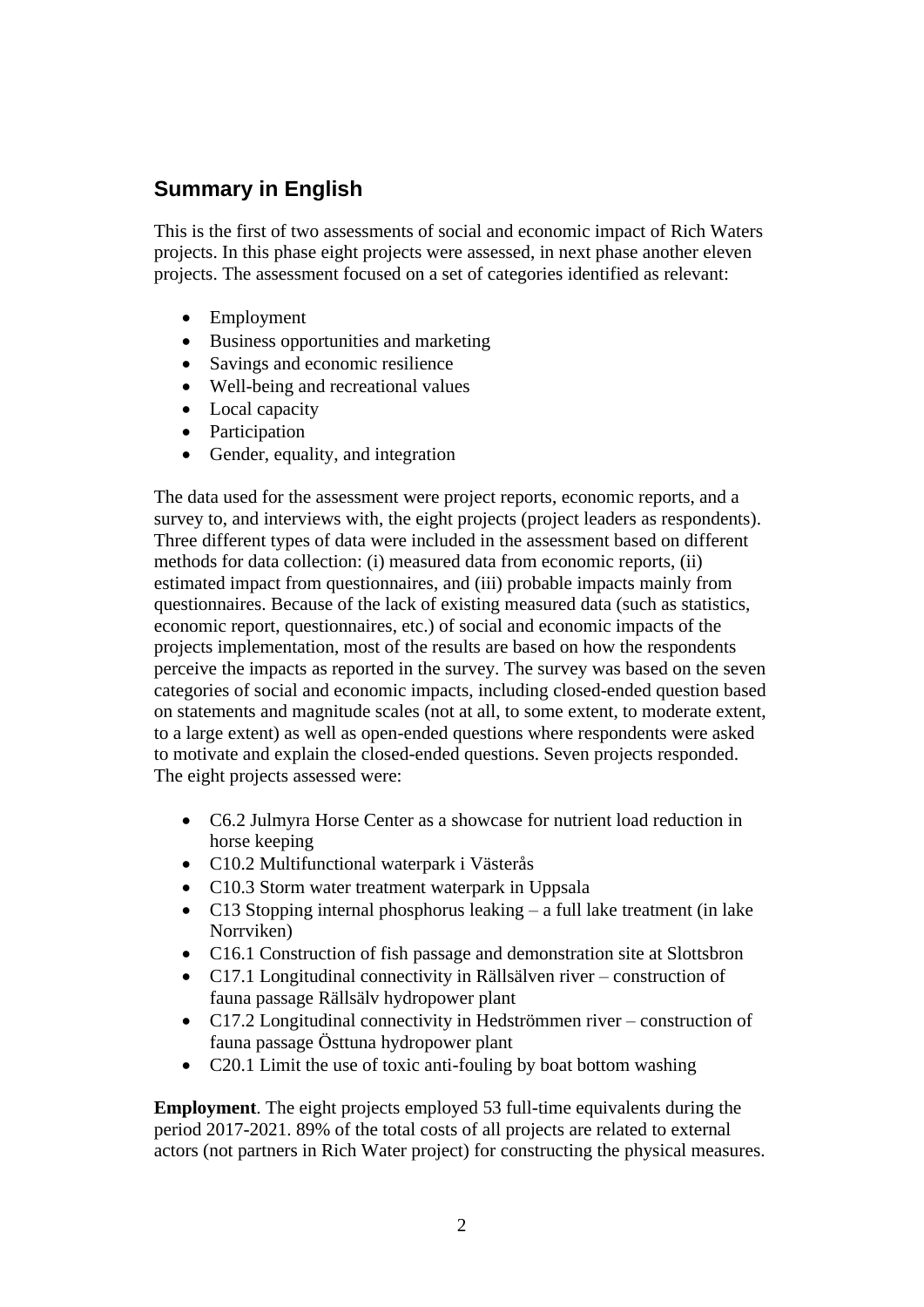5% of the total employments are related to consultants of analysis services, and 6% are employments at the contractors of the projects. Hence, 94% of the employments are related to external actors. Two of the projects stand for approximately 80% of these employments, mainly due to high costs for measures construction and physical measures. Of the employments among external actors approximately 65% of these are local enterprises (within current municipality) which indicate that the implementation of the projects has stimulated local markets. The result from the survey indicated that all respondents expect the implemented measures of the projects to lead to future employments, due to new tasks for maintenance service, knowledge transfer, and new business opportunities.

Based on the survey to, and interviews with the projects, the estimated social and economic impacts were explored, and the results are summarized in Table 1. 57% of the respondents answered the projects have enable **business opportunities and marketing** to "some extent", 14% to a "moderate extent" and 29% to a "large" extent". The higher magnitude of agreement of the statement were mainly related to the marketing opportunities for the contractors, by getting good examples of measures to use in communication of sustainability efforts of both municipalities (local authorities) and private enterprises.

86% of the respondents answered that the implemented projects will entail **savings and economic resilience** to "some extent", and 14% (one of the projects) to a large extent. Many of the projects have implemented measures that strengthen or created new ecosystem services, such as improved systems for stormwater management, which could imply savings or future values for the local society. Further many projects express that from the new solutions tested and implemented in the projects, knowledge gains will make similar measures in the future to be constructed in a more cost-effective way. The project that estimated savings to be great, has created a fauna passage that will reduce the risk of flooding in a city environment in the future, which often are related to great costs and discomfort for citizens.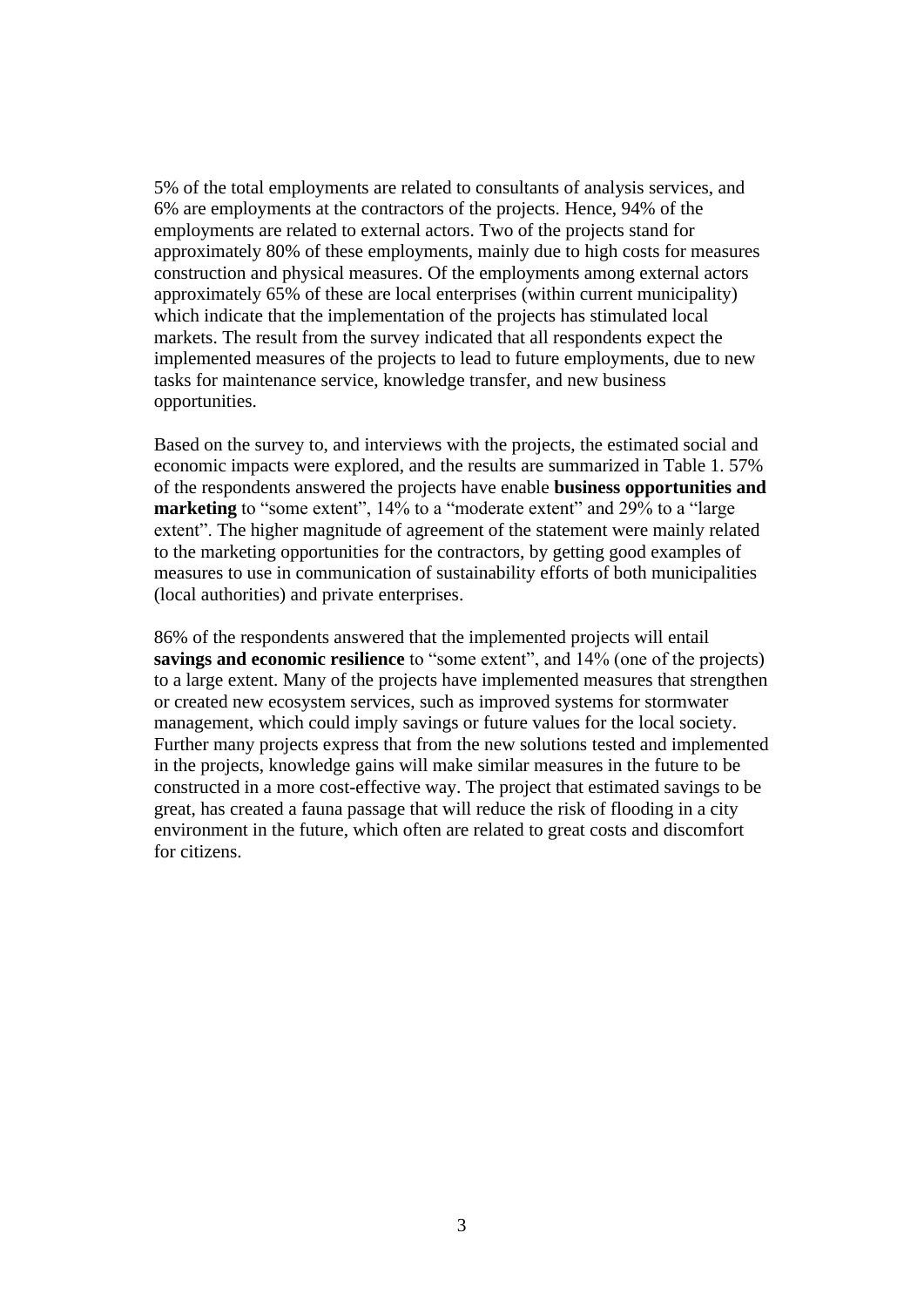

Diagram showing the summarized results from the survey, indicating which social and economic impacts that were strengthened or created by the implementation of the projects.

The category of **well-being and recreational values** is the most varied in terms of results from the survey. This is mainly due to the variety of the measures that the projects have implemented. The chart includes both statements on increased quality of recreational values, and increased availability. 50% of the respondents answered that the project has led to increased well-being and recreational values to a "moderate extent", 14% have answered to a "large extent", "to some extent" and "unknown", and 7 % answered "not at all". Great recreational values have for example been created through the new water parks and through the improvement of water quality in a lake.

In the category of **local capacity**, the question concerned to what extent the projects have entailed a strengthened collaboration among local partners, or new collaboration patterns. 57% of the respondents answered "to some extent", 29% to "a moderate extent" and 14% to "a large extent". The respondents mention both improved collaboration in existing networks (such as between municipalities), but also new cooperation between municipalities and private actors and NGO's that the implementation of the measures have required.

The category **participation** concern to what extent the projects have reached and involved its target groups. Here 57% of the respondents have estimated participation to a "large extent" and 43% to "a moderate extent". Both improved local capacity and participation of target groups can facilitate future projects and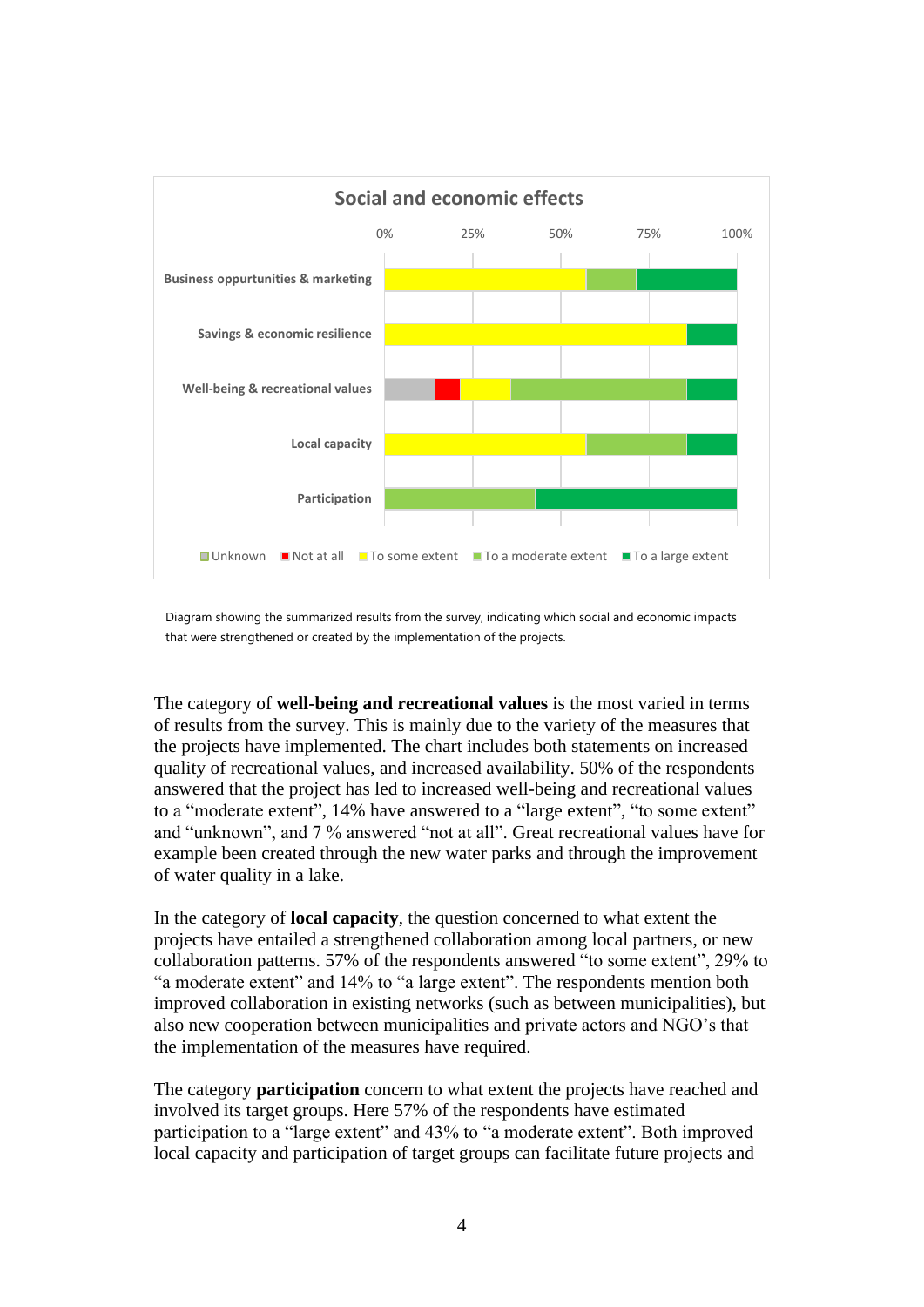continuation of common projects related to water quality and environmental measures.

The category **gender, equality and integration** were assessed through questions on distribution of effects related to the other social and economic categories (mainly employment, and well-being and recreational values). For the gender aspect in correlation to the employment, women dominated employment among the contractors and project leaders (65%), whereas men dominated the external employment, mainly due to high degree of construction services. Some of the projects have involved aspects related to equity and integration as a part of their projects, both in terms of focusing on educational purposes of the measures, and in the location of the measures close to socioeconomic weak areas.

**Highlights**. Some of the social or economic impacts assessed are indicating great potential for valuable and significant benefits for the society.

- Savings:  $C17.1$  great economic benefits in avoidance cost for future (potential) flooding.
- Recreational benefits:  $C13$  improved water quality in well used lake for recreation. Citizens' very positive to development. Great socioeconomic benefits related to similar projects in urban areas.
- Equality:  $C10.2$  new recreational area with good accessibility, by the constructed water park (wetland). Developed also for educational purposes together with schools. Internship with long-term unemployed was involved in construction and development of the park.
- Participation: C6.2 measures at horse center to reduce nutrient leakage. Great participation of, and outreach to similar enterprises or organizations, give potential for distribution of similar measures at other horse centers.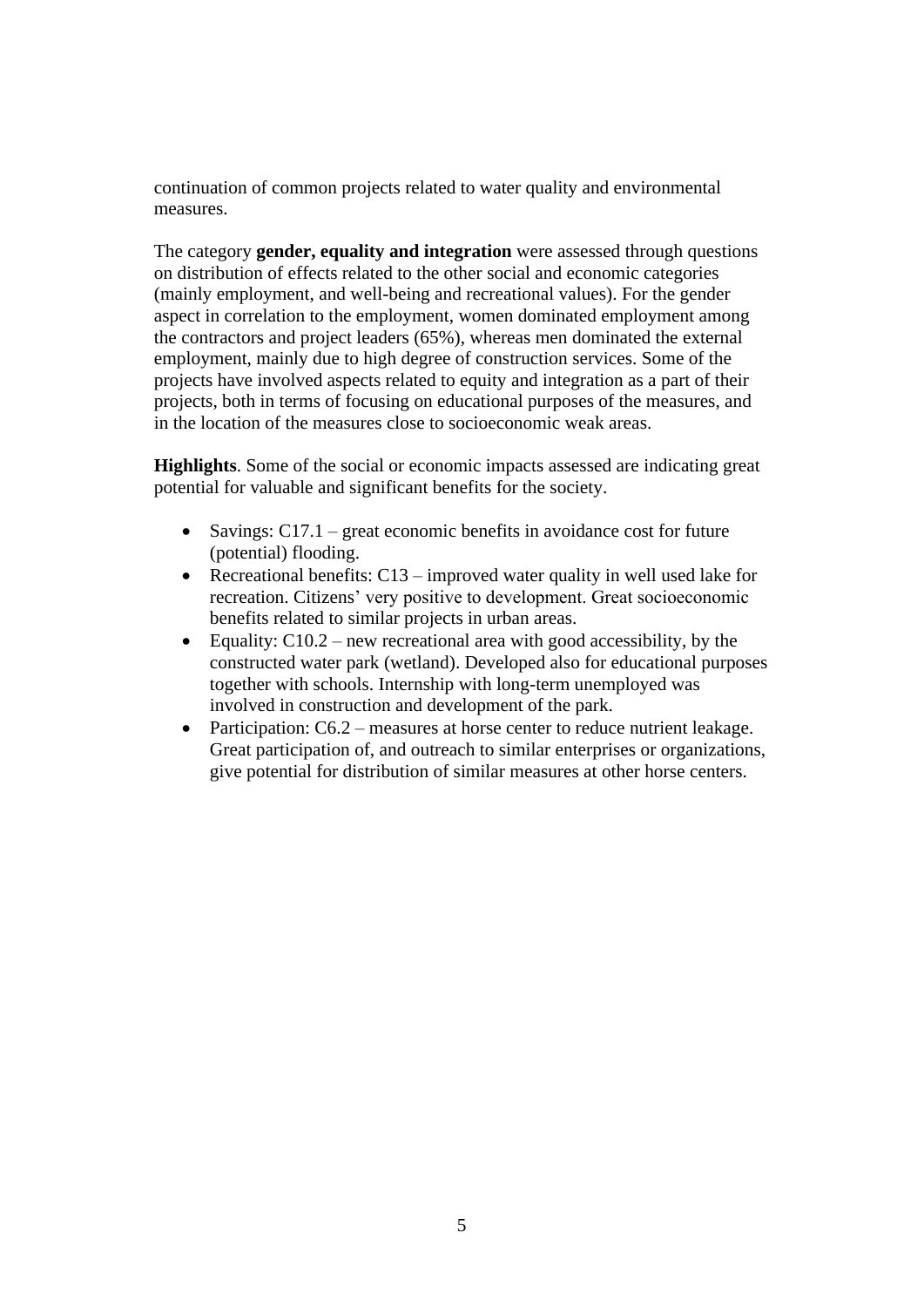# <span id="page-7-0"></span>**1 Inledning**

# <span id="page-7-1"></span>**1.1 Bakgrund**

Inom projektet LIFE IP Rich Waters ska en utvärdering göras som avser sociala och ekonomiska effekter från implementering och genomförande av de olika delprojekten. Detta uppdrag genomförs av konsulter på Tyréns AB, genom upphandling under våren 2021 och berör fas två i projektet (2017–2021) samt fas tre (2022–2024). Uppdraget genomförs därför för två separata perioder, varav denna rapport avser resultat från utvärdering av fas två i projektet. Ett urval av delprojekten gjordes baserat på i vilken grad projekten är genomförda alternativt slutförda, för att få en så god överblick av sociala och ekonomiska effekter som möjligt. Delprojekten som utvärderas i denna fas är:

- C6.2 Minskat näringsläckage från hästgårdar Julmyra Horse Center (*Julmyra Horse Center as a showcase for nutrient load reduction in horse keeping*)
- C10.2 Multifunktionell vattenpark i Västerås (*Multifunctional waterpark i Västerås*)
- C10.3 Multifunktionell vattenpark i Uppsala (*Storm water treatment waterpark in Uppsala*)
- C13 Begränsning av internbelastning av fosfor aluminiumfällning i Norrviken (*Stopping internal phosphorus leaking – a full lake treatment in lake Norrviken*)
- C16.1 Faunapassage vid Slottsbron (Turbinbron), Västerås. (*Construction of fish passage and demonstration site at Slottsbron)*
- C17.1 Konnektivitet i Rällsälven faunapassage vid Rällsälv vattenkraftverk (*Longitudinal connectivity in Rällsälven river – construction of fauna passage Rällsälv hydropower plant*)
- C17.2 Konnektivitet i Rällsälven faunapassage vid Östtuna vattenkraftverk *(Longitudinal connectivity in Hedströmmen river – construction of fauna passage Östtuna hydropower plant*)
- C20.1 Båttvätt i Västerås minskad spridning av giftiga båtbottenfärger i Mälaren (*Limit the use of toxic anti-fouling by boat bottom washing*)

I uppdraget ingår att följa fyra steg för utvärderingen vilka kortfattat är: 1. Ta fram relevanta sociala och ekonomiska effekter som ska utvärderas, 2. Ta fram en metod för utvärdering av de identifierade effekterna, 3. Analysera effekterna av de genomförda åtgärderna enligt framtagen metod, och 4. Ta fram en tillgänglighetsanpassad rapport av steg 1–3. I kapitel 2 finns en mer utförlig beskrivning av genomförande, antaganden och slutgiltig metod som används för utvärdering av sociala och ekonomiska effekter. I nästa fas som utvärderas under år 2024, ska metoden samt urval av effekter revideras efter behov.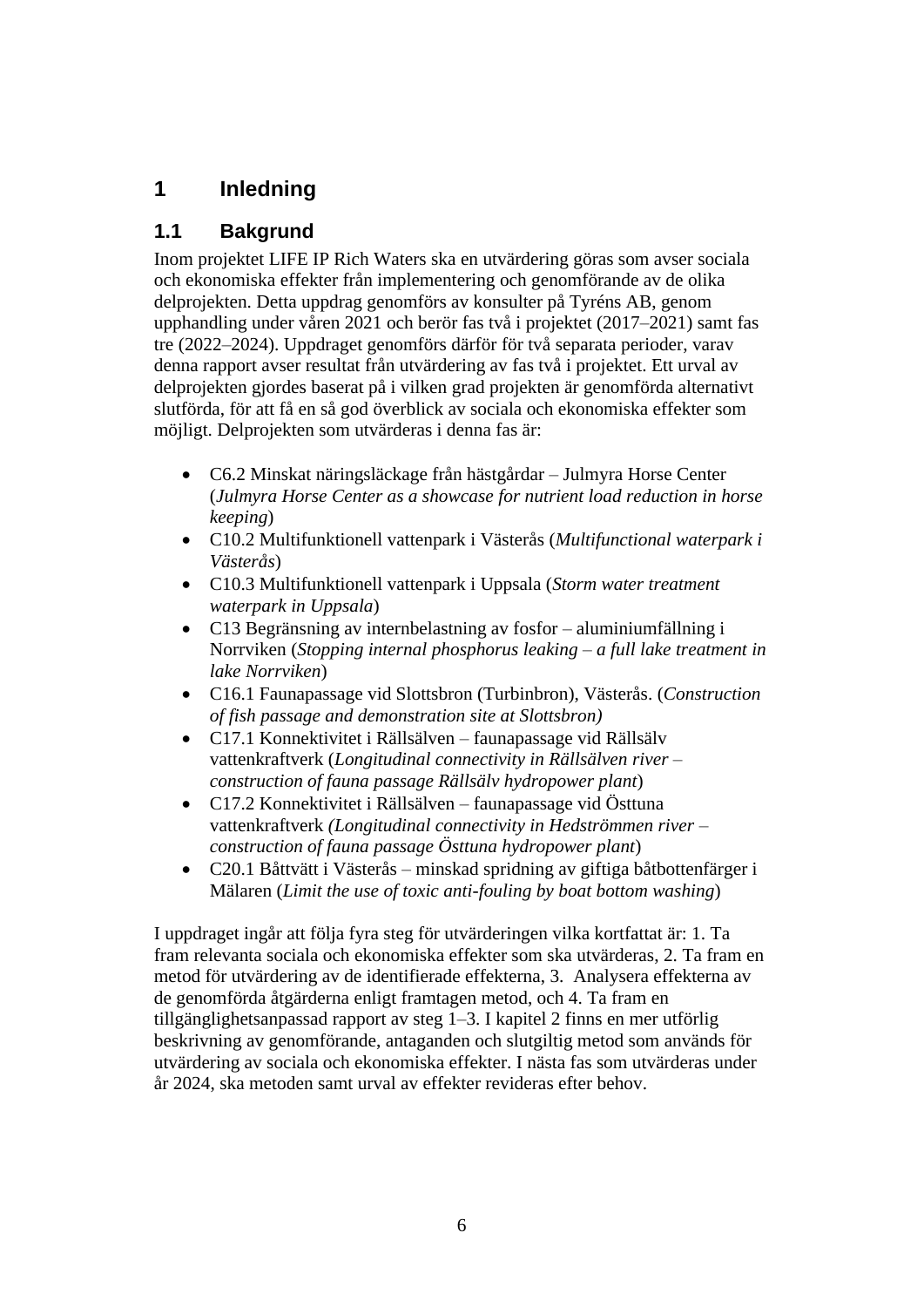# <span id="page-8-0"></span>**1.2 Utvärdering av sociala och ekonomiska effekter**

Den aktuella utvärderingen kan sägas avse effekter som inte nödvändigtvis ligger i delprojektens centrala syften, utan mer handlar om bieffekter av de huvudsakliga målsättningarna med de planerade åtgärderna. I arbetet har begreppet "sociala och ekonomiska effekter" används och inte socioekonomiska effekter (se uppdragsbeskrivning). Detta gjordes dels eftersom det överensstämmer bättre med EU:s terminologi (*jmf*. "social and economic impacts), dels eftersom begreppet "socioekonomisk" ofta används för att belysa olika människors skilda livsvillkor och hur effekter fördelas inom olika grupper i samhället. Inom det aktuella uppdraget är det viktigt att belysa hur olika potentiella effekter av de implementerade delprojekten i Rich Waters påverkar olika grupper i samhället, men utvärderingen bedöms behöva innefatta fler perspektiv än så (för urval av kategorier att utvärdera se avsnitt 2.1.).

Utvärdering av resultat sker oftast i relation till uppsatta mål inom projekt (s.k. mål-resultatutvärdering), och mäts mot bestämda kriterier, ofta genom kvantitativa mått (Karlsson, 1999). I aktuellt uppdrag har inte projektet (Rich Waters) satt upp specifika kriterier initialt gällande sociala och ekonomiska kriterier eller målsättningar som alla delprojekt ska förhålla sig till. Det betyder inte att delprojekten i sig saknar målsättningar som starkt kopplar till sociala och ekonomiska aspekter, såsom stärkt rekreation och klimatanpassningsåtgärder. Men det innebär att det inte från början finns självklara kriterier eller kategorier att utgå ifrån. I mer strikta mål-resultatutvärdering är det också viktigt att ha en utgångspunkt, till exempel ett nuläge, att jämföra resultaten mot. Eftersom utvärderingen av sociala och ekonomiska effekter till stor del handlar om att undersöka vilka övriga värden som delprojektens åtgärder skapat, har det inte formulerats sådana nulägen gällande sociala eller ekonomiska aspekter. Därför har utformningen utvärderingens metodik haft en mer iterativ karaktär, där genomförbarhet, rimlighet och dialog fått vara styrande begrepp. I kapitel 2 beskriver vi hur metodiken utarbetats. Inför fas 3 finns det sedan möjlighet att ytterligare lära av aktuell utvärdering, för att om nödvändigt revidera metodiken.

# <span id="page-8-1"></span>**1.3 Användningsområden för resultaten**

Resultaten från utvärderingen av sociala och ekonomiska effekter som redovisas i denna rapport ska dels användas som internt kunskapsunderlag inom projektet Rich Waters, dels utgöra underlag för interimsrapportering för 2022 (engelsk sammanfattning).

Att identifiera sociala och ekonomiska effekter av miljöprojekt, i detta fall vattenvårdsprojekt, kan generellt skapa större förståelse, acceptans och motivation för att genomföra dylika projekt som ibland innebär en stor investering. De direkta ekonomiska effekterna såsom besparingar, sysselsättning och nya affärsmöjligheter, är viktiga att lyfta fram. Det finns även möjliga samhällsekonomiska effekter av de sociala effekterna såsom ökat välmående.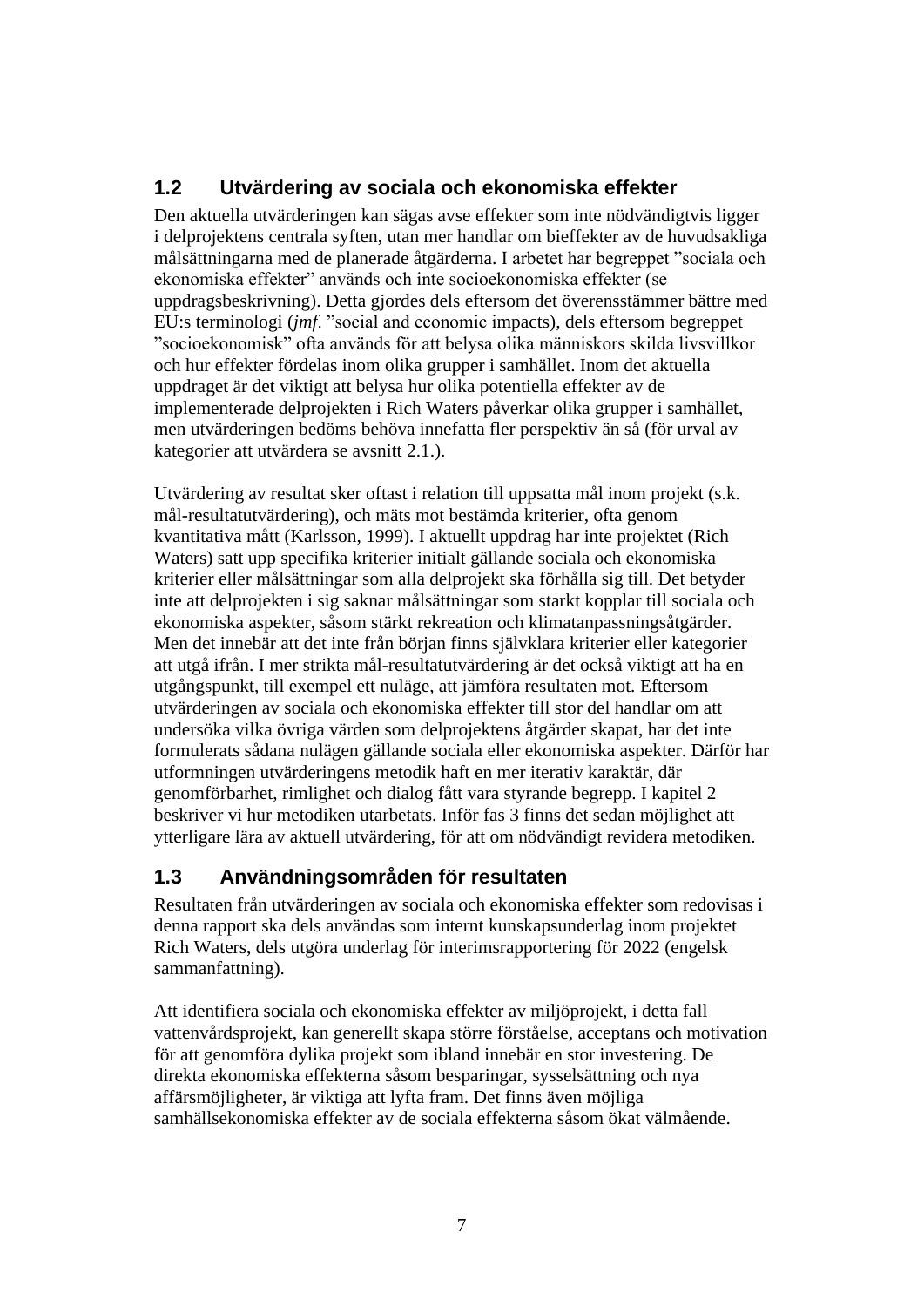# <span id="page-9-0"></span>**2 Metod och material**

Detta kapitel beskriver steg 1 och 2 i den övergripande strukturen för uppdraget: 1. Ta fram relevanta sociala och ekonomiska effekter som ska utvärderas och 2. Ta fram en metod för utvärdering av de identifierade effekterna. Då dessa två steg är sammanlänkade har de arbetats fram parallellt. Urval och identifiering av lämpliga och relevanta effekter att utvärdera har baserat på tidigare framtagna förslag inom projektet, EU:s krav på interimsrapportering, globala och nationella exempel på kriterier, samt på faktorn genomförbarhet givet befintliga förutsättningar. Urvalet har stämts av mellan Rich Waters projektledning och Tyréns konsulter.

### <span id="page-9-1"></span>**2.1 Sociala och ekonomiska effekter**

I urval av kategorier av sociala och ekonomiska effekter har diskussioner kring begreppen konsekvens, påverkan och effekt förts. Inom effekter kan också direkta och indirekta effekter avses. De flesta effekter som utvärderas i uppdraget handlar om indirekta effekter av annan påverkan som skapas genom åtgärderna. En vattenpark kan till exempel innebära ett förbättrat översvämningsskydd i framtiden. Det är alltså de sociala och ekonomiska effekterna av detta förbättrade översvämningsskydd som aktuellt uppdrag ska utvärdera, såsom minskade kostnader för översvämning. Begreppet gränsar därför i vissa fall till ekosystemtjänster och ekosystemtjänstanalys. Här menar vi att de sociala eller ekonomiska effekterna av en förbättrad eller stärkt ekosystemtjänst är det som ska utvärderas i aktuell rapport. Enligt EU:s krav på rapportering ska även sysselsättning som en följd av projektfinansieringen rapporteras. Det kan här understrykas att denna sysselsättning inte är en effekt av de genomförda åtgärderna, utan snarare en följd av att delprojekten initierats, finansierats och genomförts. Därför innehåller utvärderingen dels följder av att delprojekten genomförts, dels uppskattade och sannolika effekter som en följd av de åtgärder som projekten resulterat i. Olika typer av data har därför använts (se kap 2.2).

I det aktuella uppdraget har följande kategorier av sociala och ekonomiska effekter utvärderats:

- Sysselsättningseffekter
- Affärs- och branschutveckling, inklusive profilering/marknadsföring
- Besparingar och ekonomisk resiliens
- Hälsa och välmående
- Lokalt kapacitetsbyggande
- Deltagande av huvudsakliga målgrupper
- Jämlikhet, jämställdhet och integration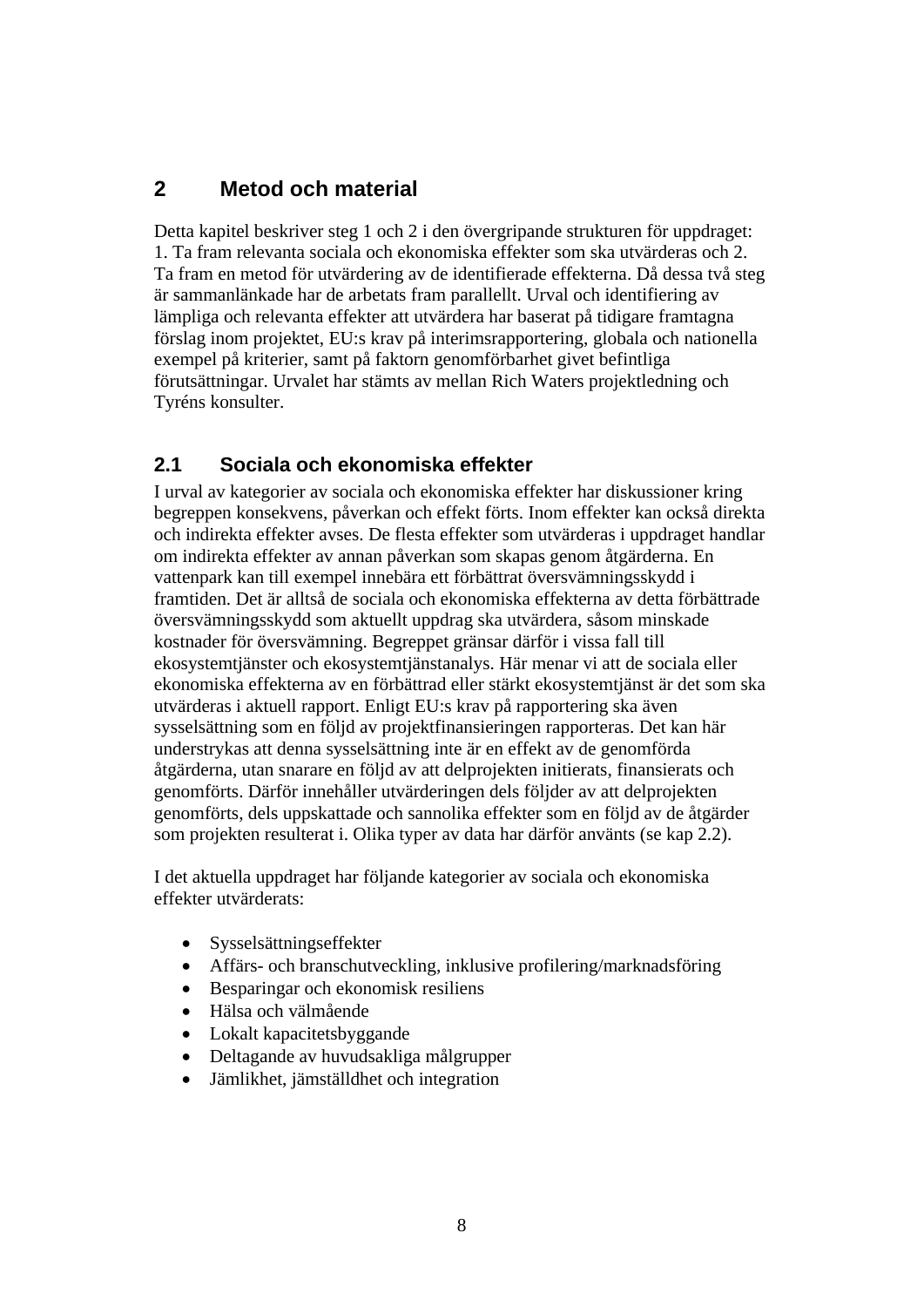*Sysselsättning* är ett krav från EU att LIFE-projekt rapporterar. Här avses då antal heltidstjänster som projekten inneburit. Sysselsättning kan också kopplas till det Globala målen nr. 8 – Anständiga arbetsvillkor och ekonomisk tillväxt, framför allt delmål 8.3 Främja politik för nya arbetstillfällen och ökad företagsamhet. Inom dessa direkta sysselsättningssiffror har vi även velat undersöka om det går att förstå var arbetena har hamnat, till exempel inom projektorganisationerna eller utanför, till lokala entreprenörer eller nationellt verkande analytiker. Utöver antal sysselsatta som en direkt följd av genomförande av delprojekten, har vi även velat utvärdera potentialen att projekten leder till ökad sysselsättning eller andra värden för arbetsmarknaden efter projektens avslut.



Figur 1. Sociala och ekonomiska effekter som utvärderats i projektet.

*Hälsa och välmående* är starkt sammankopplat till miljö- och rekreationsvärden. Därför utvärderas uppskattade och sannolika effekter på hälsa och välmående som en följd av förbättrad kvalitet av rekreationsvärden, eller förstärkt tillgänglighet. Det kopplar också till de Globala målen 3 – God hälsa och välmående, och 11. Hållbara städer och samhällen.

*Besparingar och ökad ekonomisk resiliens* är en viktig aspekt som också är starkt länkad till god naturresurshushållning, där vattenvård är en viktig del. Vattenvårdsprojekt liksom andra miljövårdsprojekt kan innebära stora kostnader för samhället, varför det är viktigt att se vilka värden och besparingar som projekten och åtgärderna renderar samhället. Kategorin relaterar också till det Globala målet nr. 15 – Ekosystem och biologisk mångfald, och framför allt 15.1 Bevara, restaurera och säkerställ hållbart nyttjande av ekosystem på land och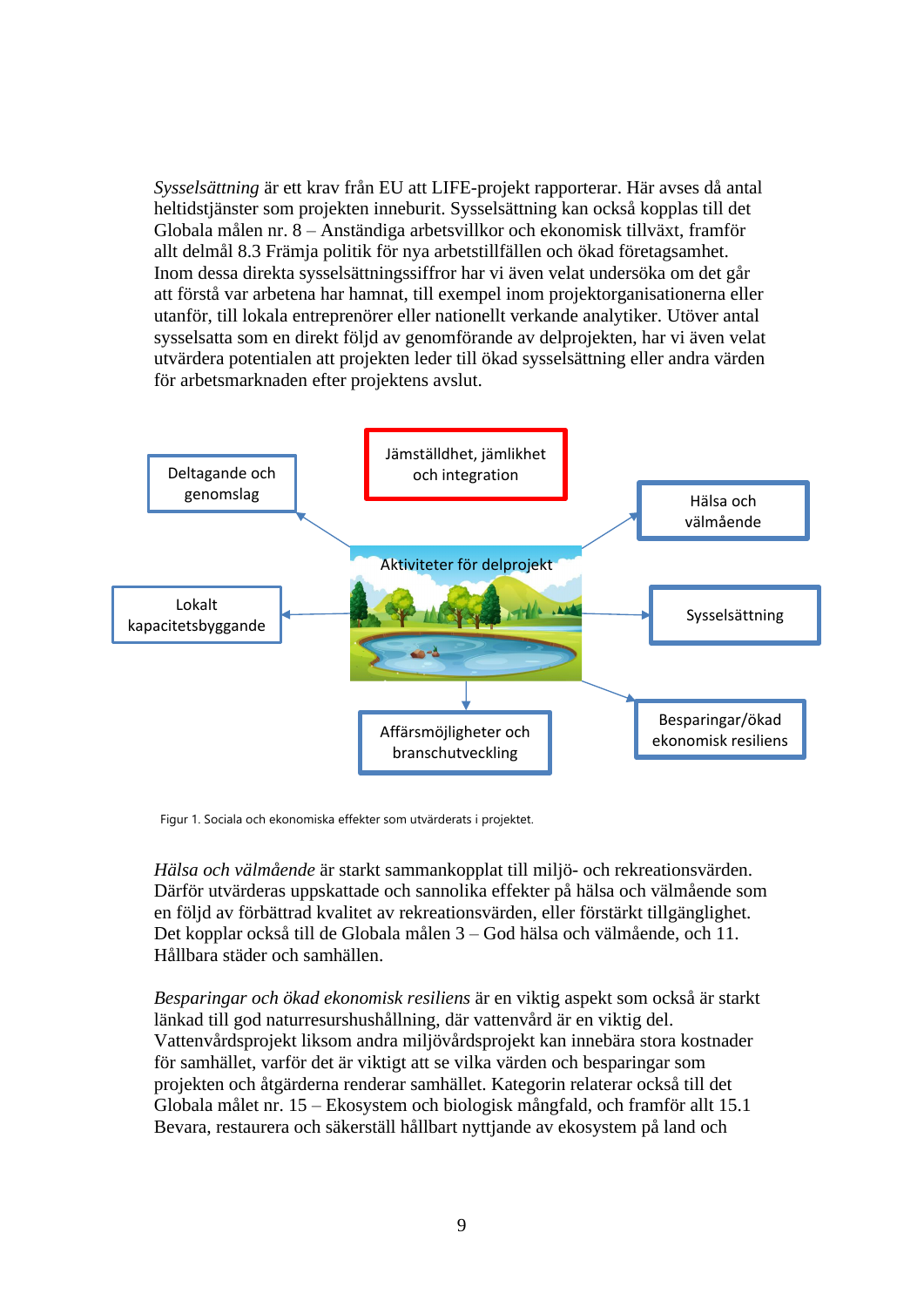sötvatten, samt 15.9. Integrera ekosystem och biologisk mångfald i nationell och lokal förvaltning.

*Affärsmöjligheter, branschutveckling och profilering* är en annan ekonomisk effekt som är kopplad till det ursprungliga syftet med Rich Waters, att testa och implementera åtgärder och skapa bättre kunskapsunderlag och nya affärsidéer kring dessa. Kategorin kopplar till det Globala målet nr. 9 – Hållbar industri, innovationer och infrastruktur, framför allt 9.2 Främja inkluderande och hållbar industrialisering, samt 9.B Stöd diversifiering och teknikutveckling i inhemsk industri. Inom aktuell utvärdering har vi även inkluderat profilering vilket även avser marknadsföring för ingående partners i projekten.

*Jämställdhet, jämlikhet och integration* kan ses som ett horisontellt kriterium för utvärdering, som alltså berör flera andra aspekter och i grunden handlar om fördelning av resurser: Om rekreationsmöjligheterna har stärkts – för vem eller vilka blir det mest tydligt? Om arbetsmarknaden har stimulerats – för vilka har det blivit märkbart? Kategorin kopplar till flera Globala mål, men främst nr. 5 – Jämställdhet, och 10. Minskad ojämlikhet

*Lokal kapacitet* avser i utvärdering vilka typer av samarbeten som eventuellt har stärkts ur ett lokalt perspektiv (kommun eller mindre område). Det avser både nyetablerad samverkan mellan aktörer som tidigare inte samarbetat, eller förstärkt och intensifierad samverkan mellan aktörer som tidigare har samverkat. Lokal kapacitet kan i detta avseende spegla lokal resiliens, då det ofta visats att en stark lokal samverkan mellan olika aktörer i högre grad kan hantera förändringar i samhället (Franzén, 2015). I lite mer specifik mening kan stark lokal samverkan öka sannolikheten att fler liknande satsningar görs, inom vattenvård eller andra miljörelaterade områden.

*Deltagande* finns med i utvärderingen och avser i vilken mån delprojekten nått ut till sina huvudsakliga målgrupper. Deltagande kan delas in i olika nivåer: information, samråd och aktivt deltagande men nivåerna är nästlade (Franzén, 2015). I den aktuella utvärderingen avser deltagande information som aktivt tagits emot och lett till handling, till exempel genom deltagande vid seminarier och informationsträffar om åtgärderna eller genom besök på någon av åtgärdsområdena. Kategorin kan ses som grad av genomslagskraft vilket är ett viktigt kriterium i OECD:s utvärderingskriterier för projektverksamhet (Chianca, 2008) som också används inom EU (EU, 2006).

### <span id="page-11-0"></span>**2.2 Metod och material**

I EU:s kortfattade instruktioner kring utvärdering av sociala och ekonomiska effekter beskrivs att utvärderingen ska sträva efter att studera *uppmätta* effekter, och om inte annat beskriva *sannolika* effekter. Som ett minimum ska utvärderingen beskriva hur många heltidsanställda som projekten inneburit. Det har inom projektet funnits relativt få underlag som beskriver sociala och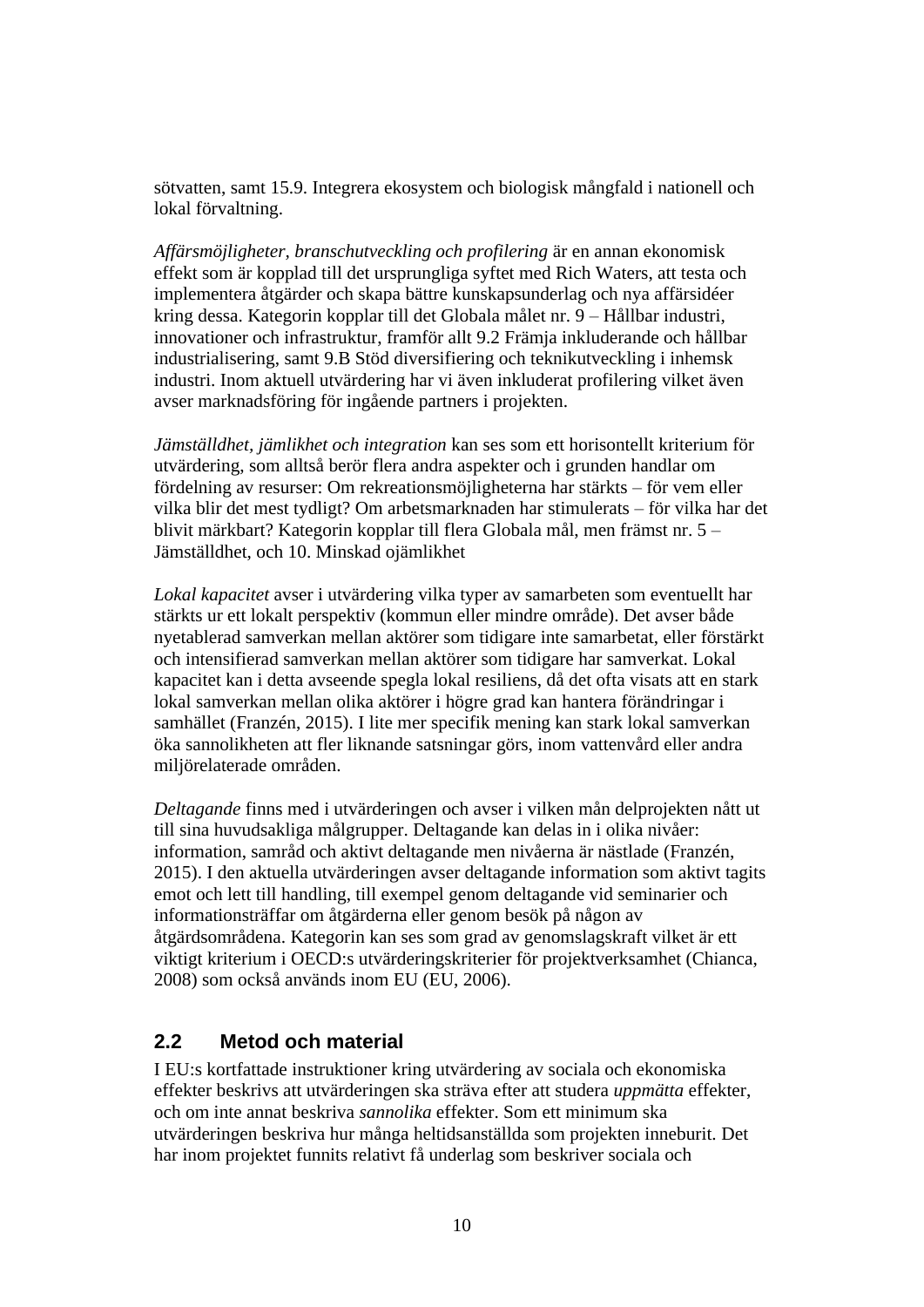ekonomiska effekter. Projektens rapportering av dessa har löpt parallellt med aktuellt uppdrag. Därför gjordes en enkät med frågor kring de sju olika kategorierna som skickades till samtliga delprojekt som var aktuella för utvärderingen (se 2.2.2 för beskrivning av enkät). I denna gjordes bedömningar av uppskattade effekter samt i framtiden sannolika effekter. Det fanns även frågor kring om projekten gjort egna uppskattningar eller värderingar av någon social eller ekonomisk effekt. Det visade sig dock finnas få dylika utredningar.

Inom aktuellt uppdrag har därför tre typer av data använts baserat på olika metoder: (i) uppmätta effekter baseras på kvantitativa data som finns tillgänglig, såsom ekonomisk redovisning eller enkäter genomförda inom delprojekten, (ii) uppskattade effekter bygger på självskattning, där representanter (projektledare) har fått ta ställning till i vilken grad åtgärderna haft sociala och ekonomiska effekter genom en enkät alternativt intervju med samma frågor, samt (iii) sannolika effekter avser effekter som är potentiella att inträffa längre fram, och baseras på självskattning och åtgärdernas egenskaper (till exempel potentiella ekosystemtjänster som har sannolika sociala eller ekonomiska effekter). Utöver ekonomisk redovisning och enkäter har även material från delprojekten använts, såsom rapportering och informationsfilmer om åtgärderna som testas. Från beskrivning och redovisning av projektens åtgärder kan vi diskutera sannolika sociala eller ekonomiska effekter, till exempel med hjälp av att använda andra liknande exempel och ibland schablonvärden eller jämförelsevärden då miljövärden eller miljöskador skattats ekonomiskt.

| Tabell 1. Typ av data och metod per kategori |                                                                     |                                                                                                                    |                           |  |  |  |  |
|----------------------------------------------|---------------------------------------------------------------------|--------------------------------------------------------------------------------------------------------------------|---------------------------|--|--|--|--|
|                                              | Uppmätta                                                            | Uppskattade                                                                                                        | <b>Sannolika</b>          |  |  |  |  |
| Sysselsättning                               | Ekonomisk redovisning                                               | Självskattning -<br>enkät                                                                                          | Självskattning -<br>enkät |  |  |  |  |
| <b>Affärsutveckling</b>                      | X                                                                   | Självskattning -<br>enkät                                                                                          | Självskattning -<br>enkät |  |  |  |  |
| <b>Besparingar</b>                           | I vissa fall:<br>schabloner/jämförelsedata<br>för liknande effekter | Självskattning – enkät (de flesta<br>besparingar väntar i framtiden<br>då åtgärderna är nyligen<br>implementerade) |                           |  |  |  |  |
| Hälsa och välmående                          | I vissa fall:<br>schabloner/jämförelsedata<br>för liknande effekter | Självskattning -<br>enkät                                                                                          | $\mathsf{x}$              |  |  |  |  |
| Lokalt<br>kapacitetsbyggande                 | x                                                                   | Självskattning -<br>enkät                                                                                          | Självskattning -<br>enkät |  |  |  |  |
| <b>Deltagande</b>                            | X                                                                   | Självskattning -<br>enkät                                                                                          | X                         |  |  |  |  |
| Jämlikhet,<br>jämställdhet,<br>integration   | Ekonomisk redovisning,<br>schabloner.                               | Självskattning -<br>enkät                                                                                          | X                         |  |  |  |  |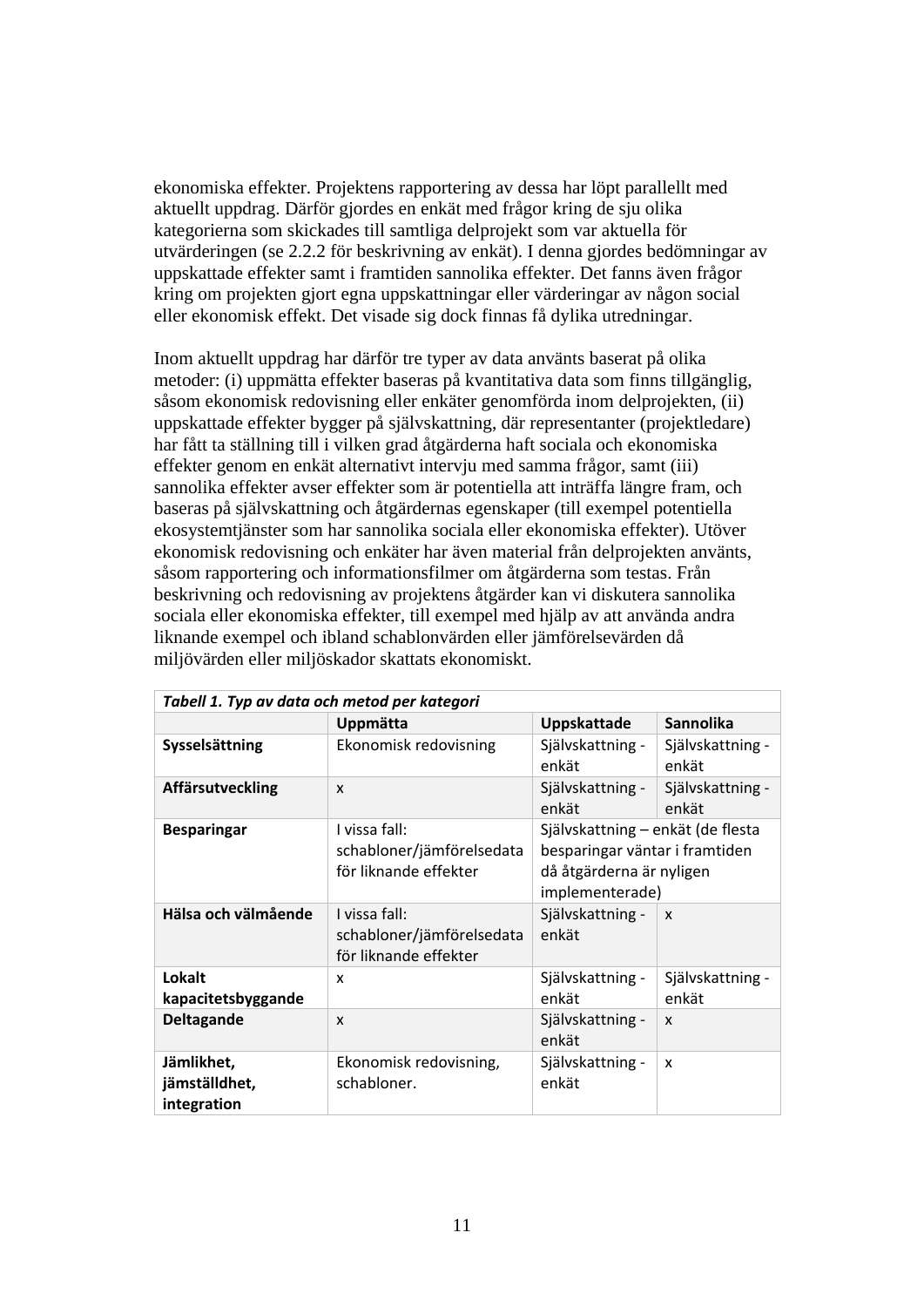Tabell 1 redovisar vilka metoder som använts för respektive kategori av sociala och ekonomiska effekter, samt för vilken typ av data: uppmätta, uppskattade och sannolika. För uppmätta effekter har ekonomisk redovisning använts för sysselsättning samt jämställdhet. Schablonvärden eller jämförelsedata, såsom liknande utredningar, har använts i vissa fall för besparingar och hälsa och välmående. För uppskattade effekter har enkät eller intervju använts för samtliga kategorier. För sannolika effekter har även enkät- eller intervjusvar legat till grunden för sysselsättning, affärsutveckling, besparingar och lokalt kapacitetsbyggande.

<span id="page-13-0"></span>2.2.1 Metod och material för uppmätta effekter (sysselsättning, jämställdhet) För utvärdering av ekonomiska sysselsättningseffekter ur projekten har den ekonomiska redovisningen från delprojekten använts, framför allt delprojektens redovisade timmar för egen och inhyrd personal per delprojekt. Utvärderingen har även inkluderat en bedömning av hur kostnaderna fördelar sig mellan externa tjänster inom analys och infrastruktur (fysiska åtgärder) per delprojekt. För dessa kostnader omvandlas de redovisade fakturor till andel sysselsättning med hjälp av de fakturerande företagens bokslutsstatistik. Vi har omvandlat fakturerat belopp (som blir en del av företagens omsättning) till arbetade timmar, där vi använt bokslutens antal helårsanställda delat med nettoomsättningen som approximation för sysselsättning i förhållande till intäkter per företag. För de år som saknar bokslutsstatistik har vi använt värden från närmast tidigare eller senare bokslutsår.

Vi har beräknat sysselsättning baserat på hela fakturerade belopp inom fysiska åtgärder eftersom det återspeglar det faktiskt utförda arbetet, även om kostnaderna som sådana redovisas som avskrivningar över tid i projektens ekonomiska redovisning. För tjänster har vi knutit insatsen till angivet "från datum" och för kostnader inom fysiska åtgärder till datumet för fakturan. Däremot har inte projektkostnader för utrustning, resor eller förbrukningsvaror omräknats till sysselsättning.

Vidare har externa stödtjänster delats in i "analys" respektive "fysiska åtgärder" baserat på aktivitetsbeskrivningen eller aktivitetsklassificeringen i den ekonomiska redovisningen. För den geografiska analysen har företag med sin huvudsakliga verksamhet i Mälardalen samt Uppsala exklusive Stockholmsområdet ansetts som "lokal sysselsättning". Bolag med huvudsaklig verksamhet i övriga landet bokförs som nationellt företagande. Infrastrukturkostnader redovisar vi som fysiska åtgärder i rapporten.

För att analysera jämställdhet inom sysselsättningseffekterna har vi utvärderat könsfördelningen hos resurserna i projekten, baserat på stödmottagarnas (delprojektens partners) ekonomiska redovisning för direkt uppskattning av de egna insatserna. För upphandlade insatser har vi utgått från den beräknade sysselsättningen ovan och fördelat den med hjälp av nationell statistik över könsfördelningen per branschsektor. Könsfördelningen är alltså en uppskattning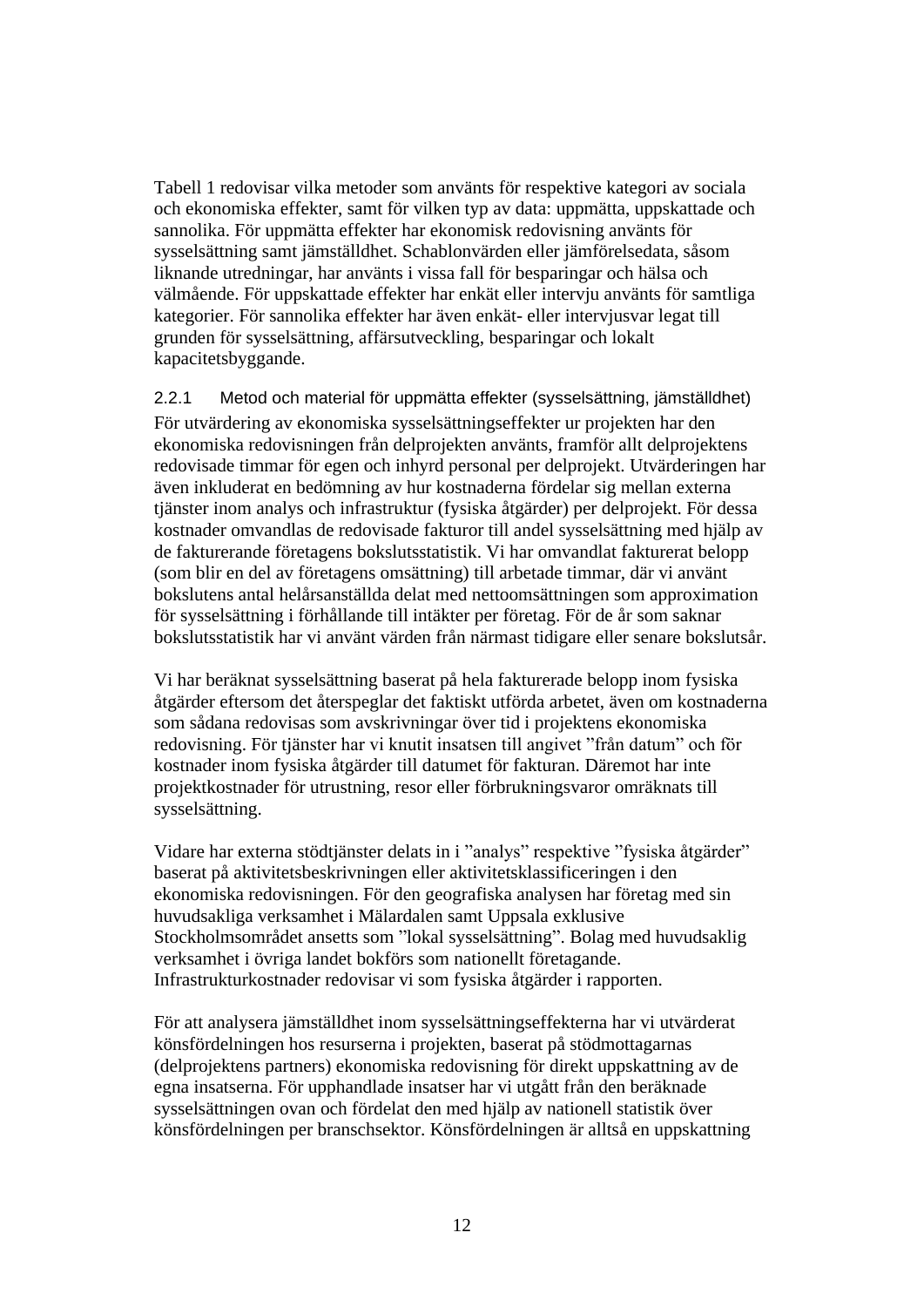baserad på nationell branschstatistik och inte en exakt fördelning för det enskilda företaget och insats.

### <span id="page-14-0"></span>2.2.2 Enkät – uppskattade och sannolika effekter

Eftersom det till stor del saknades underlag för många av kategorierna beslutades att en enkät skulle gå ut till delprojekten. Frågorna i enkäten omfattade samtliga sju kategorier i sex sektioner, där *jämställdhet, jämlikhet och integration* ingick som horisontellt kriterium (se samtliga frågor i bilaga 1). Enkäten skickades ut till projektledarna i delprojekten den 16 september, och kunde antingen fyllas i och skickas till oss eller också fyllas i tillsammans under ett videosamtal.

Varje sektion i enkäten (motsvarar en kategori för utvärderingen) innehöll minst ett påstående kring den eller de aktuella effekterna, vilka skulle rankas enligt en given skala ("inte alls", "till viss del", "till ganska stor del" och "till stor del"). Till exempel: *I vilken grad har delprojektet lett till affärsutveckling eller branschutveckling?* Samtliga frågor innehöll även en förklarande kort text med exempel. I dessa frågor avsåg vi effekter som redan kan ses, mätas eller upplevas, enligt respondenterna. Men eftersom många effekter kan tänkas ligga i framtiden, då projekten nyligen är genomförda ställdes inom vissa sektioner även frågor om sannolika effekter, till exempel hur sannolikt det är att projekten kommer innebära ökad sysselsättning eller andra värden till arbetsmarknaden efter projektens avslutande. Även dessa frågor kring sannolikhet skattades enligt given skala ("inte sannolikt", "ganska sannolikt", "mycket sannolikt" och "vet ej"). De rankade svaren summerades i diagram som visas i resultatdelen.

För varje fråga med fasta alternativ fanns också fritextsvar där vi bad respondenterna motivera eller beskriva mer utförligt hur de rankat sitt svar. Genom fritextsvaren kunde vi också utläsa vilka målgrupper som avsågs, vilken typ av effekter som respondenterna avsåg i sina svar, samt i vissa fall få en förståelse för hur respondenten uppfattat frågan. Fritextsvaren finns i bilaga 2 som helhet, men vissa citat är summerade i resultatdelen för att visa på det samlade resultatet per kategori effekter som utvärderades.

För varje sektion i enkäten fanns också en fråga om projekten hade egna utvärdering på de sociala och ekonomiska effekter som avsågs.

# <span id="page-14-1"></span>**2.3 Avgränsningar och begränsningar**

Som nämnt ovan visar utvärderingen inte enbart på de sociala och ekonomiska effekter som delprojektens åtgärder (såsom vattenpark, faunapassage) skapat, utan inkluderar även effekter som egentligen kopplar mer till delprojektens initierande och finansiering. Detta gäller till exempel de uppmätta värdena för sysselsättning och även jämställdhet i relation till sysselsättning. Dessa effekter är inte en följd av de åtgärder som skapats, utan en följd av att projekten har genomförts. Som ett exempel kan vi jämföra sysselsättning som redovisas för att genomföra delprojekten (följd av genomförande), med sysselsättning som kan uppstå från de möjligheter som åtgärderna skapar (effekt av delprojektens åtgärder), såsom nya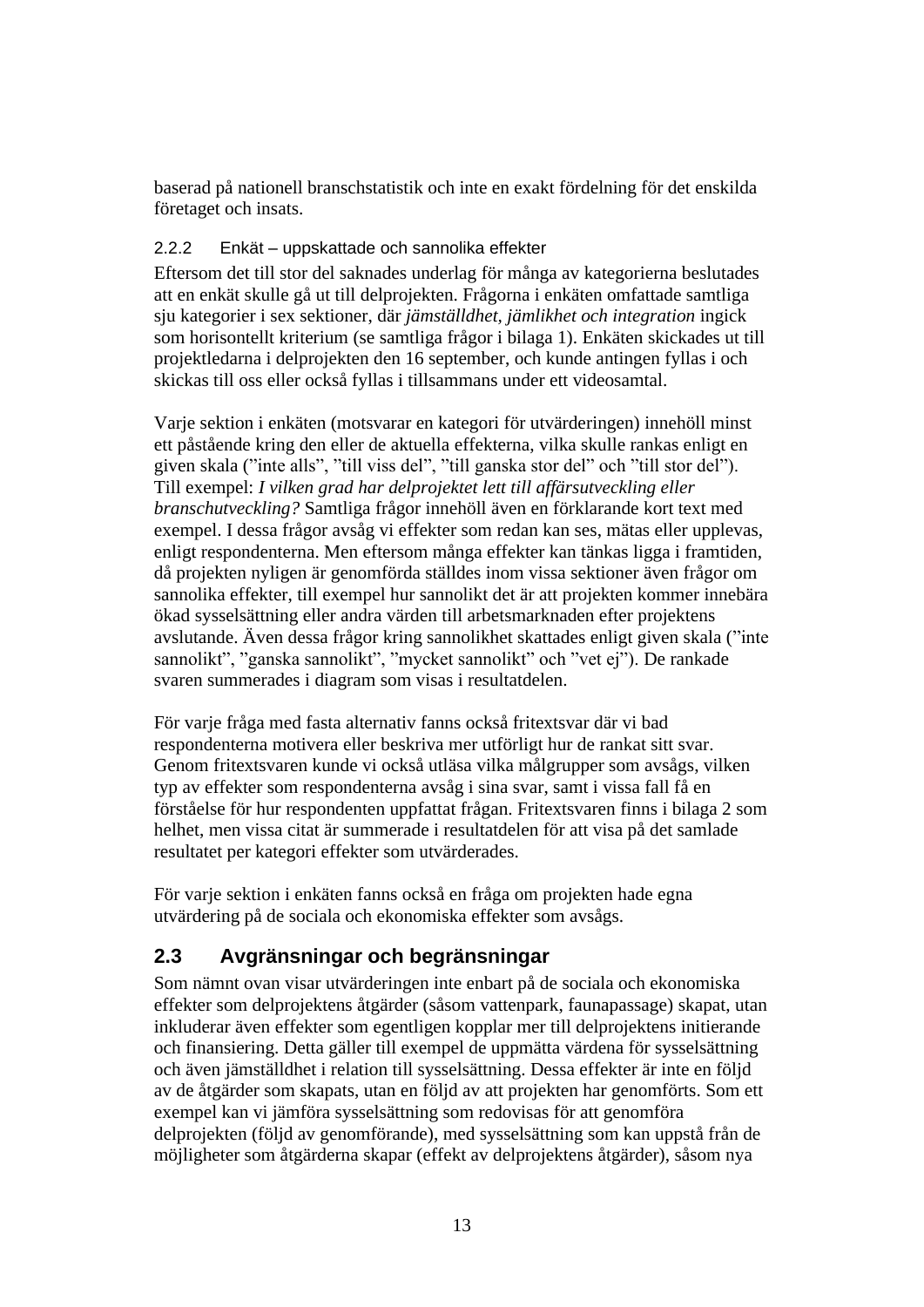möjligheter för turism, guidning, ökat behov av underhåll av åtgärder, osv. Ibland är det svårt att dra en tydlig gräns mellan dessa typer av effekter, och kanske inte nödvändigt. Utvärderingen involverar båda dessa perspektiv eftersom det utpekas tydligt, till exempel i EU:s rapporteringsmall att sysselsättning inom delprojekten ska redovisas. I resultatredovisningen är det främst enkät-svaren kring "uppskattade effekter" som avser effekter som uppstår som en följd av delprojektens åtgärder, och den ekonomiska redovisningen som avser följder av att projekten finansierats och genomförts. Men även här är det inte alltid lätt att dra en tydlig gräns.

Delarna kring "uppskattade effekter" är till stor del baserad på självskattningar från delprojektens projektledare. Att basera utvärderingar på självskattningar medför en del osäkerheter och begränsningar. Först och främst handlar det om hur respondenten uppfattar frågan i enkäten, och motsvarar därför inte en objektiv skattning av effekter. Det finns i enkäten inga givna skalor för vad som avses med "stämmer i hög grad", det är en bedömning som respondenten själv gör. Därför är fritextsvar med motiveringar viktiga, och diagrammen ska därför läsas med försiktighet. Respondenterna har troligtvis även skattat effekterna utifrån egna förväntningar, och inte heller mot en fixerad skala. Som ett exempel kan man ta effekter på rekreation, där svaren inte avser till exempel hur många invånare som når en ny rekreationsplats inom x kilometers radie. Svaren handlar snarare om vad som är rimligt i relation till projektet, och hur man lyckats nå dit eller inte.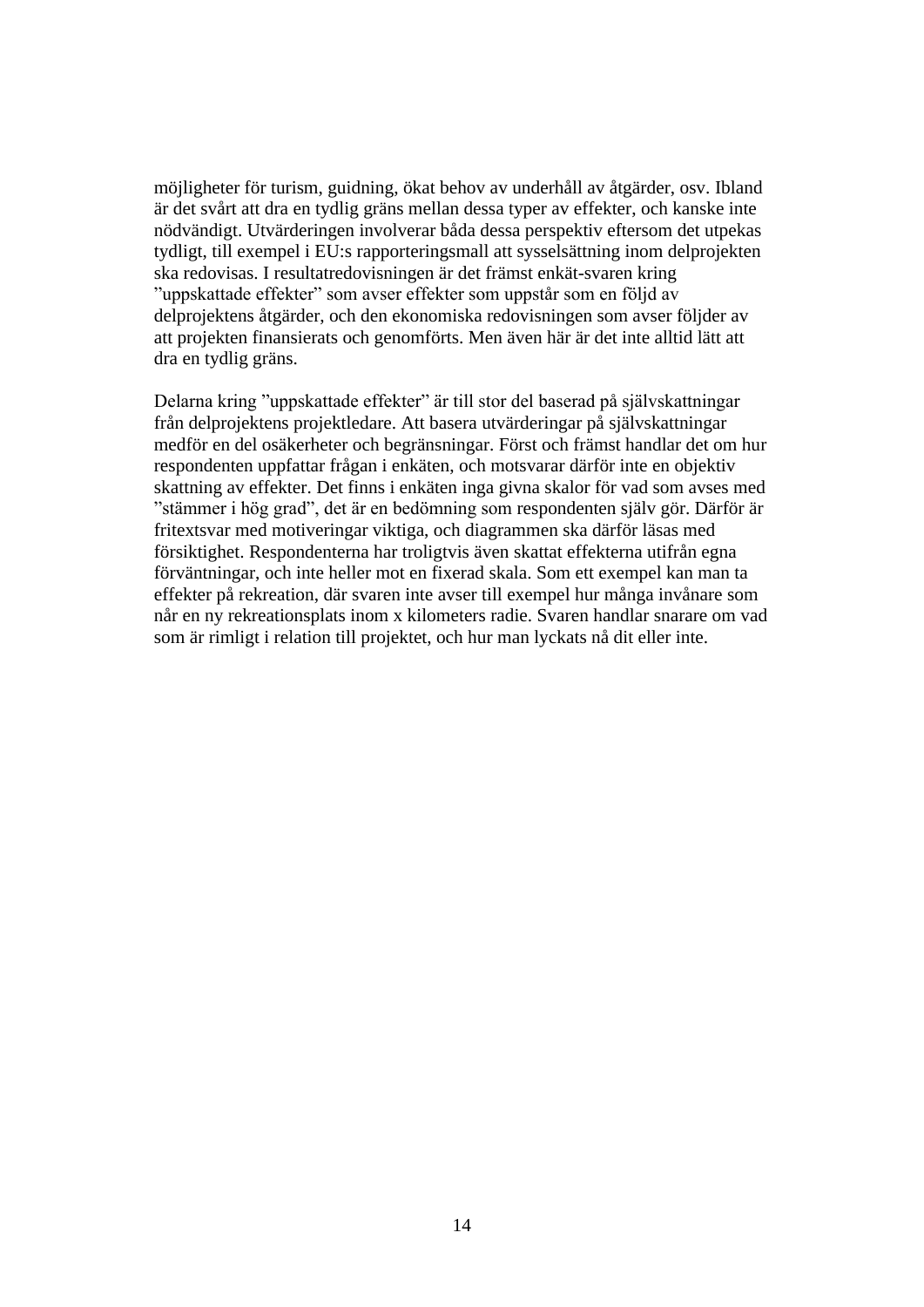# <span id="page-16-0"></span>**3 Resultat**

I detta kapitel redovisas uppmätta, uppskattade och sannolika sociala och ekonomiska effekter utefter de kategorier som identifierats. Uppskattade och sannolika effekter baseras främst på de enkäter och intervjuer som genomfördes under hösten 2021. Sju av åtta projekt svarade på enkäten. I avsnitt 3.1 till 3.7 beskrivs i mer detalj vad som framkommit i utvärderingen under respektive kategori av effekter. För det projekt som inte svarat på enkäten har projektredovisning använts för att diskutera möjliga sociala och ekonomiska effekter, men de är inte redovisade i diagrammen.

Diagram 1 visar de sammanlagda uppskattade effekterna inom fem av de sju kategorierna. Sysselsättning redovisas med uppmätta effekter i 3.1 och jämställdhet, jämlikhet och integration i 3.7 eftersom andra enheter använts för dessa kategorier. Det övergripande resultatet i diagram 1 visar att delprojekten har skapat affärsmöjligheter, branschutveckling eller möjlighet till profilering och marknadsföring "till viss del" (57%), "till ganska stor del" (14%) och "till mycket stor del" (29%). Kategorin motsvarar fler frågor i enkäten. Delprojektens effekt på ekonomiska besparingar motsvarar övervägande "till viss del" (86%) och "till mycket stor del" (14%). För hälsa och rekreation svarade hälften av delprojekten att detta stärkts "till ganska stor del" (50%), och resten lika fördelat på "till mycket stor del", "vet ej" och "till viss del". För lokal kapacitetsbyggnad har projekten svarat övervägande "till viss del" (57%) och resten av projekten "till ganska stor del" samt "till mycket stor del". För kategorin deltagande har delprojekten svarat "till ganska stor del" (43%) och "till mycket stor del" (57%).



Diagram 1. Sammanlagda effekter av fem av de sju kategorierna effekter.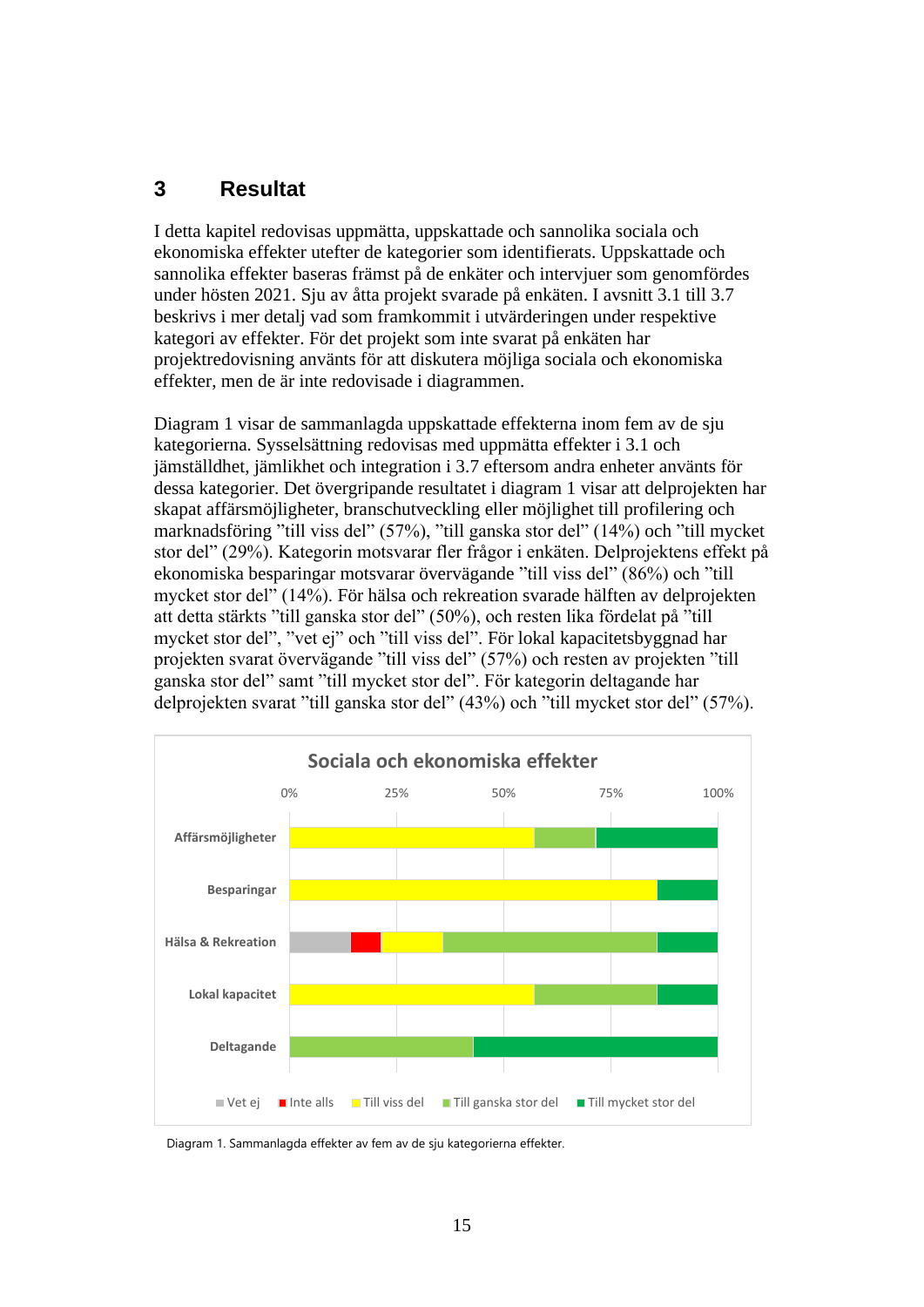# <span id="page-17-0"></span>**3.1 Sysselsättning**

Totalt har de åtta delprojekten sysselsatt i det närmaste 53 heltidstjänster under den analyserade projektperioden från 2017 till 2021 (se tabell 2). Det innebär i genomsnitt 10 personer på årsbasis.

| Tabell 2. Sysselsättning från samtliga delprojekt |               |           |                    |                                 |                   |                              |
|---------------------------------------------------|---------------|-----------|--------------------|---------------------------------|-------------------|------------------------------|
| Projekt                                           | <b>Totalt</b> | Anställda | Tjänster<br>analys | Tjänster<br>fysiska<br>åtgärder | Lokala<br>företag | <b>Nationella</b><br>företag |
| C06.2 (Julmyra)                                   | 0,9           | 0,7       | 0,2                | 0,0                             | 0,7               | 0,2                          |
| C10.2 (Vä vattenpark)                             | 10,4          | 0,6       | 1,1                | 8,7                             | 1,5               | 8,9                          |
| <b>C10.3 (Upp</b><br>vattenpark)                  | 2,4           | 0,2       | 0,0                | 2,1                             | 0,8               | 1,5                          |
| C13 (Norrviken)                                   | 1,1           | 0,2       | 0,0                | 0,9                             | 0,2               | 0,9                          |
| C16.1 (Turbinbron)                                | 32,8          | 0,9       | 1,1                | 30,7                            | 30,1              | 2,7                          |
| C17.1 (Rällsälven)                                | 2,2           | 0,1       | 0,0                | 2,1                             | 0,5               | 1,8                          |
| C17.2 (Östtuna)                                   | 2,5           | 0,1       | 0,0                | 2,4                             | 0,6               | 1,9                          |
| C20.1 (Vä båttvätt)                               | 0,7           | 0,3       | 0,0                | 0,4                             | 0,3               | 0,4                          |
| Total                                             | 53,0          | 3,2       | 2,5                | 47,4                            | 34,7              | 18,3                         |

Från tabell 2 och diagram 2 kan vi utläsa att C16.1 och C10.2 är de projekt som sysselsatt flest personer i perioden. De två projekten tillsammans står för över 80% av den skapade sysselsättningen med 43 helårsekvivalenter under utvärderingsperioden, där C16.1 står för 62% och C10.2 står för 20% av sysselsättningen. De övriga projekten står för mellan 1 och 5 procent av den totala sysselsättningen.



Diagram 2. Fördelningen av beräknad sysselsättning per projekt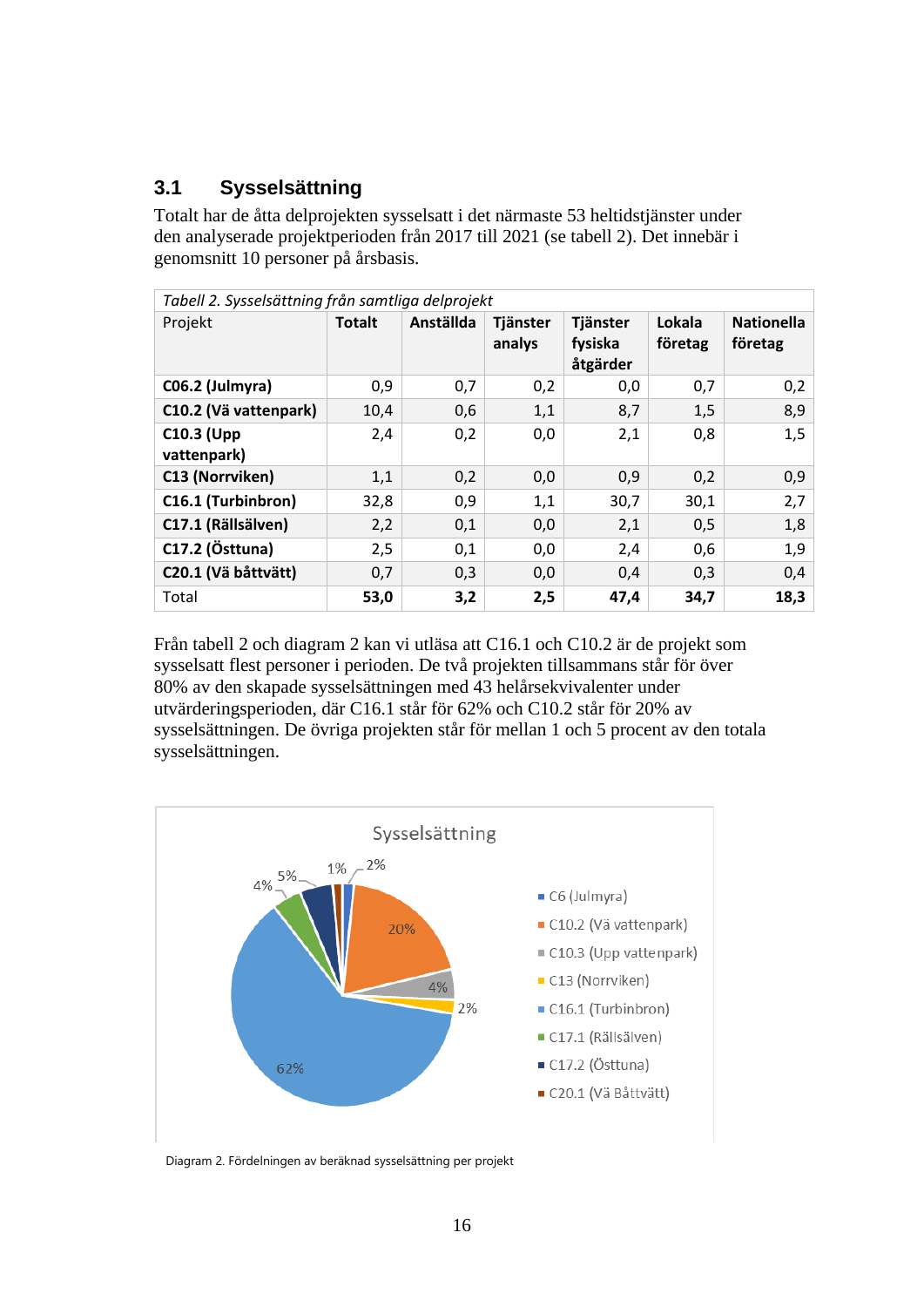När det gäller typ av insats är det inköpta tjänster inom fysiska åtgärder som dominerar med nästan 90% av den totala sysselsättningen med 47 helårsekvivalenter (diagram 3). Sysselsättningen med egna resurser hos stödmottagarna (delprojektens partners) är betydligt mer blygsam, där delprojekten i genomsnitt har sysselsatt 0,4 helårsekvivalenter över utvärderingsperioden, vilken innebär mindre än 0,1 anställd per projekt och år. C6.2 är det projekt som i första hand arbetat med egna resurser i insatserna.



Diagram 3. Beräknad sysselsättning fördelad på typ av insats.

Tittar vi slutligen på fördelningen av den beräknade sysselsättningen i lokalt respektive nationellt företagande dominerar den lokala sysselsättningen med 65% av helheten (diagram 4). Men det är endast delprojektet faunapassage Turbinbron (C16.1) som i första hand utnyttjat lokala resurser. Övriga projekt förutom C6.2 har främst utnyttjat nationella resurser för sina insatser. Genom att faunapassage Turbinbron också dominerar sysselsättningen totalt, så överväger lokala resurser helheten i den geografiska fördelningen.

I enkäten fanns också en fråga kring hur sannolikt det är att delprojektens genomförande kommer att innebära ökad sysselsättning eller ökat värde för arbetsmarknaden i framtiden. Här svarade samtliga delprojekt förutom ett att det är "ganska sannolikt", och ett "mycket sannolikt" (se diagram 6). Flera av svaren handlar om den ökade kunskapsunderlaget som skapats genom projektens genomförande, likaså nämner vissa projekt ett ökat underhåll och nya uppgifter i och med de genomförda åtgärderna, se citat i ruta 1 nedan.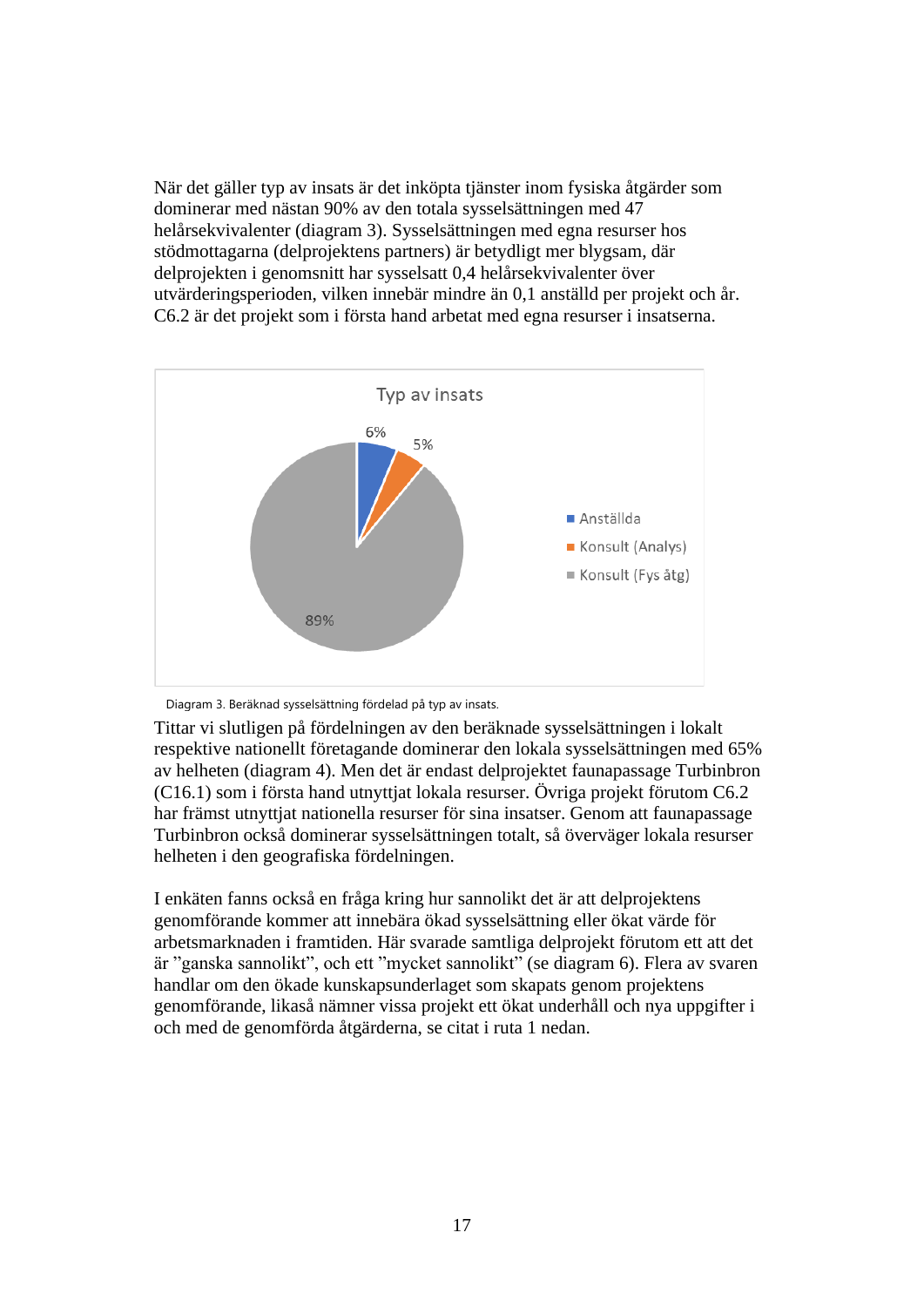

Diagram 4. Beräknad geografisk fördelning av sysselsättningen.

*Ruta 1. Citat från enkät gällande sannolikhet för ökad sysselsättning*

*"Nya arbetsuppgifter med hänsyn till att faunapassagen och dess omgivningar även framledes behöver underhållas" (C17.1 och C17.2)*

*" [En person] som arbetat inom projektet blev dels engagerad i en statlig utredning samt fick en forskartjänst inom ämnesområdet […]" (C6.2)*

*"Till viss del genom mer drift och underhåll, det finns utvecklingspotential i driften som kan ge ytterligare sysselsättning […] Vi som jobbar i projektet har fått bättre referenser…" (C10.2)*

*"Kunskapen om vårt projekt kommer troligtvis leda till fler motsvarande behandlingar som kräver arbetskraft." (C13)*

*"Kan komma att bli guidning, fisket kan också öka och att det kan bli mer tillsyn […] Projektets genomförande har också lett till fasta anställningar och kompetensöverföring och stärkt kunskap kring faunapassager generellt. […] Skötsel- och underhållsbehov har också ökat med den nya lösningen." (C16.1)*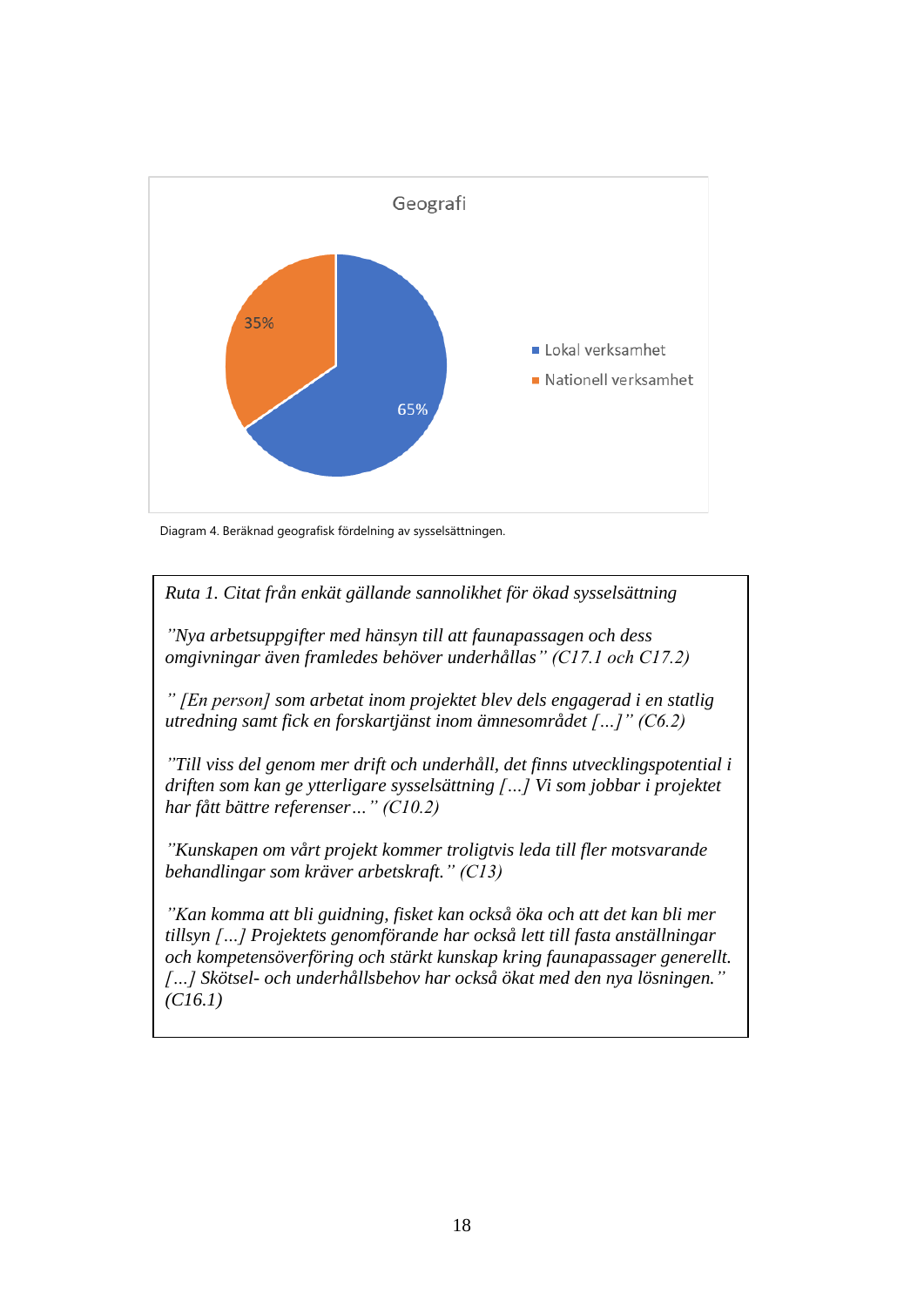# <span id="page-20-0"></span>**3.2 Affärsmöjligheter, branschutveckling och profilering**

Delprojektens åtgärder kan innebära möjligheter för affärs- eller branschutveckling, men även marknadsföring och profilering för de involverade parterna. Resultaten från enkäten (diagram 5) visar att den sammantagna effekten gällande dessa perspektiv var viktigt: drygt hälften av projekten ansåg att det stämde till viss del, nästan en tredjedel att det stämde till mycket stor del, och resten tyckte att det stämde till ganska stor del. Frågan i enkäten var uppdelad på affärs- och branschutveckling samt profilering och marknadsföring. Diagram 5 visar att en stor del av resultatet ligger i att projektparter uppskattar möjligheten till marknadsföring och profilering som mycket goda. Fyra projekt har uppskattat påstående kring om projektet lett till möjligheter till profilering och marknadsföring till "mycket stor del".

I fritextsvaren beskriver respondenterna att projekten och de genomförda åtgärderna har använts för spridning i social media, genom föreläsningar och seminarier, samt i vissa fall på plats där åtgärderna genomförts (se ruta 2). Partners har kunnat visa miljöengagemang, handlingskraft samt att visa att skattemedel använts på ett ansvarsfullt sätt. På så sätt har de involverade parterna kunnat belysa miljönyttan med genomförda åtgärder, och kunna profilera sig och belysa sitt miljö- och vattenarbete.

*Ruta 2. Citat från enkät gällande profilering och marknadsföring* 

*" Miljöarbetet har inneburit marknadsföring för Julmyra då flera reportage och filmer har spridits samt att ett miljöpris har vunnits. Vid deltagande i seminarier runt om i Sverige har Julmyra Horse Centers miljöarbete fått stor spridning." (C6.2)* 

*"Vi har marknadsfört projektet samt det färdiga resultatet i framför allt sociala medier, och tryckt på miljönyttan detta för med sig." (C17.1, C17.2)*

*" Parken blir en reklamplats för marknadsföring, både för Västerås stad och Mälarenergi, t ex genom studiebesök och annat." (C10.2)*

*" Bottenbehandlingen har skapat förutsättning för kommunerna att belysa sitt miljöengagemang och sin handlingskraft. Vi har även kunnat visa medborgarna att vi hanterar skattemedel på ett ansvarsfullt sätt eftersom vi växlar upp dem med EU-bidrag. Projektet har även gett oss möjlighet att öppna upp kommunikationen om vårt vattenvårdsarbete i ett bredare perspektiv." (C13)*

*"Profilering både för Mälarenergi och Västerås stad, positiv PR/marknadsföring. Få upp ögonen för att Mälarenergi arbetar med vattenkraft och att de genomför miljöprojekt. (C16.1)*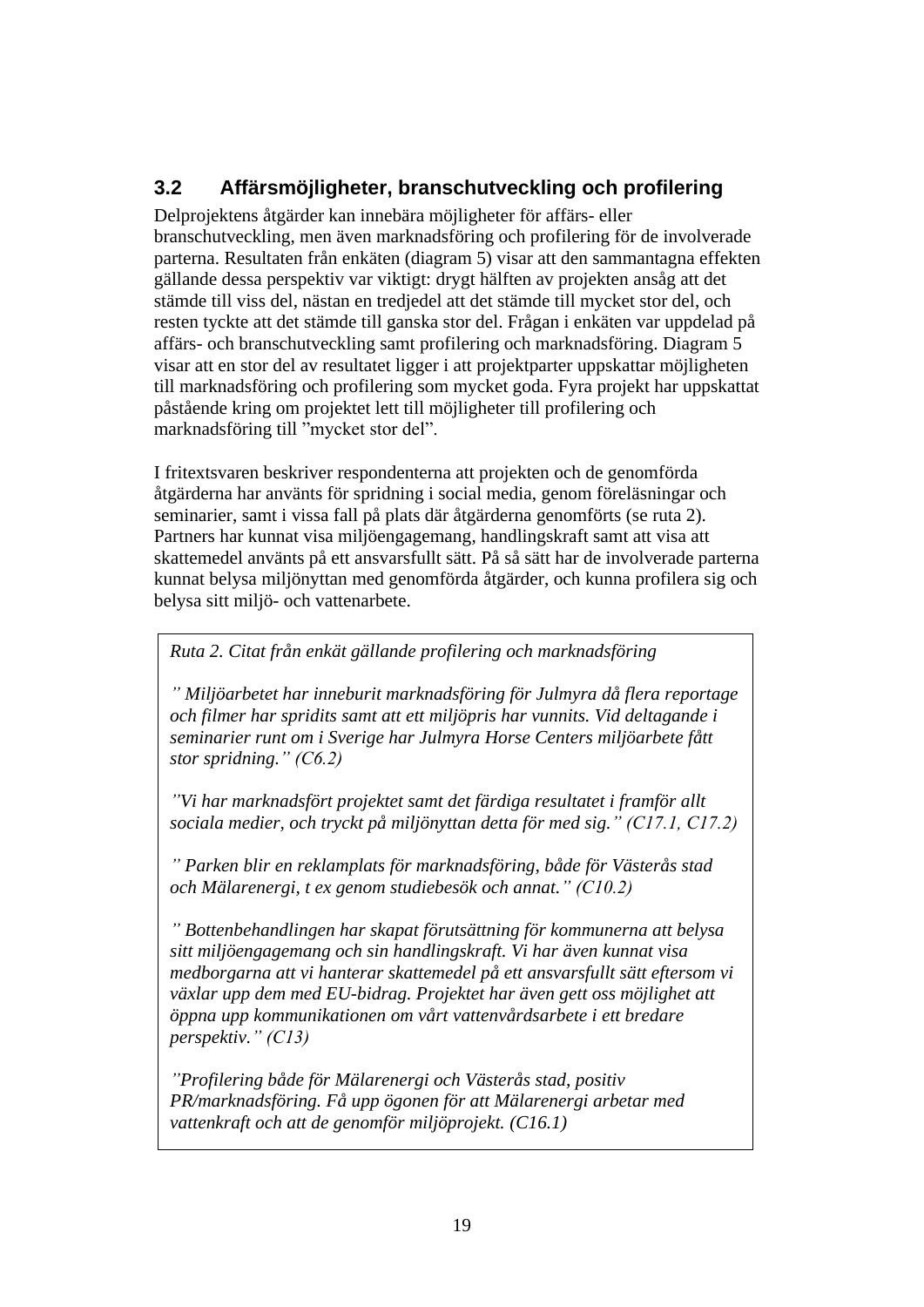

Diagram 5. Uppskattade sociala och ekonomiska effekter per kategori och delprojekt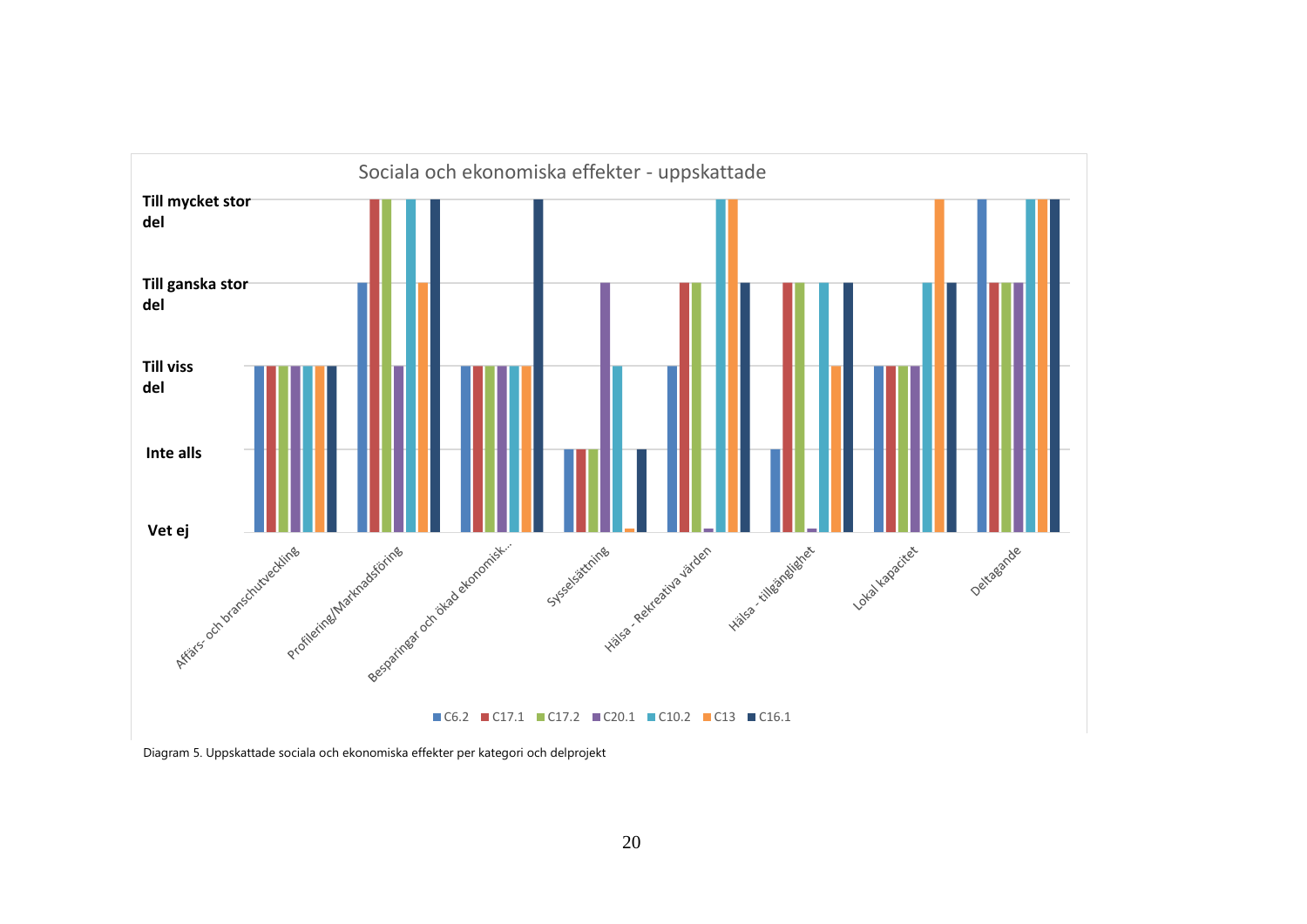Resultatet för affärs- och branschutveckling, vilket även inkluderar nya samarbetsformer, har inte lika högt utslag i enkäten. Samtliga projekt har svarat att det stämmer till "viss del". I fritextsvaren kan utläsas att de huvudsakligen handlar om lösningar som gjorts i genomförande av delprojektens åtgärder. C6.2 menar att åtgärder för att minska näringsläckage från Julmyra Horse Center var tidigt ute inom branschen. Delprojekt som avser faunapassager C16.1, C17.1 och C17.2 menar att de lösningar som gjorts för faunapassager har visat på möjliga lösningar som kan vara intressant för vattenkraftbranschen eller liknande potentiella projekt. Även C10.2 menar att vattenparken inneburit lösningar som kan vara användbara i liknande projekt, vilket även bör stämma väl överens med delprojekt 10.3. Flera respondenter nämner även att samarbetsformer som en typ av tillkommen utveckling, där aktörer som vanligtvis inte samverkar har arbetat ihop för att genomföra de åtgärder som projekten inneburit. Upphandlingen i C13 innebar också en viss typ av affärs- och branschutveckling, då vinnande entreprenör utvecklade och byggde en ny behandlingspråm för uppdraget.

Samtliga projekt tror också att det är sannolikt att projekten i framtiden kommer leda till affärsutveckling och möjlighet till profilering och marknadsföring.

### <span id="page-22-0"></span>**3.3 Besparingar och ekonomisk resiliens**

För denna kategori har delprojekten svarat mer försiktigt i sina skattningar kring huruvida delprojektens genomförande innebär möjliga framtida besparingar eller ökad ekonomisk resiliens (motståndskraft). Samtliga delprojekt förutom ett menar att det stämmer "till viss del", medan det sista projektet menar att det stämmer till "mycket stor del". Om vi börjar med det sistnämnda handlar det om den nya faunapassagen i Västerås (C16.1) vilket även inneburit att den nya konstruktionen på ett mycket effektivt sätt reducerar risken kraftigt för framtida översvämningar. Översvämningar i stadsmiljö kan innebära stora kostnader och stort obehag för medborgare och berörda verksamheter och företag. Därför innebär den nya konstruktionen en ökad ekonomisk motståndskraft, och kan leda till besparingar då dylika kostnader för översvämningar kan undvikas. För de övriga delprojekten har en rad olika besparingar nämnt, men inte bedömts som lika väsentliga eller stora som i C16.1 (se ruta 3). Här återfinns minskade kostnader för materialförluster och enklare underhåll (C6.2), minskade kostnader med avseende på de erfarenheter och den kunskap som byggts upp vid kommande/liknande projekt (C17.1, C17.2, C13), samt skapade eller förstärkta ekosystemtjänster såsom hantering av dagvatten, näringsretention och biologisk mångfald (C10.2).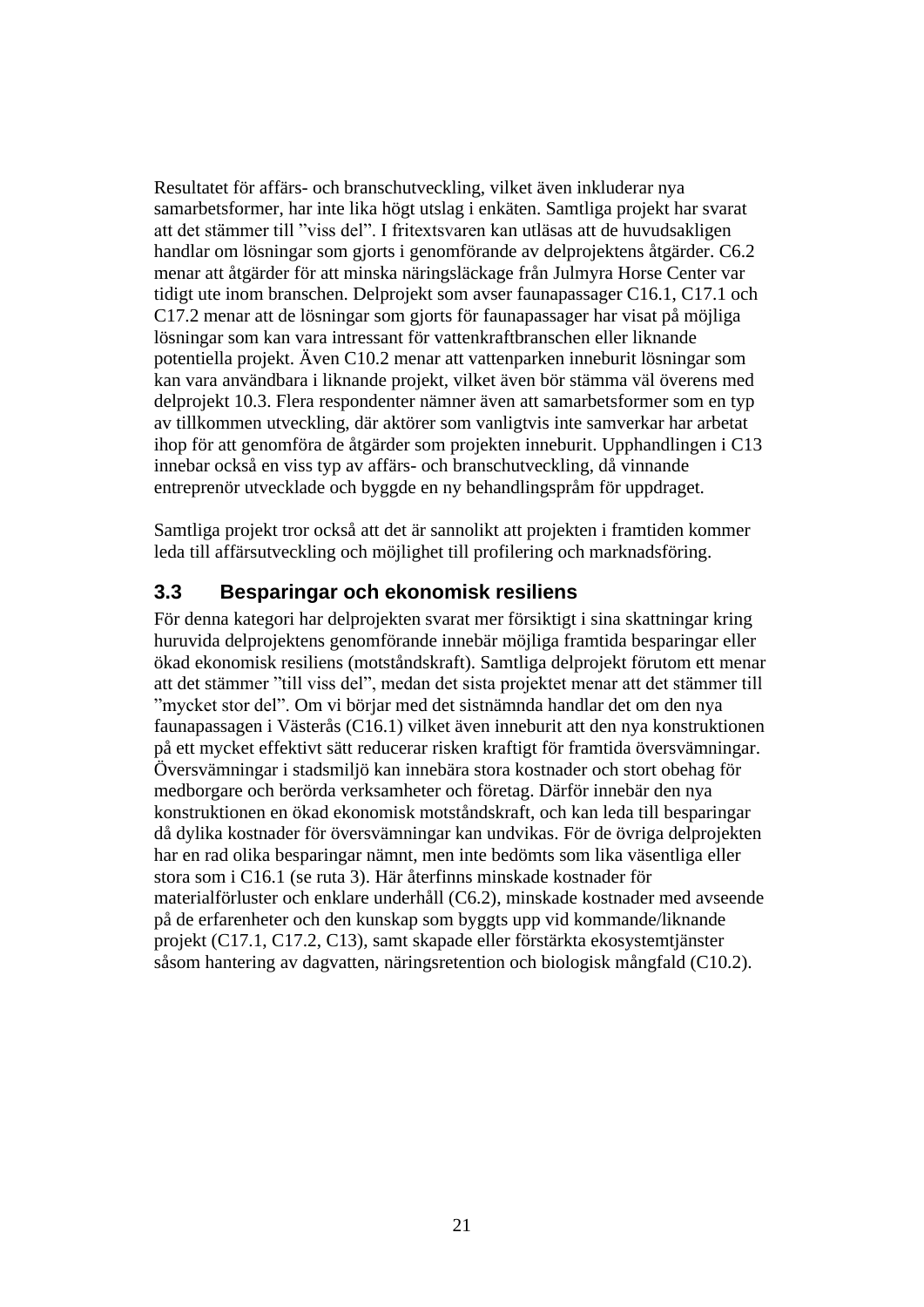*Ruta 3. Citat från enkät gällande besparingar och ekonomisk resiliens* 

*" Förbättrade dagvattensystem leder till minskad materialförlust och lättare att genomföra underhåll på travbanorna (C6.2)*

*" Viktigt argument har varit att inte förorena Västeråsfjärden (Mälaren), […] Muddra förorenade sediment är dyrt. (C10.2)*

*" Mer robust lösning, som bättre hanterar framtida översvämning/skyfall. […] Stora möjliga vinster för att undvika översvämningar i stadsmiljö (C16.1)* 

*" Vid bygg av kommande faunapassager har man med sig lösningar från detta projekt i erfarenhetsbanken som kan leda till minskade kostnader." (C17.1, C17.2)*

# <span id="page-23-0"></span>**3.4 Hälsa och välmående – rekreativa värden**

För rekreativa värden har två separata frågor ställts: en kring ökad kvalitet och en kring ökad tillgänglighet. Det sammantagna värdet för båda kategorierna och samtliga projekt (diagram 5) visade att hälften av delprojekten har stärkt dessa båda värden till "ganska stor del". En liten del (14%) av svaren tillfaller "till mycket stor del", "till viss del" samt "inte alls" vardera.

För den ökade kvaliteten för hälsa och välmående, genom rekreativa värden har två av projekten ansett att det stärkts till "mycket stor del" (C10.2 och C13). I det första fallet har en helt ny miljö skapats genom vattenparken, som på så sätt lett till nya rekreativa värden. Liknande värden är även kopplade till C10.3, som också skapat en vattenpark med olika rekreativa värden. I C13 handlar det om kraftigt förbättrad kvalitet i en sjö som används i hög grad som badsjö av närboende men även lite mer långväga besök. Projektet genomförde en enkät som visade att många närboende var mycket positiva till resultatet av projektet och hade själva upplevt en märkbar förändring och förbättring av badvattnets kvalitet.

Tre av delprojekten menade att åtgärderna lett till förbättrad kvalitet för rekreation till "ganska stor grad" (C16.1, C17.1 och C17.2). Detta är samtliga projekt som innebär faunapassager i vattendrag. I två av fallen handlar det om att nya rekreationsplatser till exempel med platser för picnic skapats intill de nya passagerna, i det tredje fallet handlar det om en plats som ligger centralt i stadsmiljö där många människor passerar och idag stannar och tittar och läser om den nya passagen. Av de två resterande delprojekten har en av dem menat att åtgärderna inneburit förbättrad rekreativa kvaliteter "till viss del" (C6.2) och ett av till "inte alls" (C20.1). Se ruta 4 för exempel på citat från delprojekten.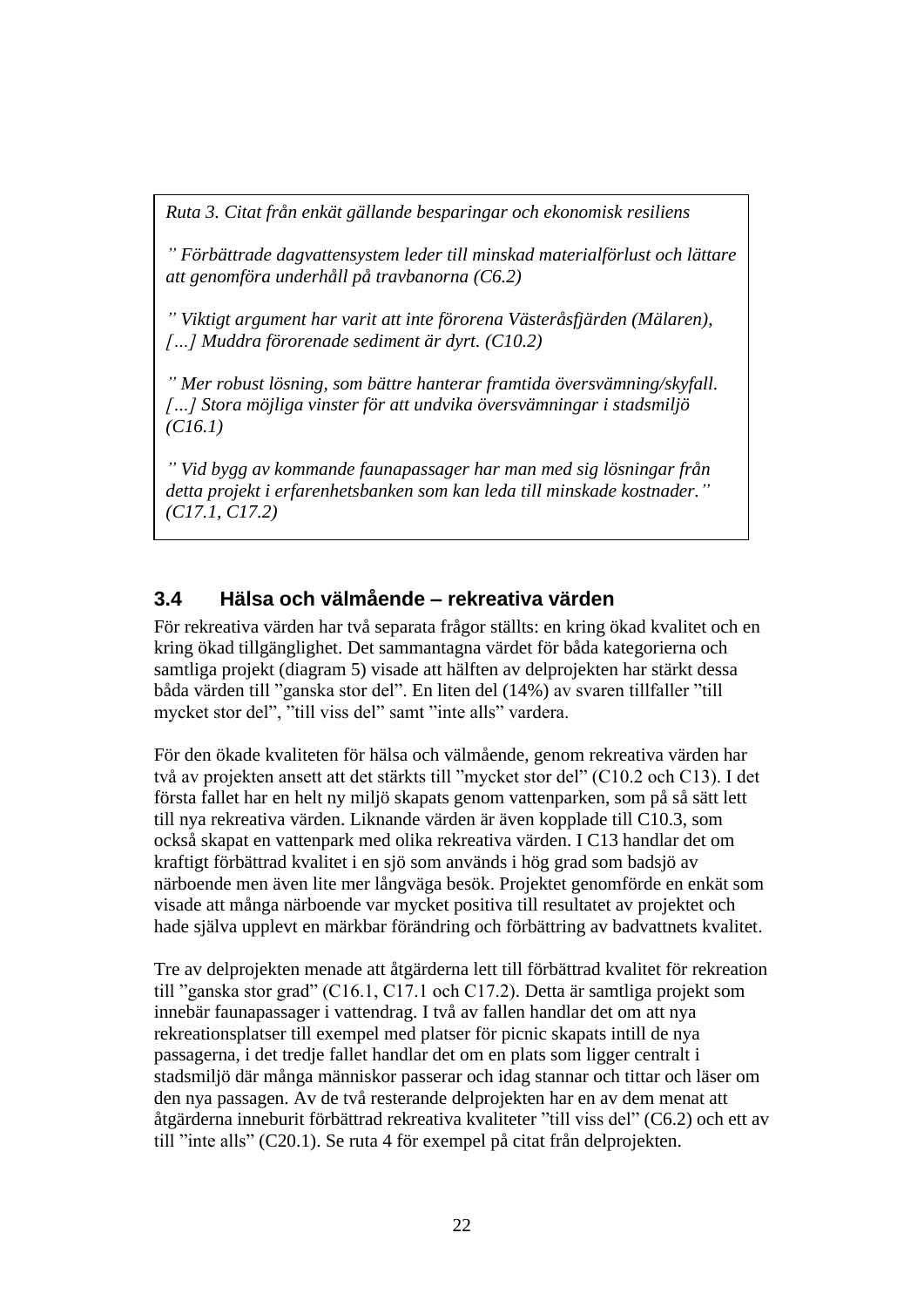Gällande förbättrad tillgänglighet till rekreativa värden har fyra av projekten svarat "till ganska stor del" (C10.2, C16.1, C17.1 och C17.2) och resten av projekten "till viss del" eller "inte alls". Många av delprojekten har haft tillgänglighet och "besöksvänlighet" i åtanke vid utformning av åtgärderna. Det handlar om goda kommunikationsmöjligheter till och från platserna, god framkomlighet för alla på plats, samt skyltning som är anpassad för barn eller rullstolsbundna. Mer om anpassade åtgärder för olika målgrupper under 3.7 Jämlikhet, jämställdhet och integration.

*Ruta 4. Citat från enkät gällande hälsa och välmående* 

*" Förhoppningen är att åtgärderna inom Julmyra ska bidra till att minska risken för övergödning i sjösystemen nedströms1 (C6.2)*

*"Nytt rekreativt område med nya kvaliteter." (C10.2)*

*"Projekten i Östtuna samt Rällsälv byggdes som naturliknande fåror inkluderande ett område för grill/picknic, med tanke att det ska kunna nyttjas som ett utflyktsmål för såväl närboende som andra" (C17.1, C17.2)*

*" Behandlingen har inneburet ett klarare vatten som upplevs mer attraktivt för bad. (C13)*

*" Det finns ett intresse, det stannar folk och tittar. Dessutom är det ett område som passeras av många." (C16.1)*

# <span id="page-24-0"></span>**3.5 Lokal kapacitet**

Vad gäller lokal kapacitet frågade vi delprojekten i vilken grad dessa har lett till ökad lokal samverkan, både genom nya samarbetsmönster med också stärkt samverkan mellan redan etablerade samverkansaktörer. Fyra av delprojekten har svarat "till viss del", två av den "till ganska stor del" och ett av projekten "till mycket stor del" (se diagram 5). Med tanke på att god lokal samverkan kan leda till fortsatta projekt eller samarbeten mot gemensamma mål är detta ett bra resultat. Delprojekten nämner framför allt tre olika typer av stärkt lokal samverkan: fördjupad samverkan mellan ingående aktörer i delprojekten, samverkan mellan andra liknande aktörer i andra regioner (såsom kommuner, stall, osv), samt ökad samverkan med lokala föreningar och verksamheter som på ett eller annat sätt deltagit eller varit med i diskussionerna för genomförande av projekten (se exempel i ruta 5). Samtliga projekt har även sett det som "ganska sannolikt" att projekten inneburit stärkt tillit mellan lokala aktörer (se diagram 6).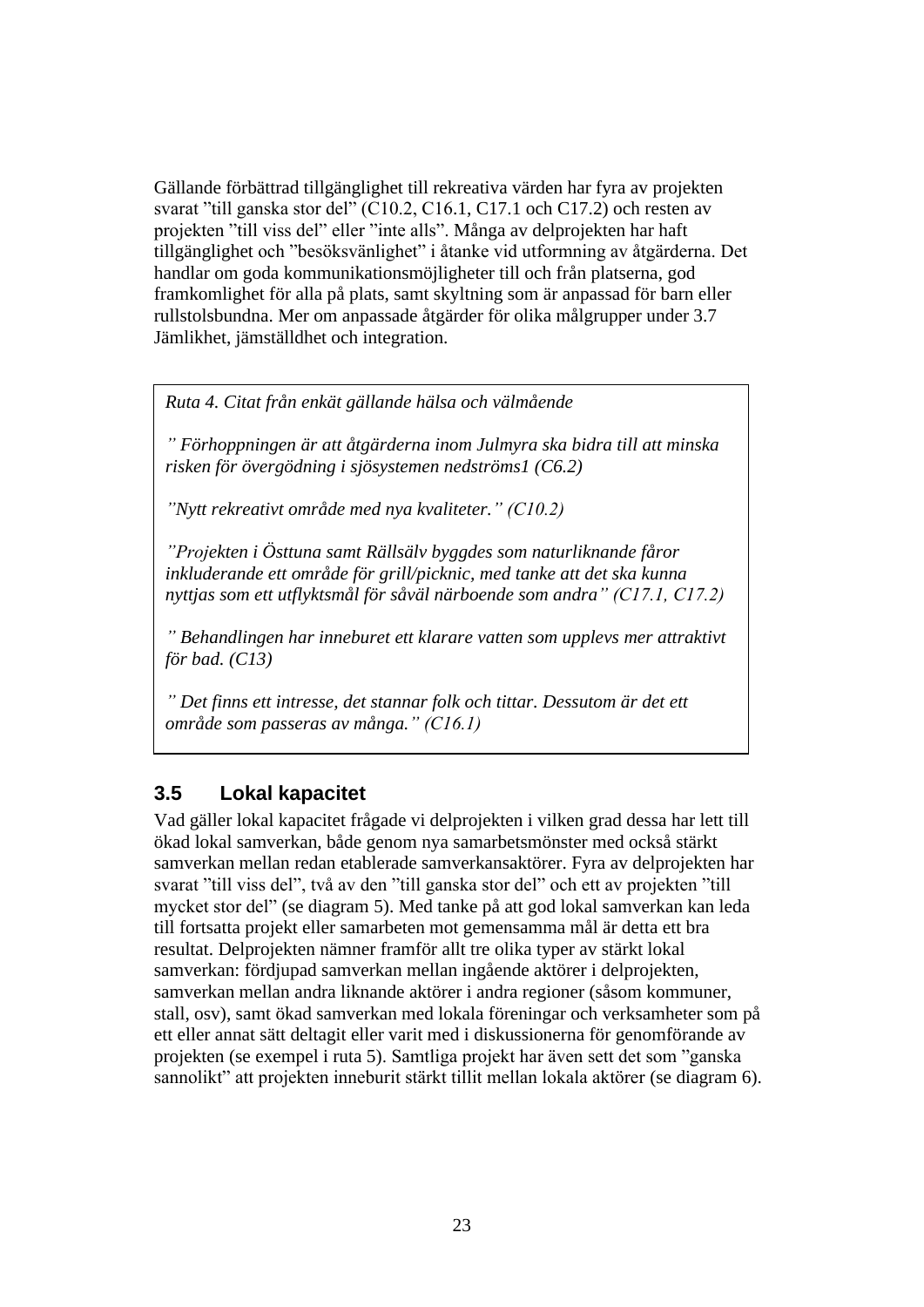*Ruta 5. Citat från enkät gällande lokal kapacitet* 

*"Nätverksträffar/seminarium har hållits med mellan entreprenörer i bygden och hästägare/stallägare. Ökat nätverkande inom hästnätverk. (C6.2)*

*"Västerås stad, Mälarenergi samt med andra kommuner (Uppsala och Smedjebacken), Naturskolan – var med tidigt planeringsskede […]. Lokala flygplatsen har också varit med i samverkan, […] Lokala SNF och ornitologiska föreningar […] arrangerar egna visningar. (C10.2)*

*" Framför allt under projektets/byggets gång samverkade man från Mälarenergi med såväl markägare som närboende." (C17.1, C17.2)*

*" Det har stärkt det sedan tidigare väletablerade samarbetet mellan kommunerna Sollentuna och Upplands-Väsby." (C13)*

*"Vi samverkar med båtklubbarna i Västerås som får vara med och påverka. (C20.1)*



Diagram 6. Sannolika effekter skattade av delprojekten.

# <span id="page-25-0"></span>**3.6 Deltagande och genomslagskraft**

Deltagande i utvärderingen avser i vilken grad projekten anser att de nått sina huvudsakliga målgrupper, och på något sätt skapat aktiva handlingar genom deltagande på till exempel informationsträffar, seminarium eller genom att besöka/använda platser där åtgärder gjorts. Detta kan indikera på vilket genomslag projekten haft, men det kan i någon mån även indikera hur sannolikt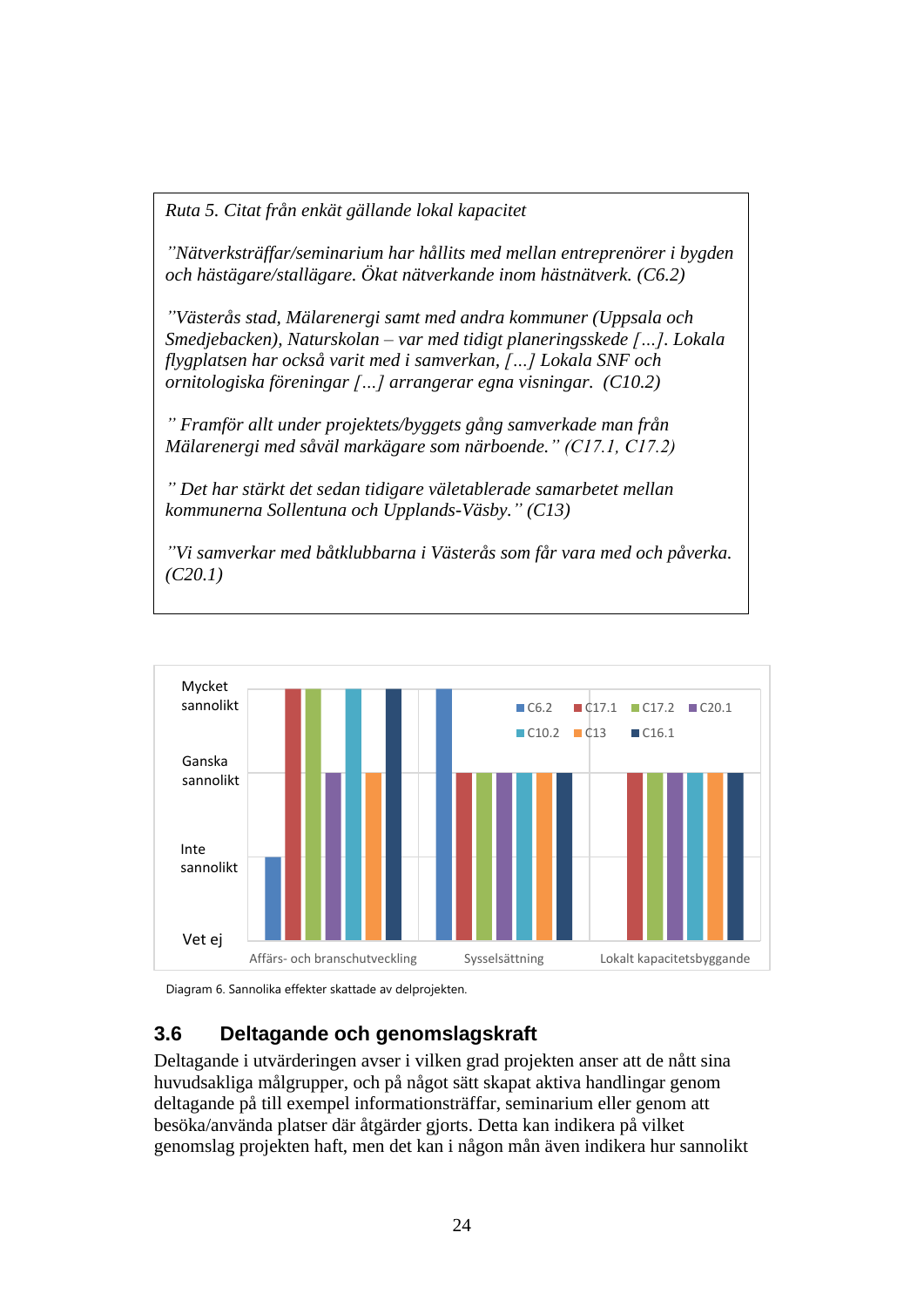det är att kunskapen sprids vidare. Fyra av projekten har svarat att de nått sina målgrupper till "mycket stor del" och tre av projekten till "ganska stor del" (se diagram 5). I flera fall ses allmänheten som en huvudsaklig målgrupp, och som i flera fall visat stort intresse för åtgärderna och projektresultaten (till exempel C13, C10.2, C16.1). I andra fall är det mer specifika målgrupper såsom hästägare/stall (C6.2) och båtägare/båtklubbar (C20.1). Se ruta 6 för citat från enkäten.

*Ruta 6. Citat från enkät gällande deltagande av huvudsakliga målgrupper* 

*" Huvudsakliga målgruppen är hästägare, genomförda åtgärder (Julmyra som demonstrationsgård) har fått stor spridning då vi blivit inbjudna att föreläsa på flertalet seminarium i Sverige […] (C6.2)*

*" Till mycket stor del gäller framför allt allmänhet (närboende Västerås, eller besökare). (C10.2)*

*"Målgrupp (dock som passiv mottagare) har varit medborgarna som har god kännedom om projektet. I en enkätundersökning som Sollentuna genomförde […] 2021 stod det klart att 41 av 51 svarande kände till projektet med bottenbehandlingen av Norrviken. (C13)*

*" Båtägare nås men då vi har krav på intyg för ren båtbotten har inte alla som vill ännu kunnat använda båtbottentvätten. Nu under vintern kommer vi att erbjuda mätning av båtbotten för intyg att den är ren och då får man använda båtbottentvätten – tyvärr blev detta arbetet försenat ett år pga pandemin. (C20.1)*

# <span id="page-26-0"></span>**3.7 Jämställdhet, jämlikhet och integration**

Eftersom detta är ett horisontellt kriterium har denna kategori har utvärderats med hjälp av frågor i enkäten, underordnade de andra kategorier. Inom sysselsättning har frågan ställt om sysselsättningseffekterna lett till jämställdhet, jämlikhet och integration. Tydligt här var att ingen av projekten har haft specifika krav på entreprenörer eller övrig anlitad personal, utöver de krav som organisationen/aktören har som brukligt. Ett av projekten (C10.2) har dock haft en huvudentreprenör för genomförande som arbetat med arbetsmarknadsenheten, och på så sätt haft en grupp praktikanter från gruppen som står långt ifrån arbetsmarknaden involverade i utförandet av projektet. Detta exempel bör ses som en möjlig effekt för ökad jämlikhet och eventuellt även ökad integration. Vidare analys av de sysselsatta under projektets genomförande men hänseende jämställdhet presenteras nedan i 3.7.1.

Inom hälsa och välmående har vi också ställt frågor om vilka grupper som troligast kan få ta del av de rekreationsförbättringar som projekten eventuellt inneburit. Här är det framför allt närboende och barnfamiljer som nämns. Det är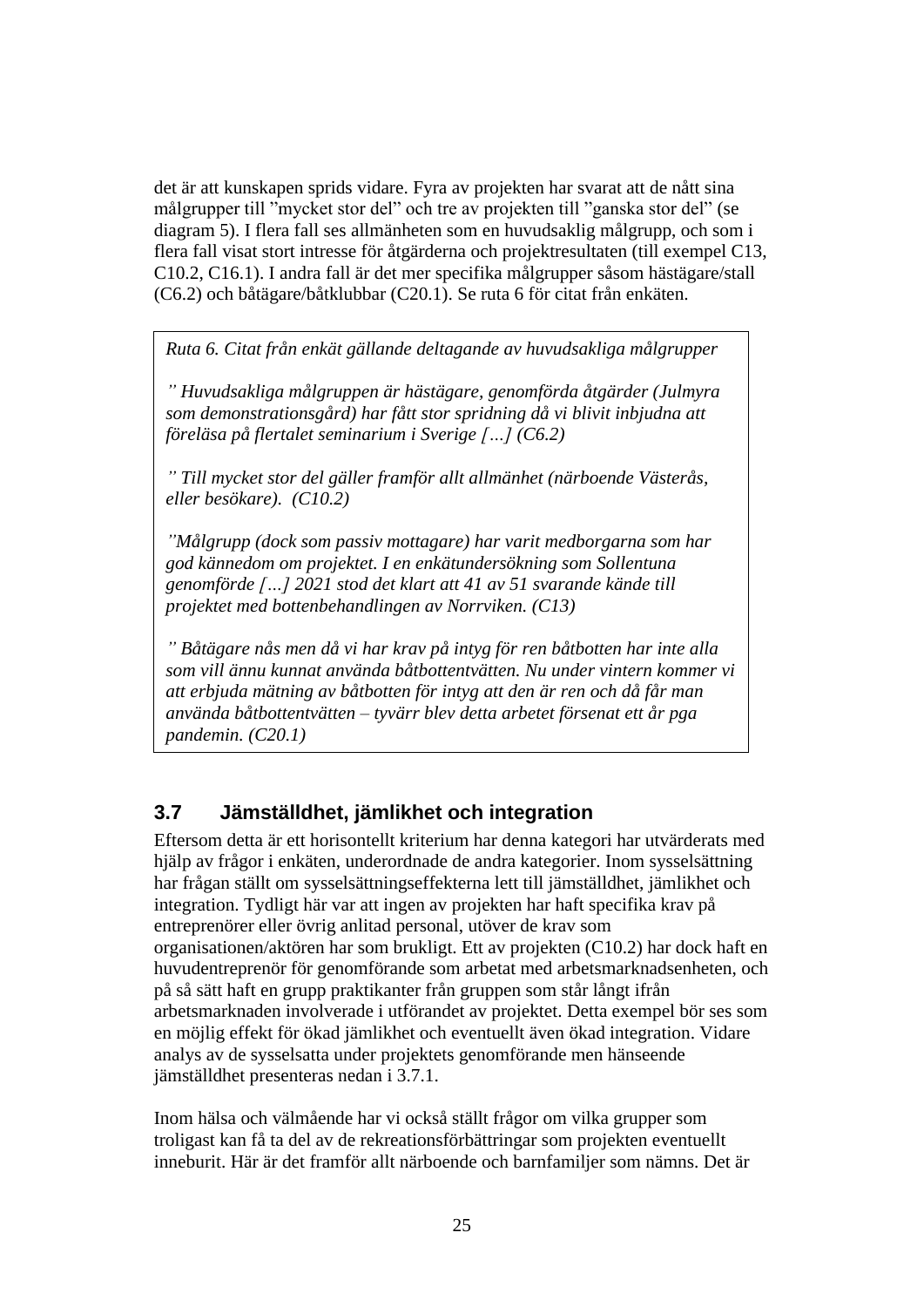dock tydligt att de flesta projekten arbetat med tillgänglighetsanpassningar för att de nya rekreationspunkterna ska kunna upplevas av så många olika målgrupper som möjligt (se avsnitt 3.4). Flera av projekten har även varit i kontakt med förskolor eller skolor under planerings- eller genomförandefasen, för att understryka de pedagogiska möjligheterna med åtgärderna. Detta kan ses som en positiv effekt för kriteriet jämlikhet.

Lokalisering av åtgärderna kan också ha betydelse för jämlikhet och integration, här kan vattenparken som skapats i C10.3 nämnas som är lokaliserad i Gottsunda. Stora delar av bostadsområdena karakteriseras av svaga socioekonomiska grupper, med höga ohälsotal tillika stora andelar ekonomisk utsatta 0–19 år (Uppsala kommun, 2021). Precis som vattenparken i Västerås har denna park också uttalade pedagogiska värden, vilket kan skapa positiva effekter för barn i förskolor och skolor i området. Av de massor som blev över vid utgrävning av området skapades även en pulkabacke. Parken är placerad mellan bostadsområden med varierande socioekonomiska förutsättningar, vilket innebära att en ny mötesplats skapats vilket kan leda till ökad integration. Vattenparken i Västerås ligger också i relativ närhet till området Bäckby som är ett område där satsningar för att stärka trygghet, folkhälsa och andra aspekter för att stärka den sociala hållbarheten pågår (Västerås Stad, 2019). Området har en hög andel utlandsfödda, samt en lägre andel sysselsatta än jämfört med Västerås stad i genomsnitt. Som nämnts ovan är tillgängligheten till området fortfarande inte optimal, men flera initiativ pågår för att förbättra möjligheter för personer utan bil, till exempel genom förbättrad gång- och cykelvägar till området. Detta skulle kunna innebära en möjlighet för förskolor, skolor och andra verksamheter i området att utnyttja den nya platsen, för lärande och lek och på så sätt stärka folkhälsa och får positiva effekter för jämlikhet och integration.

<span id="page-27-0"></span>3.7.1 Fördelning av sysselsättningseffekter med avseende på jämställdhet Inom utvärderingen har vi även studerat hur sysselsättningen som genererats inom projekten fördelats mellan kvinnor och män (se tabell 2). Baserat på den data som funnits har vi delat upp analysen i två delar: de som varit anställda hos stödmottagarna (delprojektens ingående partners) samt övriga tjänster som beställts för projektens genomförande och på så sätt lett till sysselsättning. För den första gruppen har vi haft tillgång till data kring vilka individer som varit sysselsatta, och kan på det sättet göra mer precisa analyser. För den andra gruppen har vi inte haft tillräckliga data för att analysera fördelningen mellan män och kvinnor, utan har istället använt nationell statistik kring könsfördelning per bransch (se metod 2.2.1).

Analyserar vi fördelningen mellan män och kvinnor i projektens sysselsättning växer två tydliga fördelningar fram. I den totala insatsen dominerar män med uppskattningsvis närmare två tredjedelar av engagerade resurser.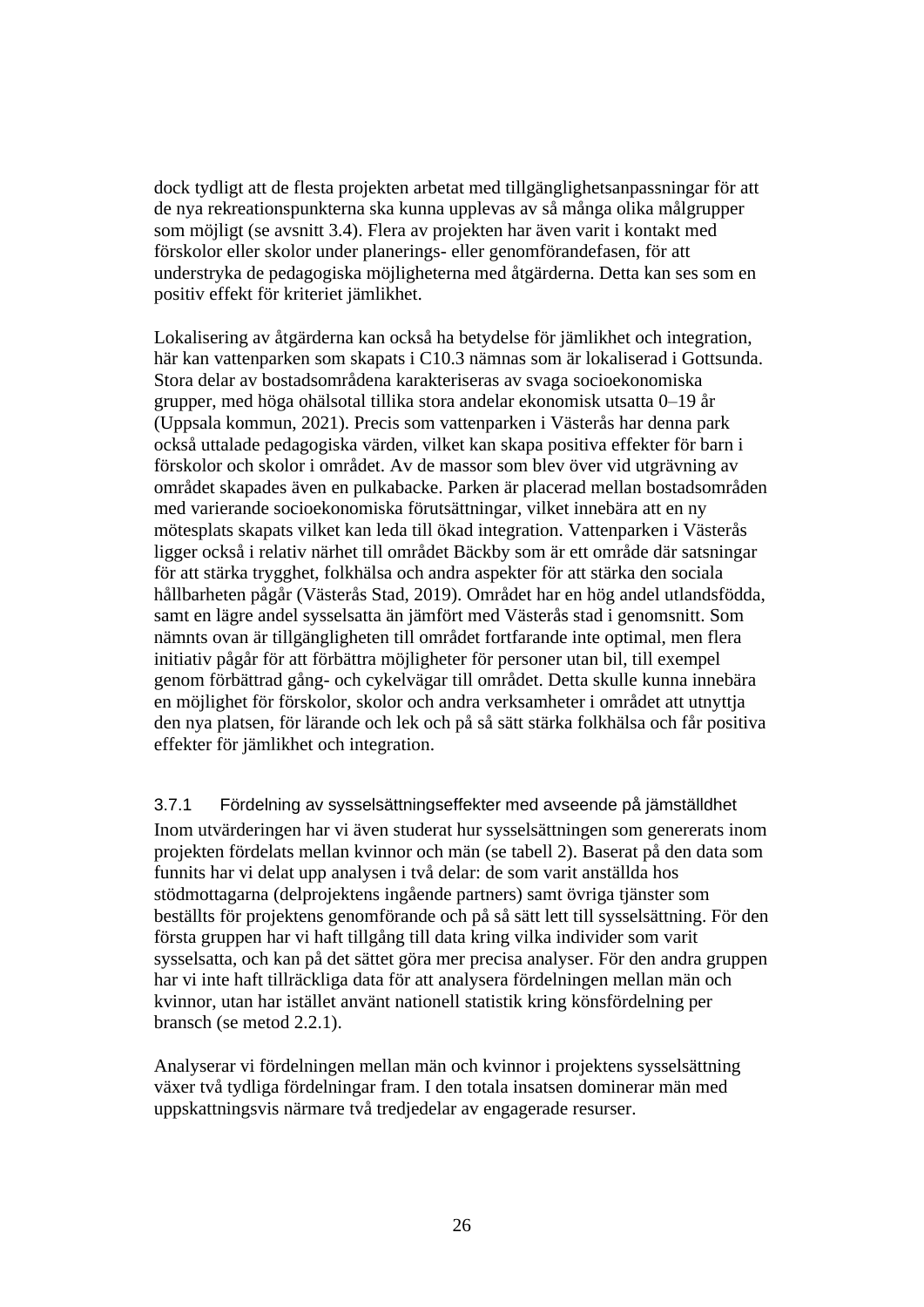| Tabell 3. Könsfördelning sysselsättning |               |                                 |                      |                |                  |              |
|-----------------------------------------|---------------|---------------------------------|----------------------|----------------|------------------|--------------|
| Projekt                                 | <b>Totalt</b> | <b>Totalt</b><br><b>Kvinnor</b> | <b>Totalt</b><br>Män | Ans-<br>tällda | Anst.<br>Kvinnor | Anst.<br>Män |
| C06.2 (Julmyra)                         | 0,9           | 0,5                             | 0,3                  | 0,7            | 0,4              | 0,2          |
| C10.2 (Vä vattenpark)                   | 10,4          | 2,2                             | 8,2                  | 0,6            | 0,3              | 0,3          |
| <b>C10.3 (Upp</b><br>vattenpark)        | 2,4           | 0,9                             | 1,5                  | 0,2            | 0,2              | 0,0          |
| C13 (Norrviken)                         | 1,1           | 0,5                             | 0,6                  | 0,2            | 0,1              | 0,1          |
| C16.1 (Turbinbron)                      | 32,8          | 13,2                            | 19,6                 | 0,9            | 0,7              | 0,2          |
| C17.1 (Rällsälven)                      | 2,2           | 0,9                             | 1,4                  | 0,1            | 0,0              | 0,1          |
| C17.2 (Östtuna)                         | 2,5           | 1,0                             | 1,5                  | 0,1            | 0,0              | 0,1          |
| C20.1 (Vä båttvätt)                     | 0,7           | 0,5                             | 0,2                  | 0,3            | 0,3              | 0,0          |
| <b>Total</b>                            | 53,0          | 19,7                            | 33,3                 | 3,2            | 2,1              | 1,0          |

Vi kan hitta förklaringen till denna fördelning genom projektens dominans av fysiska åtgärder, vilket främst engagerar branscherna bygg- och anläggningsentreprenörer som fortfarande till större delen sysselsätter män. Endast C6.2 har till övervägande andel sysselsatt kvinnor i sitt projekt.



Diagram 7.: Fördelning mellan män och kvinnor för den totala sysselsättningen i projekten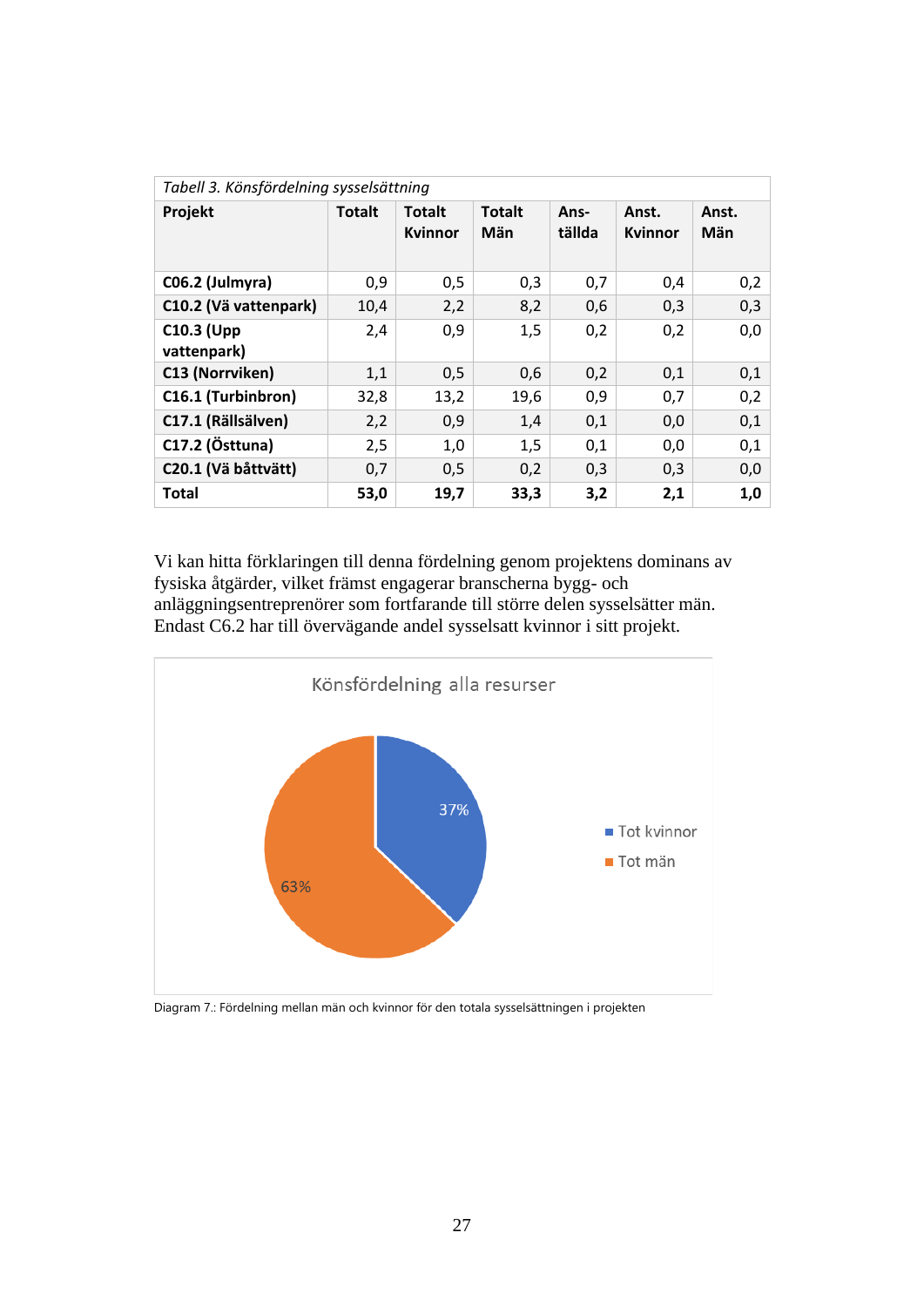

Diagram 8. Fördelningen bland män och kvinnor i stödmottagarnas egna insatser.

Tittar vi i stället på stödmottagarnas egna insatser blir bilden den omvända. Här dominerar kvinnor med två tredjedelar av insatserna. Fyra av åtta projekt har till övervägande andel använt kvinnor i egna resurser, två har jämn fördelning och två projekt har till större delen engagerat manliga resurser i sina egna insatser.

Anledningen till att kvinnor dominerar sysselsättningen inom delprojektens partners är oklar. Det kan heller inte ses som en effekt av projektens genomförande, utan snarare en förutsättning hos ingående stödmottagare. Men sammantaget visar det ändå att kvinnor varit överrepresenterade i projektledande positioner i delprojekten i jämförelse med män, medan män varit dominerande i den övriga sysselsättningen som skapats genom projektens åtgärder.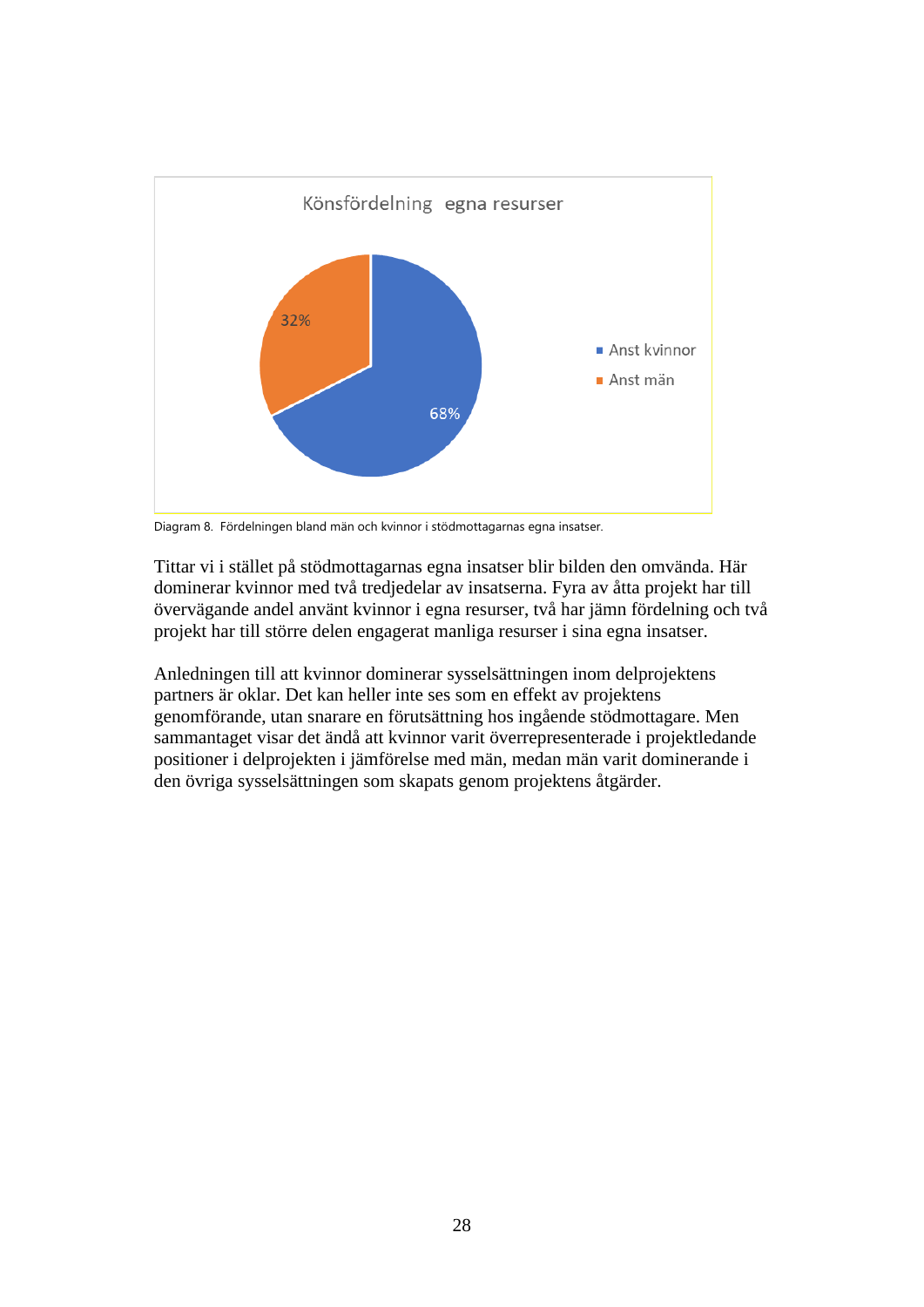# <span id="page-30-0"></span>**4 Diskussion**

Utvärderingen indikerar på att genomförande av de Rich Waters-delprojekt som är aktuella i denna rapport har inneburit flera viktiga sociala och ekonomiska effekter, utöver det grundläggande syftet med vattenvård. Projekten har haft gott genomslag i och med att delprojektens resultat nått ut till huvudsakliga målgrupper. Projektpartners menar att de har stor nytta av projektens resultat i profilering och marknadsföring kring hållbarhetsarbete, men också som informativa exempel på vad aktivt miljöarbete kan innebära. De utvärderade delprojekten har i sig sysselsatt 53 helårstjänster under tiden 2017–2021, där den största delen av sysselsättningen kan härledas till lokala entreprenörer som arbetat med fysiska åtgärder. På så sätt har delprojekten också stimulerat arbetsmarknaden. Projekten har till viss del inneburit ökad ekonomisk resiliens genom den kunskap som erhållits och de ekosystemtjänster som stärkts. I ett fall kan de ekonomiska besparingarna anses bli väsentliga, då det handlar om undvikande av översvämningar. Delprojektens genomförande har också lett till ökade rekreationsvärden, och ibland förbättrad tillgänglighet till rekreationsvärden. Det kan i sig innebära positiva effekter på människors välmående och hälsa. I följande avsnitt (4.1) diskuterar vi några exempel som är av särskilt intresse och som kan lyftas för vidare arbete med vattenvårdsprojekt. Avsnittet tangerar också vikten av att visa på samhällsekonomiska nyttor för motivation av åtgärdsarbete.

# <span id="page-30-1"></span>**4.1 Särskilda exempel för synergier inom hållbarhet**

I detta avsnitt vill vi fokusera på några exempel på sociala och ekonomiska effekter från utvärderingen av Rich Waters delprojekt. Dessa exempel lyfts för att lite mer djupgående beskriva vad det kan innebära i form av värden till samhället. De är också bra exempel för vidare planering av vattenvårdsprojekt, då synergier med andra hållbarhetsdimensioner skapar större kostnadseffektivitet och kan även skapa större acceptans i samhället att investera i vattenvård.

<span id="page-30-2"></span>4.1.1 Ekonomisk besparing med nya faunapassagen i Västerås (Turbinbron) Den nya lösning på faunapassage i Västerås, Turbinbron, som genomfördes i delprojekt C16.1 är också konstruerad för att undvika eller kraftigt reducera risken för översvämningar i Svartån framtiden. Risken för översvämningar, framförallt med avseende på kraftiga skyfall, ökar som en följd av pågående klimatförändringar. Den nya faunapassagen är på så sätt även en klimatanpassningsåtgärd, som minskar risken att för översvämningar i stadsmiljö och framförallt området kring Fiskartorget centralt i Västerås, där till exempel Västerås stadshus är beläget. Översvämningar i bebyggd miljö är ofta kopplade till stora kostnader för samhället, genom omfattande skador på både privat och allmän egendom liksom på infrastruktur. De samhällsekonomiska kostnaderna för översvämningen i Arvika år 2000 har beräknats till drygt 300 miljoner kronor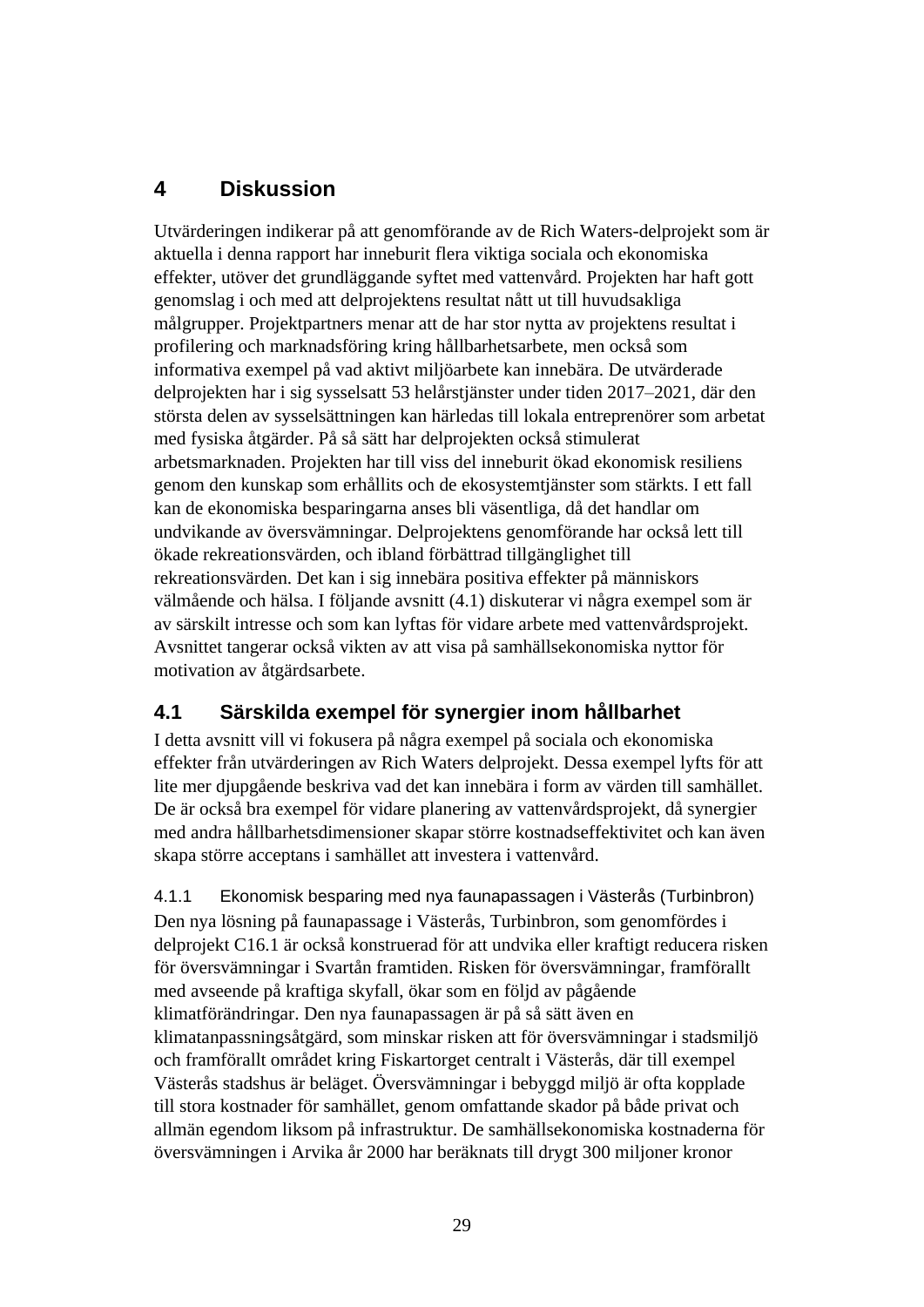(Klimatanpassning, 2022), försäkringskostnaderna för översvämningarna i Malmö år 2014 uppgick till 900 miljoner kronor (Svenskt vatten, 2022), och enligt försäkringsbolagen var år 2021 ett rekordår för försäkringskostnader kopplade till översvämningar (Tidningen Näringslivet, 2021). Så vitt vi vet finns ingen aktuell beräkning eller uppskattning av vilka kostnader en översvämning i centrala delar av Västerås som en följd av extremt höga nivåer i Svartån skulle innebära. En sådan beräkning skulle kunna användas som en skattning av värdet för den klimatanpassning som den nya faunapassagen innebära för Västerås samhälle. För att kunna jämföra dessa projektets kostnader mot samhällsnyttor, skulle även det primära syftet att skapa fria vandringsvägar för fisk behöva värderas (monetariseras) och räknas in. Även andra positiva sociala och ekonomiska effekter som innebär samhällsnyttor bör i så fall också räknas in för att jämföra med projektets kostnad. Med det sagt, är det inte omöjligt det värde som undvikande av kostnader för översvämning i stadsmiljö skulle värderas till, i sig kan överstiga kostnaderna för projektet.

#### <span id="page-31-0"></span>4.1.2 Rekreativa värden med förbättrad vattenkvalitet i Norrviken

I Norrviken i norra delarna av Stockholm, i kommunerna Sollentuna och Upplands Väsby har aluminiumfällning gjorts för att reducera internbelastningen av fosfor i delprojekt C13. Resultatet av projektets åtgärder är något som invånare och besökare av sjön själva har märkt. Projektet gjorde en enkät där de frågade medborgare om de upplever någon skillnad i vattenkvalitet. Många svarar att det är klarare och bättre kvalitet än på väldigt länge. Enstaka åtgärder för sjöar och vattendrag kan verka kostnadsintensiva, men värdet av att förbättra vattenkvaliteten, särskilt i rekreativa sjöar i närhet till tätbebyggda området kan vara förknippade med stora samhällsekonomiska värden. En värderingsstudie som gjordes i Stockholm, visade att de samhällsekonomiska nyttorna av att uppnå god vattenstatus i samtliga vattendrag i kommunen skattades till 2,5–2,8 miljarder kronor, medan kostnaderna för åtgärderna som krävdes för att nå dit skattades till ca 1 miljard kronor (Soutukorva et al., 2017). Det är svårt att göra en värdeöverföring (använda ett resultat för ett visst område för att göra en skattning i annat område) till Norrviken baserat på studien. Men från studien vet vi att sjöar som används för bad och rekreation ofta renderar höga värden beträffande samhällsekonomiska nyttor för förbättring av vattenkvaliteten. Därför är det troligt att värdet av att förbättra vattenkvaliteten i Norrviken också bör skattas relativt högt.

<span id="page-31-1"></span>4.1.3 Lärande, jämlikhet och integration med nya rekreativa vattenparker De multifunktionella vattenparkerna som skapats i delprojekt C10.2 och C10.3 har, som namnet förtäljer, flera syften och funktioner, men med grundläggande aspekter kring rening av dagvatten. Genom våtmarksområdena har också ett helt nytt rekreativt område skapats. Från utvärderingen av sociala och ekonomiska effekter av vattenparken vill vi lyfta några aspekter som kan vara utmanande att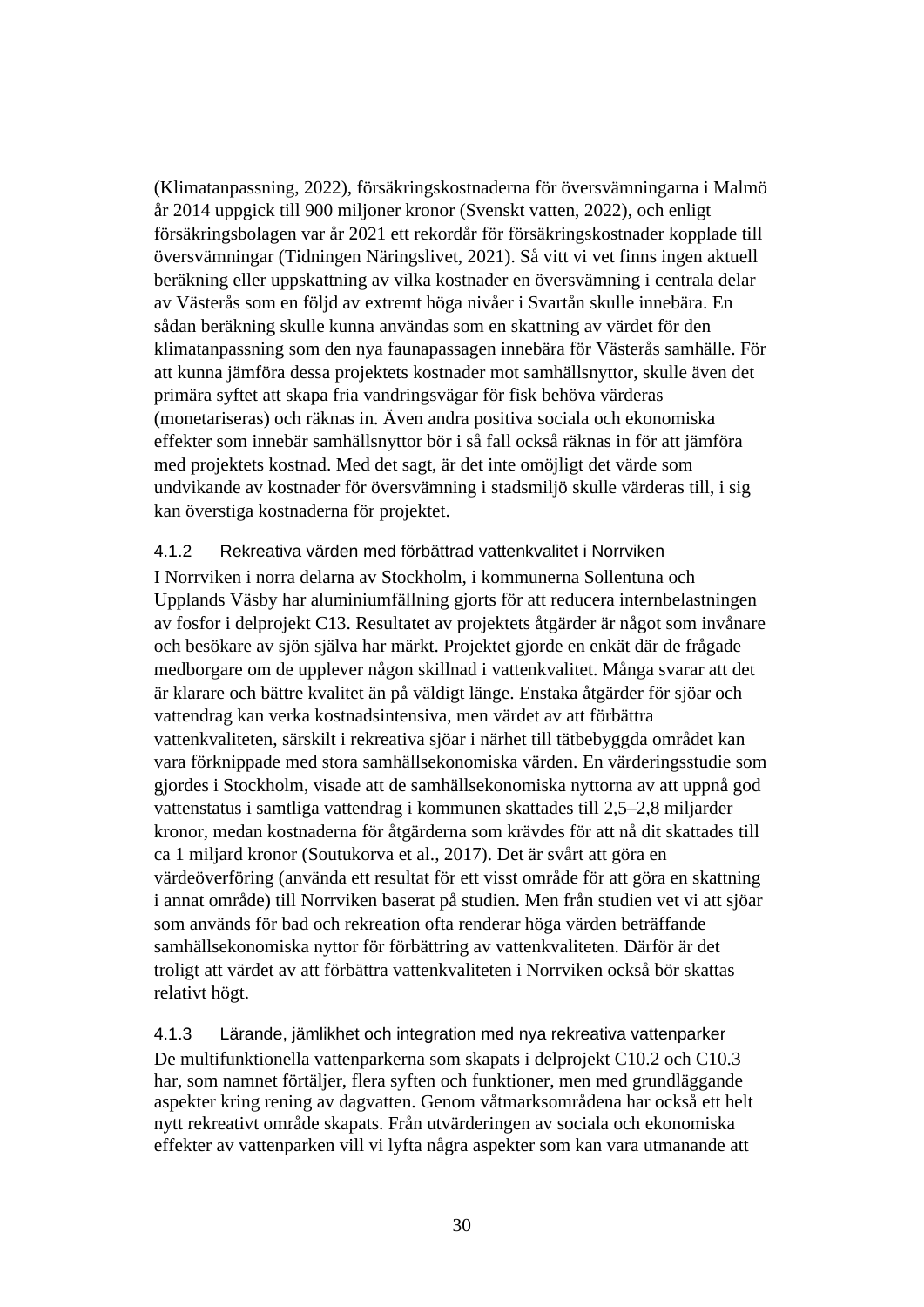mäta eller värdera monetärt, men som vi anser är viktiga positiva effekter för ett vattenvårdsprojekt. Den nya våtmarksparken i C10.2 är planerad för hög tillgänglighet, till exempel framkomlig med barnvagn eller rullstol, och det finns sittplatser i parken. Parken är varierad, och vattnet slingrar fram i olika fåror, vilket kan uppfattas som en spännande miljö för barn. Flera skolor och förskolor har hört av sig angående visning av parken, och Naturskolan har varit med tidigt i planeringsstadiet med avseende på parkens pedagogiska syften. Med tanke på dess många funktioner och spännande utformning kan det fungera som en bra plats för lärande för närbelägna skolor eller förskolor. I dagsläget saknas god gång- och cykelväg till parken, vilket kritiserats av medborgare och understryker behovet och nyttan av en sådan. GC-lösning är under planerande. Med tanke på att bostadsområdet Bäckby ligger i relativ närhet, som har sociala utmaningar och en hög andel utlandsfödda skulle bättre tillgänglighet kunna skapa ännu bättre förutsättningar för folkhälsa och integration. I C10.3 har vattenparken lokaliserats i närheten av socioekonomiskt svaga bostadsområden i Gottsunda, där ohälsotalen är höga. Även här finns tankar att parken dels ska knyta ihop bostadsområden med varierande socioekonomiska förutsättningar, dels att parken ska kunna användas för pedagogiska syften.

Under projektets gång i C10.2 har även en av huvudentreprenörerna haft en grupp av personer som står långt ifrån arbetsmarknaden i praktik inom olika moment för att utveckla platsen. Entreprenören har arbetat aktivt tillsammans med arbetsmarknadsenheten. Det här är ett exempel vi gärna vill lyfta, eftersom det kan finnas ett stort värde att få ut människor i meningsfull sysselsättning. Både platsen som har skapats och hur den har skapats har därför stärkt sociala värden kopplat främst till jämlikhet. Ett mer systematiskt arbete för att skapa dylika värden i andra vattenvårdsprojekt, skulle kunna vara att (i) projekten ska koppla in arbetsmarknadsenheten i kommunen för att undersöka möjligheterna för praktik, och (ii) att pedagoger i förskola- och skola, inklusive gymnasiesärskolor får en utbildning i hur åtgärden fungerar och vilka värden som finns. Lokalisering av åtgärdsplatser kan ske i kombination mellan ekologiska och sociala nyttor.

#### <span id="page-32-0"></span>4.1.4 Genomslagskraft i viktig bransch för minskat näringsläckage från hästhållning – Julmyra gård

Inom utvärderingen av sociala och ekonomiska effekter har "deltagande" utvärderats som ett sätt att se i vilken grad delprojekten nåt ut till sina huvudsakliga målgrupper. Det kan ses som en del av vilken genomslagskraft projektet haft. I vissa projekt kommer denna aspekt vara särskilt viktig. Det gäller framförallt de projekt där typåtgärder ska testas, där miljöeffekten framförallt blir märkbar om många liknande verksamheter också implementerar liknande åtgärder. Detta är därför särskilt viktigt till exempel för delprojekt eller åtgärder riktade mot hästgårdar och jordbruk. I C6.2 har åtgärder gjorts på en hästgård/center för att minska näringsläckage från verksamheten. Projektet har rankat sin grad av deltagande från huvudsakliga målgrupper som "i mycket stor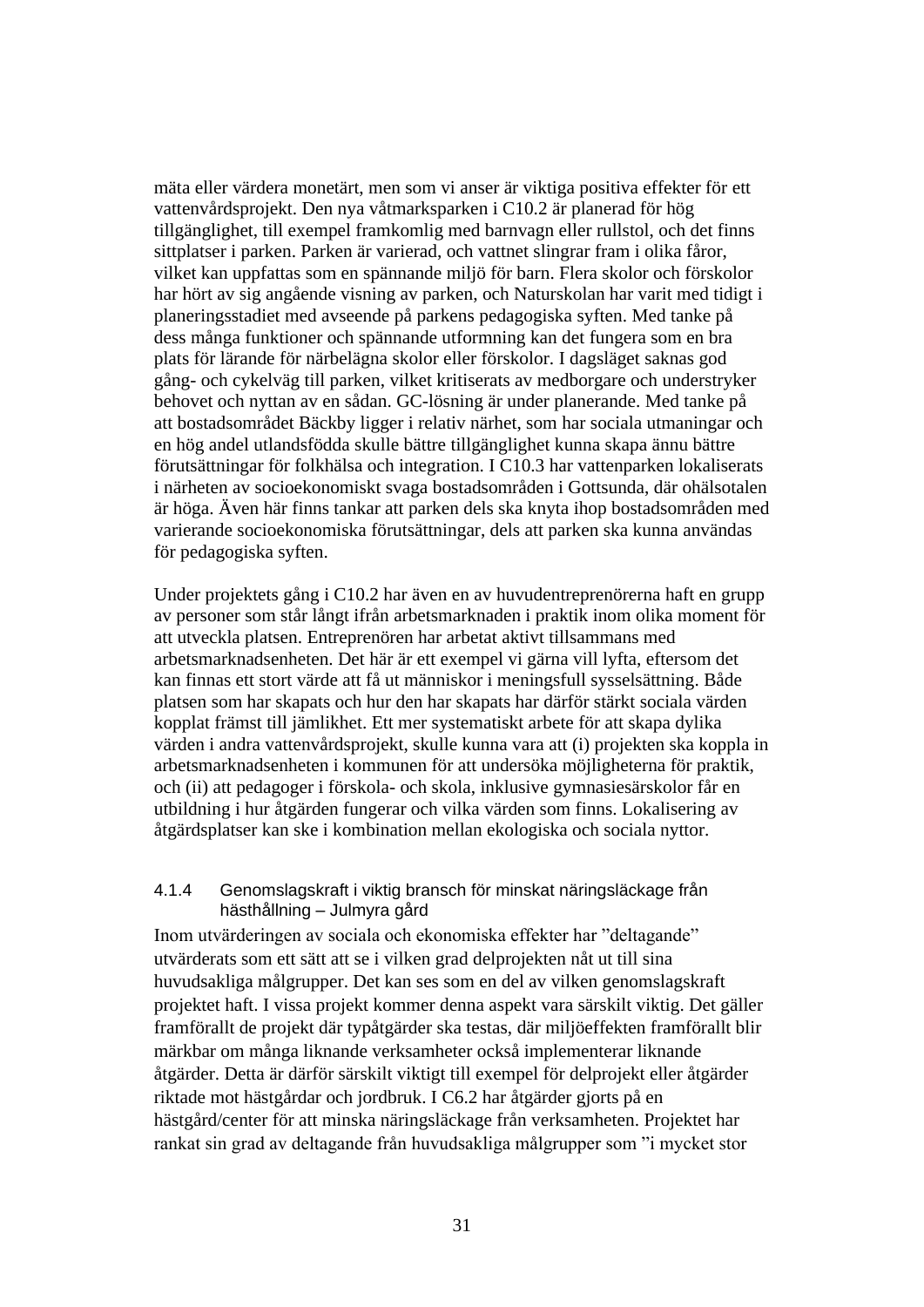grad". Projektet har fått stor uppmärksamhet och deltagit i ett antal seminarier i Sverige, men även på Åland (digitalt). Julmyra Horse Centers har vunnit miljöpris, och deras miljöarbete fått stor spridning inom branschen i Sverige. Förutom att hindra näringsläckage har åtgärderna som testats på gården också inneburit minskade kostnader, såsom minskade materialförluster. Arbets- och vistelsemiljö har också förbättrats då vägar och stigar inte står under vatten i lika stor grad. Genom att påvisa specifika nyttor på plats för hästgårdar som implementerar liknande åtgärder kan genomslaget bli större och fler motiveras att satsa på åtgärder för att minska näringsläckage till närliggande vattendrag.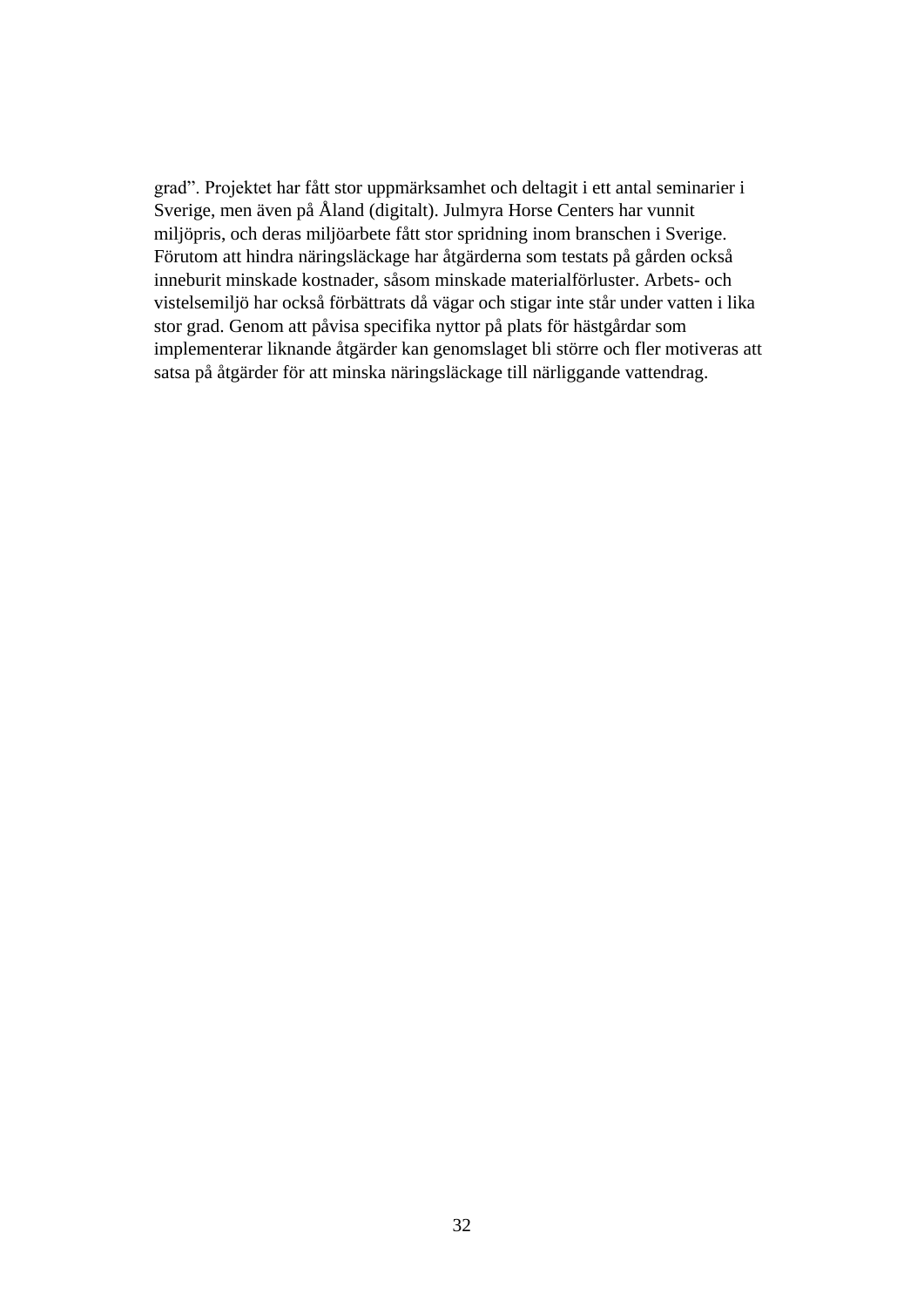# <span id="page-34-0"></span>**5 Utvärdering av sociala och ekonomiska effekter**

Att utvärdera sociala och ekonomiska effekter av vattenvårdsprojekt kan både förtydliga i vilken grad projektet nått sina mål kopplade till delsyften som omfattar dessa värden, dels förtydliga andra värden som skapats som inte varit medvetna val. Det kan i sin tur ytterligare motivera satsningar på vattenvårdsprojekt, skapa acceptans och bättre synergier med andra prioriteringar inom området eller kommunen. För kommande projekt kan det också vara enklare att från början formulera syften kring sociala och ekonomiska effekter. Om målsättningar och strategier kring sociala och ekonomiska värden formuleras tidigt i processen, är det enklare att följa upp i genomförandeprocessen, samt utvärdera när projektet är genomfört. Det kan också handla om olika mål för olika delar eller steg i processen. Vissa mål kan vara för genomförande, och vissa mål kan vara för efter processen.

För att möjliggöra utvärdering av sociala och ekonomiska effekter är det därför viktigt att initialt sätta upp några kriterier som sätts strategier för och följs upp. Det kan också vara viktigt att ha ett jämförelsevärde att utvärdera mot. Det kan handla om användning av en plats, besökssiffror, skolelevers kunskap om platsen, kostnader för att hantera de miljöeffekter som kan uppstå om åtgärden inte hanteras, osv. Det är också viktigt att initialt fundera över vilka målgrupper eller verksamheter som berörs, direkt och indirekt, samt vilka målgrupper som ska involveras i processen, samt i vilka delar av processen.

Ett stort värde som framkommit inom utvärderingen av Rich Waters delprojekt är effekterna på marknadsföring och profilering för ingående parter. Delprojekten har i och med genomförandet kunnat kommunicera och exemplifiera vad miljöoch vattenvårdsarbete mer konkret handlar om. Det kan skapa större förståelse för dylika satsningar. Det har också varit viktigt att samverka med många olika samhällsaktörer, såsom föreningar, företag och verksamheter, skolor, osv. Att skapa engagemang för åtgärderna och involvera aktörer i processen kan också skapa större acceptans, och öka möjligheten för bättre genomslag av åtgärderna.

Här kommer några rekommendationer för att implementera sociala och ekonomiska värden från början i ert vattenvårdsprojekt, alternativt utvärdera redan genomfört projekt:

- Sätt upp mål inom en eller flera kategorier av effekter, t ex: barnperspektiv, jämställdhet, ekonomiska besparingar
- Kan målen synkroniseras med andra målsättningar, t ex inom översiktsplanering?
- Hur ska målen nås? Sätt upp strategier för att nå målen och delmål längs vägen.
- Kan lokalisering av åtgärderna påverka sociala och ekonomiska mål?
- Försök beskriva ett nuläge (jämförelsevärde) för de valda kategorierna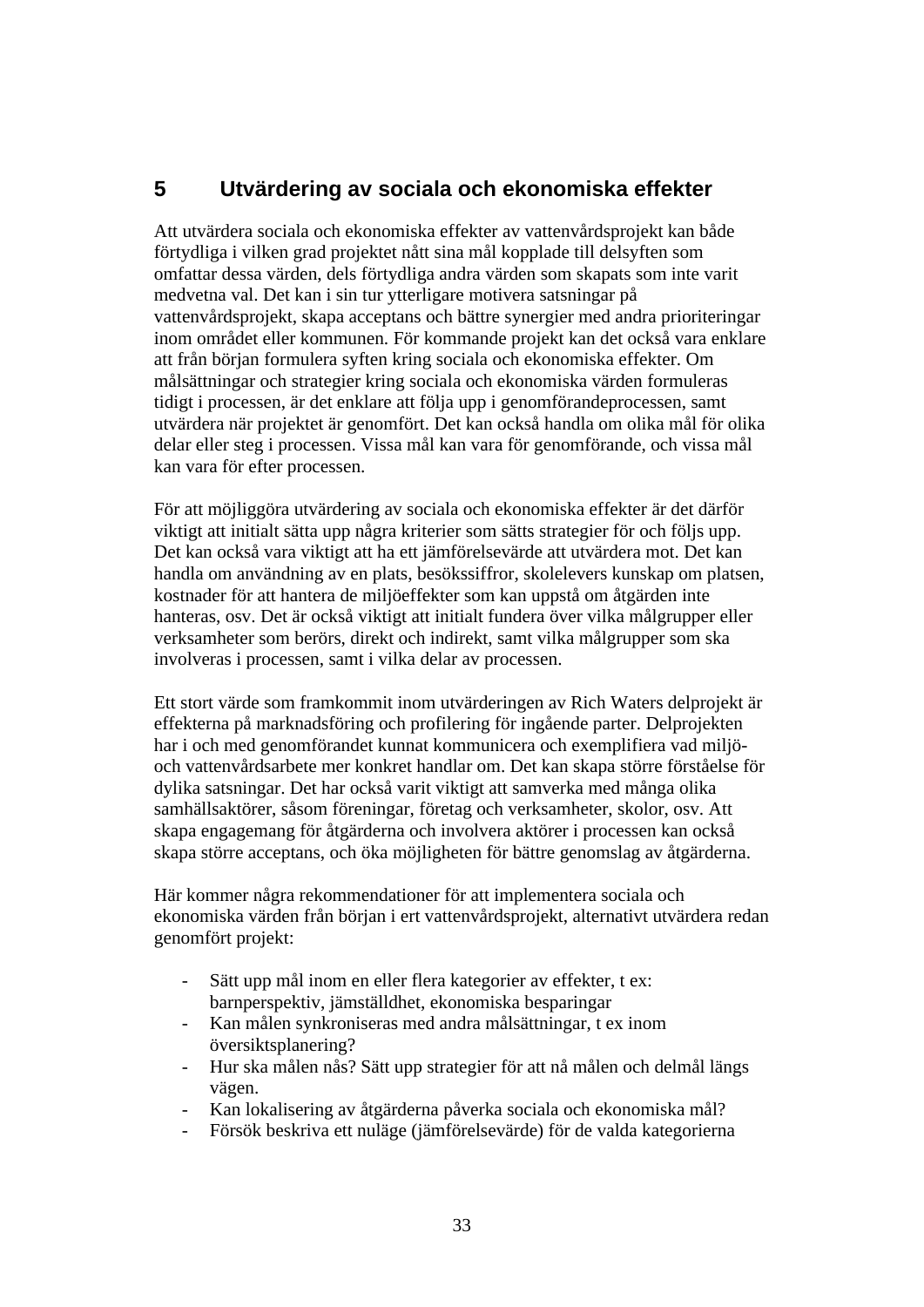- Bestäm om effekterna ska nås inom planerings- eller genomförandefas, eller vara en effekt av de implementerade åtgärderna.
- Kartlägg vilka målgrupper och verksamheter som kommer att beröras, och vilka ni eventuellt behöver lägga fokus på
- Fundera på hur ni ska följa upp effekterna genom redovisning, statistik, enkäter, intervjuer, observationer eller liknande.
- Fundera på om ni vill att utvärderingen ska avse effekter av genomförda åtgärder eller processen i sig, eller båda två
- Rådfråga andra som redan genomfört utvärderingar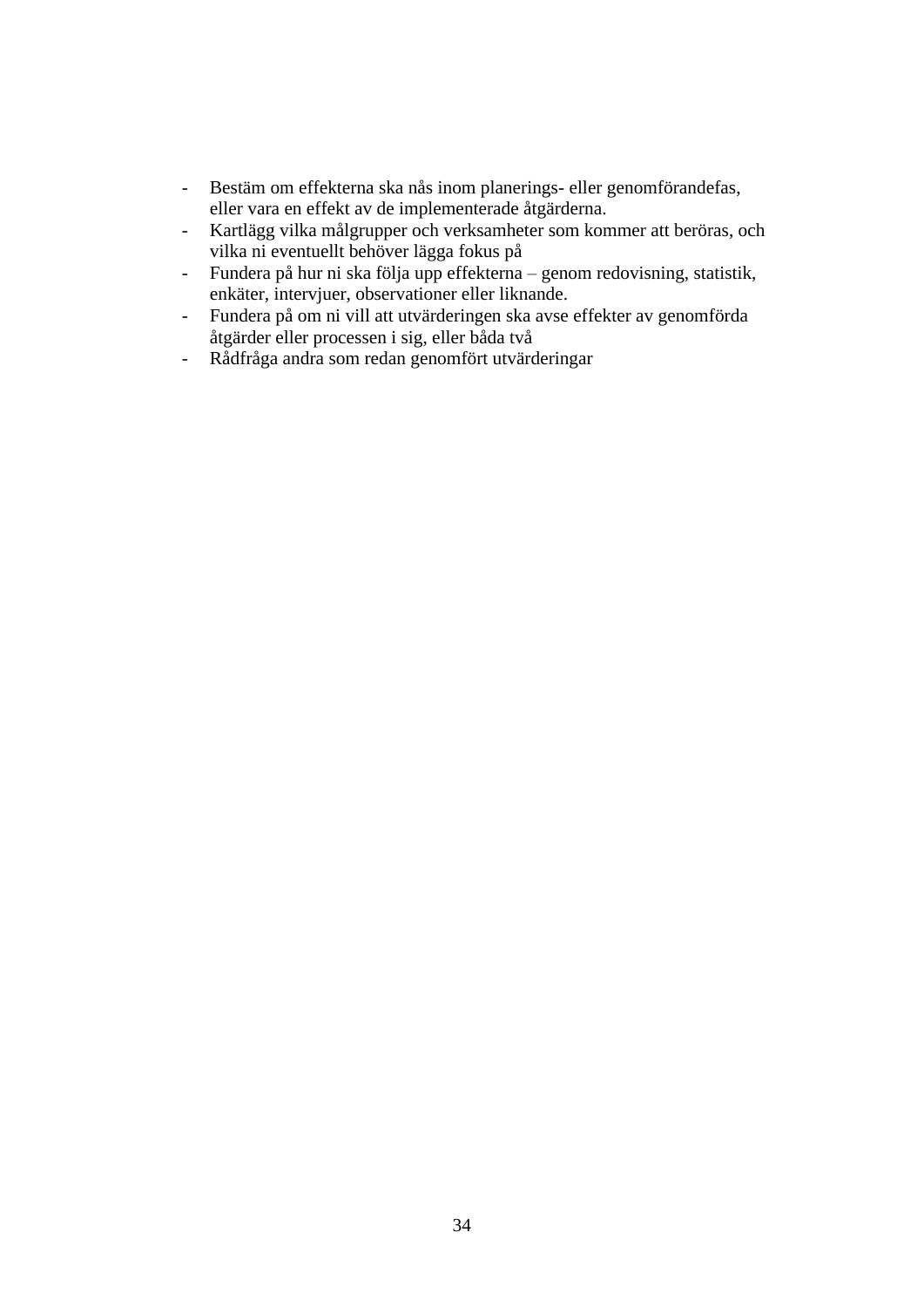# <span id="page-36-0"></span>**6 Referenser**

Chianca, T, 2008, The OECD/DAC Criteria for International Development Evaluations: An Assessment and Ideas for Improvement, Journal of MultiDisciplinary Evaluation, Volume 5, Number 9, ISSN 1556-8180, March 2008.

EU, 2006, Evaluation methods for the European union's external assistance – Guidelines for project and programme evaluation, Volume 3, Directorate General External Relations, Directorate General Development, EuropeAid Co-operation Office, Joint Evaluation Unit, ISBN: 92-79-00681-9.

Franzén, F. (2015). From words to action: Lessons from active stakeholder participation in water management (Doctoral dissertation, KTH Royal Institute of Technology).

Karlsson, O. (1999). Utvärdering–mer än metod. Svenska kommunförbundet.

Klimatanpassning, 2022 [\(http://www.klimatanpassning.se/exempel/skyddsvall](http://www.klimatanpassning.se/exempel/skyddsvall-mot-oversvamning-kostnad-och-nytta-1.105571)[mot-oversvamning-kostnad-och-nytta-1.105571\)](http://www.klimatanpassning.se/exempel/skyddsvall-mot-oversvamning-kostnad-och-nytta-1.105571) (Nerladdad 2022-01-07)

Soutukorva, m.fl. 2017. Värdering av vattenförekomster i Stockholm (Anthesis Enveco, Rapport 2017:5) [\(https://www.anthesisgroup.com/se/wp](https://www.anthesisgroup.com/se/wp-content/uploads/sites/6/2021/10/Anthesis-Enveco-rapport-2017-5.-Vardering-av-vattenforekomster-i-Stockholm-2.pdf)[content/uploads/sites/6/2021/10/Anthesis-Enveco-rapport-2017-5.-Vardering-av](https://www.anthesisgroup.com/se/wp-content/uploads/sites/6/2021/10/Anthesis-Enveco-rapport-2017-5.-Vardering-av-vattenforekomster-i-Stockholm-2.pdf)[vattenforekomster-i-Stockholm-2.pdf\)](https://www.anthesisgroup.com/se/wp-content/uploads/sites/6/2021/10/Anthesis-Enveco-rapport-2017-5.-Vardering-av-vattenforekomster-i-Stockholm-2.pdf)

Svenskt vatten, 2022. [\(https://www.svensktvatten.se/globalassets/rornat-och](https://www.svensktvatten.se/globalassets/rornat-och-klimat/klimat-och-dagvatten/klimatsakra_samhallet.pdf)[klimat/klimat-och-dagvatten/klimatsakra\\_samhallet.pdf\)](https://www.svensktvatten.se/globalassets/rornat-och-klimat/klimat-och-dagvatten/klimatsakra_samhallet.pdf) (Nerladdad 2022-01-03)

Tidningen Näringslivet, 2021. Artikel (nedladdad 2022-01-07) <https://www.tn.se/article/extremvader-ger-dyrare-forsakringar/>

Uppsala kommun, 2021. Den sociala kompassen – Uppsala kommun. [https://www.uppsala.se/contentassets/81b7dac4063646a5b3dc23682c06a69e/soci](https://www.uppsala.se/contentassets/81b7dac4063646a5b3dc23682c06a69e/social_kompass_uppsala_210527.pdf) [al\\_kompass\\_uppsala\\_210527.pdf](https://www.uppsala.se/contentassets/81b7dac4063646a5b3dc23682c06a69e/social_kompass_uppsala_210527.pdf) (Nerladdad 2022-01-28)

Västerås stad, 2019. Slutrapport Bäckby. Stadsledningskontoret, Dnr: 2016/00851.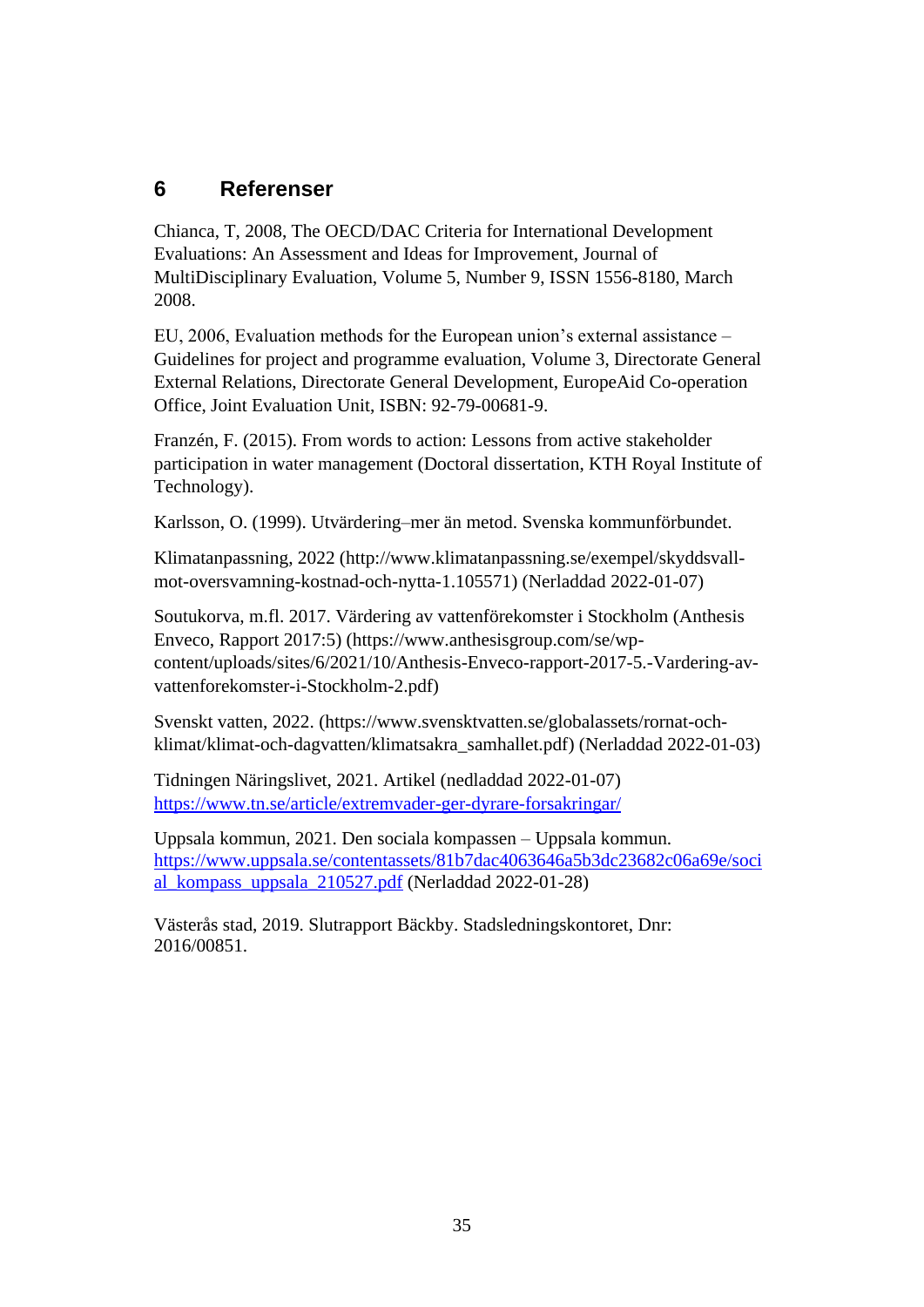# <span id="page-37-0"></span>**7 Bilaga 1 – enkät**



*De fem primära kategorierna som analysen utgår ifrån är 1. Affärs- och branschutveckling, 2. Besparingar, 3. Sysselsättning, 4. Hälsa och välmående och 5. Jämställdhet, jämlikhet och integration. Vi samlar också in data kring lokalt 6. kapacitetsbyggande och 7. deltagande. Frågor angående kategori 5 kommer att ställas under andra kategorier och handlar om hur eventuella effekter av projektet fördelat sig inom olika grupper av befolkningen.* 

### **FÖR ENKÄTEN**

- Enkäten följer kategorierna ovan
- Vi skiljer i enkäten på frågor som redan idag har kunnat visats/värderats/mätts, och på effekter som är sannolika att inträffa i framtiden. Dessa frågor ingår eftersom vi tror att många effekter kan förväntas av projektens genomförda åtgärder, men att de i dagsläget inte gått att genomföra eller värdera än.
- De flesta frågor består av ett flerhandsval (kryssfrågor) tillsammans med utrymme för fritext. Det finns exempel som hör till frågorna, för att förtydliga vilka effekter som efterfrågas. Men vi vill gärna att ni motiverar era svar i text för att ytterligare förstå vilka effekter ni beskriver.
- Fyll endast i ett kryss för flervalsfrågorna.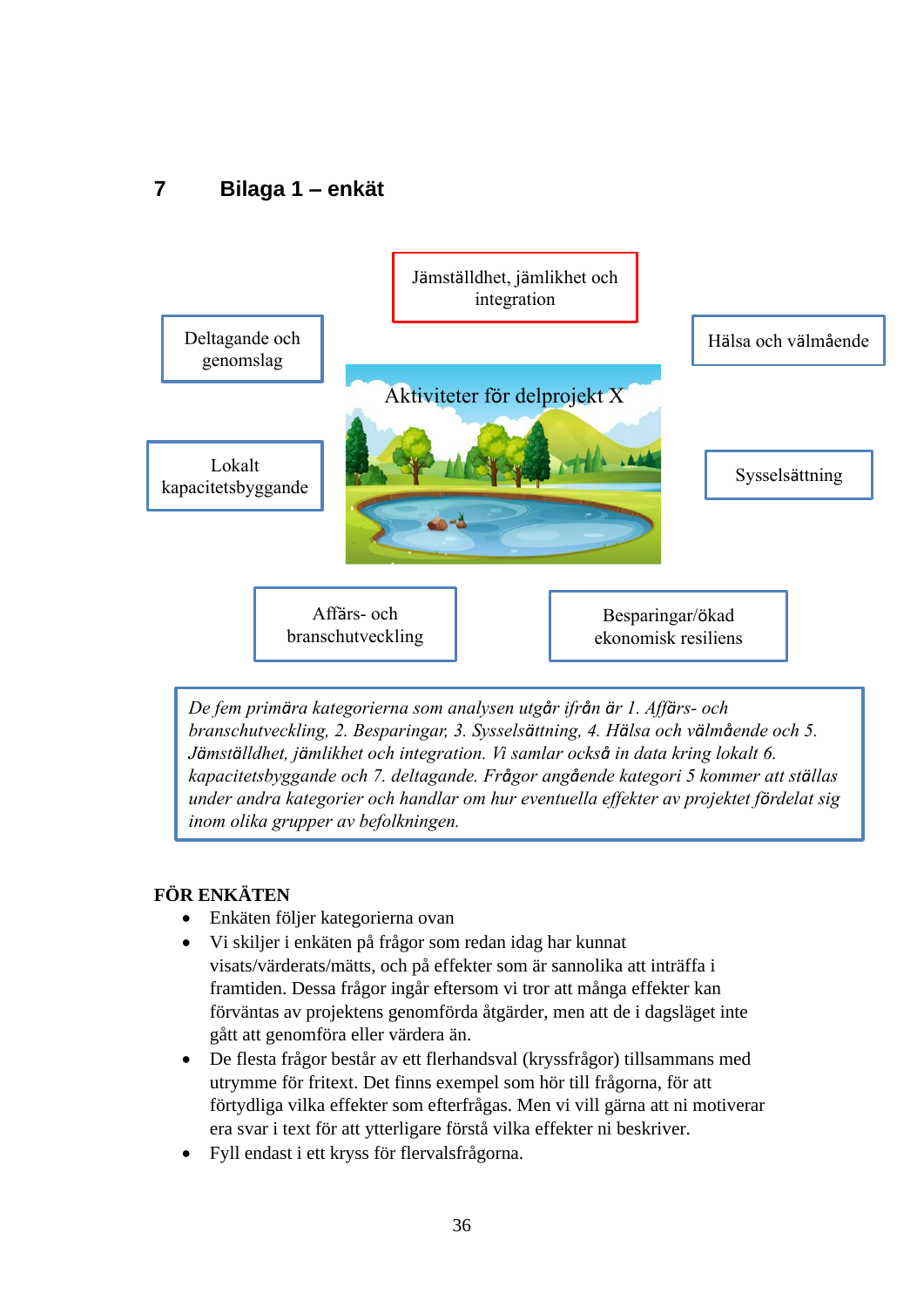### **1. AFFÄRS- OCH BRANSCHUTVECKLING**

I vilken grad har delprojektet redan idag lett till *affärs- eller branschutveckling*? Det kan handla om att en ny teknisk lösning har kunnat testats som lett till branschutveckling, att nya rekreationsplatser eller förbättrad tillgänglighet skapat möjligheter för verksamheter inom turism, eller att nya samverkansformer testats som lett till nya affärsområden.

 $\nabla$ Inte alls

 $\Box$ Till viss del

☐Till ganska stor del

☐Till mycket stor del

☐Vet ej

**Kommentera gärna ditt svar:** 

**asdfaklsfjölaksdjflksdfjaskldfjaskldfjlkasjdfklasdjfklsdjfkldasjföklasjdfklasj döfkljasdölkfjskldfjskladfjölaskdjfölsk**

I vilken grad har delprojektet inneburit en ökad möjlighet för *profilering och marknadsföring* för de involverade parterna? Det kan till exempel handla om marknadsföring av en viss plats eller område som har nya kvaliteter, eller att aktörer kan använda projektets resultat för att tydliggöra sitt miljöarbete i sin kommunikation med omvärlden. Gäller både privata, ideella och offentliga aktörer.

 $\Box$ Inte alls

 $\Box$ Till viss del

☐Till ganska stor del

☐Till mycket stor del

☒Vet ej

#### **Kommentera gärna ditt svar:**

Hur *sannolikt* är det att projektet innebär ökade möjligheter för affärs- och branschutveckling eller marknadsföring och profilering i framtiden?

 $\Box$ Inte sannolikt

☐Ganska sannolikt

☒Mycket sannolikt

☐Vet ej

#### **Kommentera gärna ditt svar:**

Har det inom delprojektet gjorts några utvärderingar, mätningar, värderingar eller uppskattningar kring effekter på bransch- och affärsutveckling?

☐Nej ☐Ja

**Om ja, bifoga/länka gärna rapport/underlag eller be oss kontakta er:**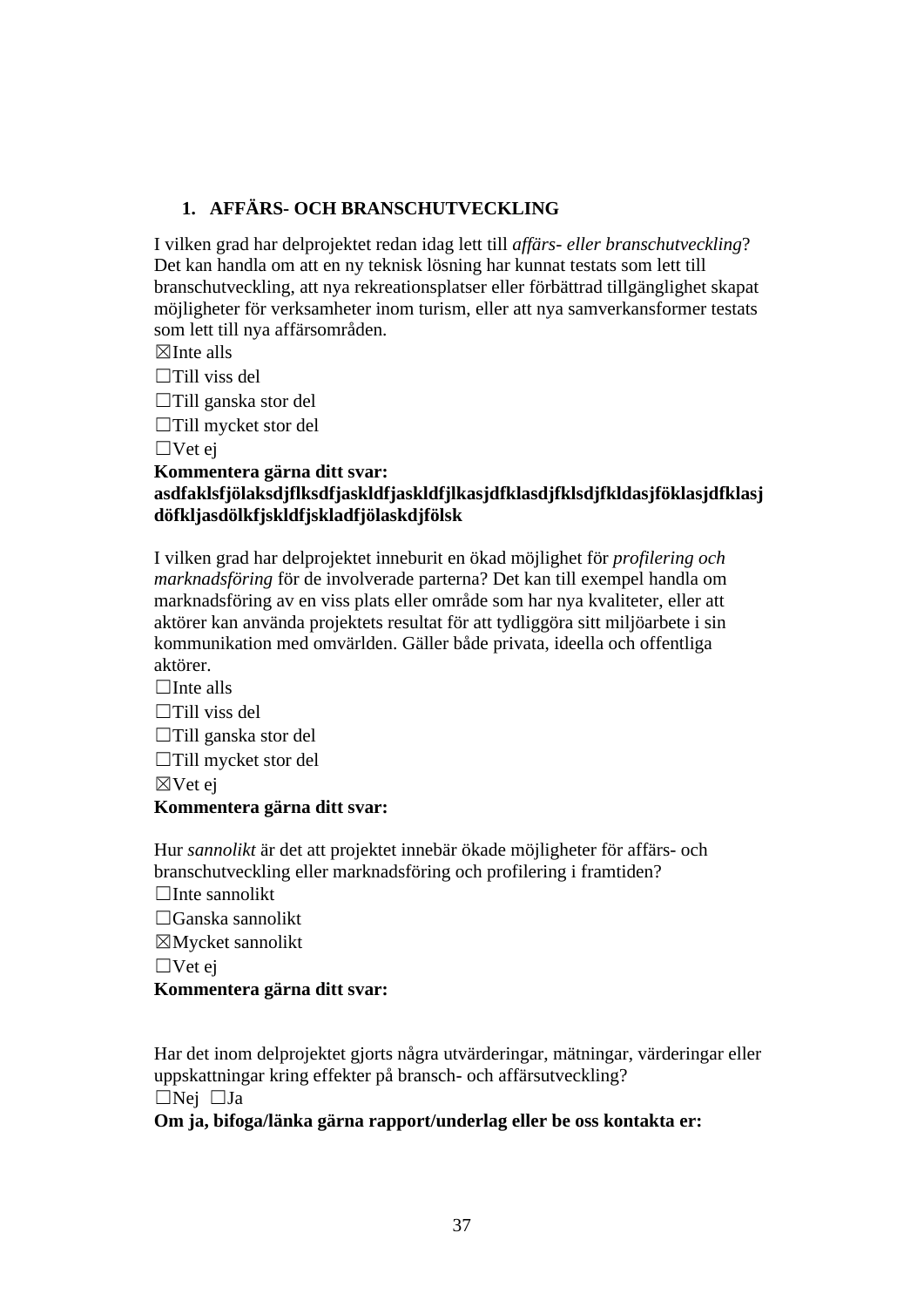### **2. BESPARINGAR OCH ÖKAD EKONOMISK MOTSTÅNDSKRAFT**

I vilken grad uppskattar ni att delprojektet kommer att leda till *besparingar* eller *minskad risk för utgifter* i framtiden? Det kan till exempel handla om ekosystemtjänster såsom dagvattenhantering eller minskade översvämningsrisker i framtiden. Det kan också handla om ny kunskap eller arbetssätt som lett till besparingar i framtiden för liknande satsningar.

 $\Box$ Inte alls

☒Till viss del

☐Till ganska stor del

☐Till mycket stor del

☐Vet ej

#### **Kommentera gärna ditt svar:**

Har det inom delprojektet gjorts några utvärderingar, mätningar, värderingar eller uppskattningar kring effekter på besparingar och ökad ekonomisk motståndskraft? ☐Nej ☐Ja

Om ja, bifoga/länka gärna rapport/underlag eller be oss kontakta er:

### **3. SYSSELSÄTTNING**

Har projektet erbjudit praktikplatser/praktikanter? ☐Ja ☐Nej

I vilken grad har projektets totala sysselsättning (anställda, konsulter, entreprenörer samt praktikplatser) lett till jämställdhet, jämlikhet och integration? Till exempel genom att projektet haft en uttalad strategi för sysselsättning av människor som står långt ifrån arbetsmarknaden, unga, utlandsfödda, kvinnor i mansdominerade yrken, osv.

 $\Box$ Inte alls

 $\Box$ Till viss del

☐Till ganska stor del

☐Till mycket stor del

 $\Box$ Vet ej/ej relevant

### **Kommentera gärna ditt svar:**

Hur *sannolikt* är det att projektet kommer att leda till en ökad sysselsättning och ett ökat värde för arbetsmarknaden i framtiden? Det kan till exempel handla om att personer fått goda referenser eller lärdomar från att arbeta eller praktisera inom projektet, eller att nya arbetstillfällen uppstått som en följd av projektets genomförande och resultat.

 $\Box$ Inte sannolikt

☐Ganska sannolikt

☐Mycket sannolikt

 $\Box$ Vet ej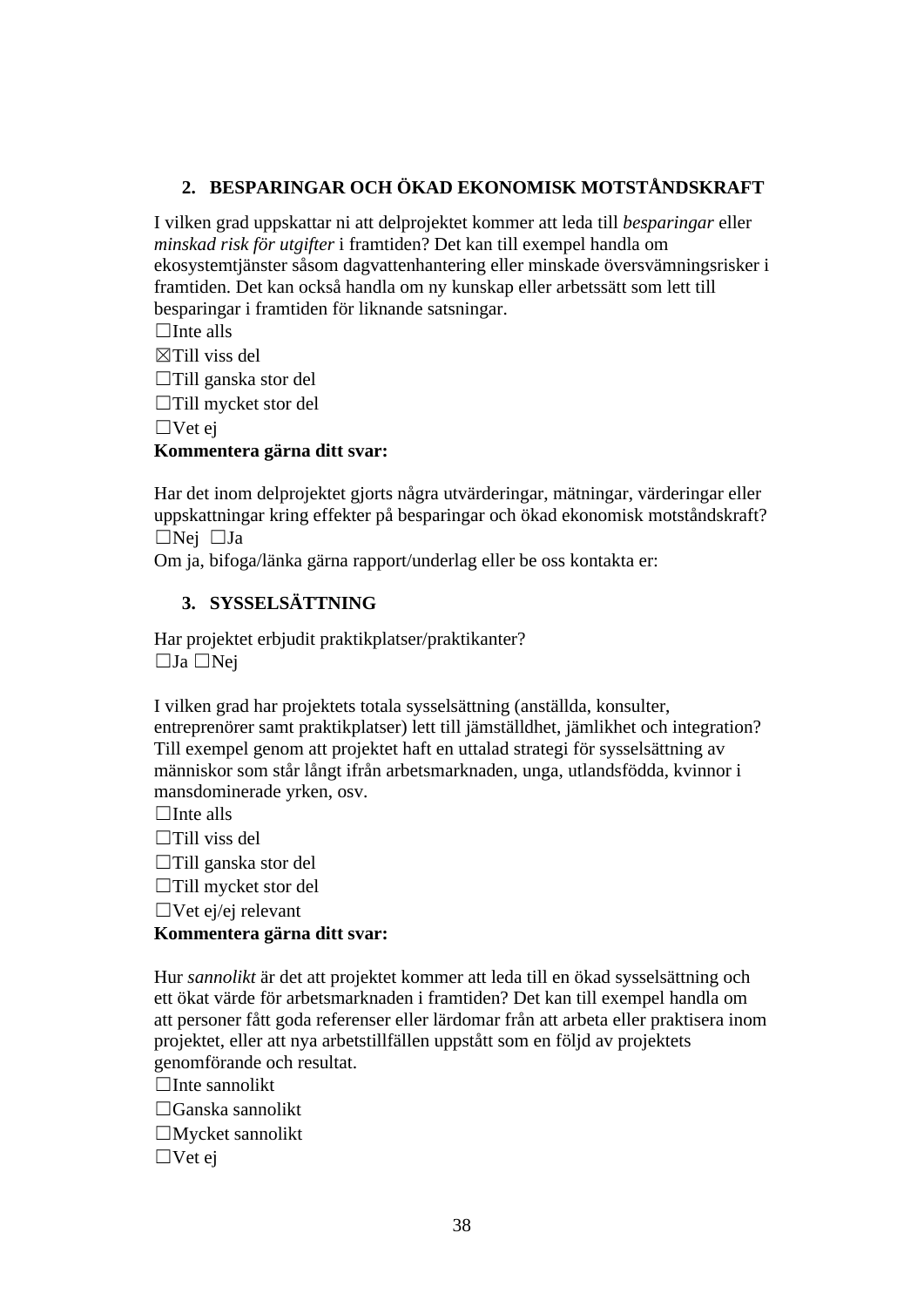#### **Kommentera gärna ditt svar:**

Har det inom delprojektet gjorts några utvärderingar, mätningar, värderingar eller uppskattningar kring effekter på sysselsättning?

☐Nej ☐Ja

#### **Om ja, bifoga/länka gärna rapport/underlag eller be oss kontakta er:**

#### **4. HÄLSA OCH VÄLMÅENDE**

I vilken grad har projektets åtgärder skapat nya, eller förbättrat kvaliteten, i miljöer som stärkt rekreativa värden? Frågan gäller både närmiljöer och miljöer som t ex ligger nedströms och kan påverkas positivt.

 $\Box$ Inte alls

 $\Box$ Till viss del

☐Till ganska stor del

☐Till mycket stor del

 $\Box$ Vet ej/ej relevant

#### **Kommentera gärna ditt svar:**

I vilken grad har projektets åtgärder förbättrat *tillgänglighet* till rekreativa miljöer, genom t ex nya gång- och cykelvägar, tydligare skyltning, broar som minskar barriärer, alternativt arbetsvägar som kan användas permanent?

 $\Box$ Inte alls

- $\Box$ Till viss del
- ☐Till ganska stor del

☐Till mycket stor del

 $\Box$ Vet ej/ej relevant

#### **Ge konkreta exempel:**

För vilka grupper har rekreationsvärden och/eller tillgängligheten till rekreativa värden stärkts?

**Definiera gärna här (det kan handla om rullstolsburna, äldre, barn, närboende, etc):** 

Har det inom delprojektet gjorts några utvärderingar, mätningar, värderingar eller uppskattningar kring effekter på rekreativa värden, besöksnäring, eller liknande? ☐Nej ☐Ja

**Om ja, bifoga/länka gärna rapport/underlag eller be oss kontakta er:** 

#### **5. LOKALT KAPACITETSBYGGANDE**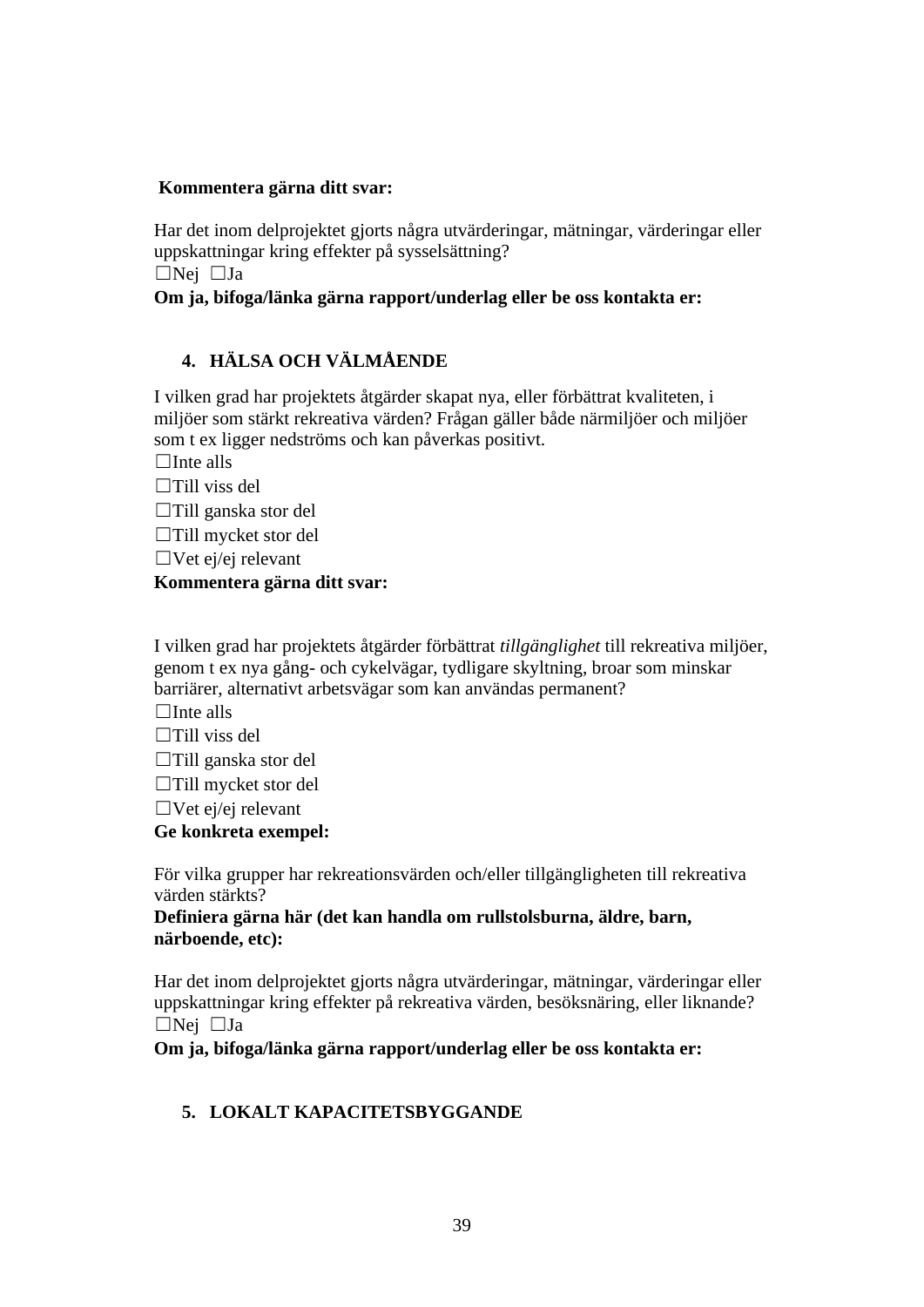I vilken grad har projektets lett till ökad lokal samverkan mellan olika målgrupper, aktörer eller föreningar? Det kan handla både om stärkt samverkan mellan aktörer som normalt samverkar i viss grad, eller om ny samverkan mellan aktörer som tidigare inte samverkat.

 $\Box$ Inte alls

☐Till viss del

☐Till ganska stor del

☐Till mycket stor del

 $\Box$ Vet ej/ej relevant

#### **Kommentera gärna ditt svar:**

Har projektet lett till någon formell eller bestående samverkan, såsom vattenråd, arbetsgrupper eller liknande?

 $\Box$ Ja

 $\square$ Nej

**Om ja, vilka?**

Hur *sannolikt* är det att projektet har lett till ökad förtroende mellan aktörer? Om du tror det är sannolikt, beskriv mellan vilka aktörer i rutan nedan.

☐Inte sannolikt

 $\Box$ Ganska sannolikt

☐Mycket sannolikt

 $\Box$  Vet ej

**Kommentera gärna ditt svar:** 

# **6. DELTAGANDE FRÅN HUVUDSAKLIGA MÅLGRUPPER**

I vilken grad har projektets nått sina huvudsakliga målgrupper? Det kan handla om lantbrukare, allmänhet, båtägare, hästägare, fritidsfiskare, etc. som är centrala för att projektets syften ska uppfyllas.

 $\Box$ Inte alls

- $\Box$ Till viss del
- ☐Till ganska stor del

☐Till mycket stor del

☐Vet ej/ej relevant

**Motivera gärna med några rader och beskriv vilka grupper som är huvudsakliga målgrupper:**